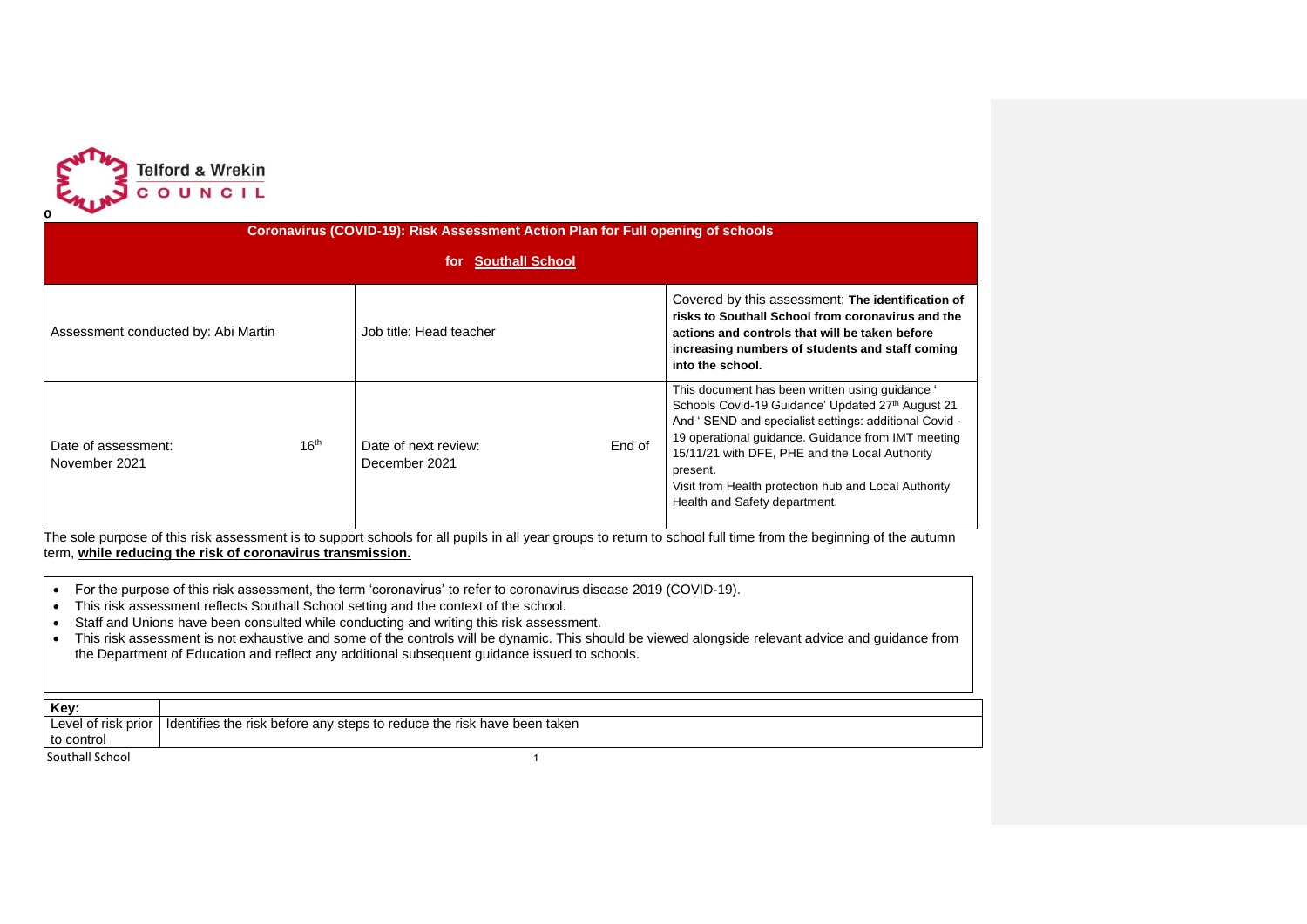| <b>Risk Description:</b>                                        |                                                                                              | Outlines the area of concern. This list is not exhaustive, and schools should add/amend/delete where appropriate e.g. risks for pupils<br>with complex needs.                                                                                                                                                     |                                                                |                                            |                                  |                                       |                                             |  |  |  |  |
|-----------------------------------------------------------------|----------------------------------------------------------------------------------------------|-------------------------------------------------------------------------------------------------------------------------------------------------------------------------------------------------------------------------------------------------------------------------------------------------------------------|----------------------------------------------------------------|--------------------------------------------|----------------------------------|---------------------------------------|---------------------------------------------|--|--|--|--|
| <b>Risk Controls:</b>                                           |                                                                                              | The measures that will be taken to minimise the risk. These controls are purposeful and achievable for Southall School. The risk controls<br>are identified below in the appropriate column.                                                                                                                      |                                                                |                                            |                                  |                                       |                                             |  |  |  |  |
| Impact:                                                         |                                                                                              | L/M/H                                                                                                                                                                                                                                                                                                             |                                                                |                                            |                                  |                                       |                                             |  |  |  |  |
| Likelihood:                                                     |                                                                                              | L/M/H NB IF IMPACT AND LIKELIHOOD ARE BOTH HIGH, THEN THE ACTIVITY SHOLD BE STOPPED UNTIL ADDITIONAL<br>CONTROL MEASURES ARE PUT IN PLACE.                                                                                                                                                                        |                                                                |                                            |                                  |                                       |                                             |  |  |  |  |
| Responsible                                                     |                                                                                              | The identified staff member(s) responsible for implementing the risk controls                                                                                                                                                                                                                                     |                                                                |                                            |                                  |                                       |                                             |  |  |  |  |
| person:                                                         |                                                                                              |                                                                                                                                                                                                                                                                                                                   |                                                                |                                            |                                  |                                       |                                             |  |  |  |  |
| Completion<br>Date:<br>Line Manager<br>Check:                   |                                                                                              | The date by which required plans for controls will be in place. To support planning, identify which controls need to be in place before<br>pupils return to the setting. Individual schools can then personalise to their own setting.<br>Sign off to ensure that the risk has been minimised as far as possible. |                                                                |                                            |                                  |                                       |                                             |  |  |  |  |
| <b>Risk</b><br><b>Description</b><br>/Area of<br><b>Concern</b> | Level<br><sub>of</sub><br>risk<br>prior<br>to<br>contr<br>$\mathsf{ol}$<br>$\leftrightarrow$ | <b>Risk Controls</b>                                                                                                                                                                                                                                                                                              | Lev<br>el<br>of<br>ris<br>k is<br>no<br>W<br>$\leftrightarrow$ | <b>Likelih</b><br>ood<br>$\leftrightarrow$ | <b>Respons</b><br>ible<br>person | <b>Planned</b><br>completio<br>n Date | Line<br><b>Manag</b><br>er.<br><b>Check</b> |  |  |  |  |
| The school<br>lapses in<br>following<br>national<br>quidelines  | м                                                                                            | To ensure that all relevant guidance is followed and communicated:<br>The school to keep up-to-date with advice issued by, but not limited to, HSE,<br>$\bullet$<br>DfE, NHS, Department of Health and Social Care, PHE, Telford & Wrekin                                                                         | Ē                                                              | 느                                          | Head<br>teacher                  | Ongoing                               | H& S<br>Gover<br>nor                        |  |  |  |  |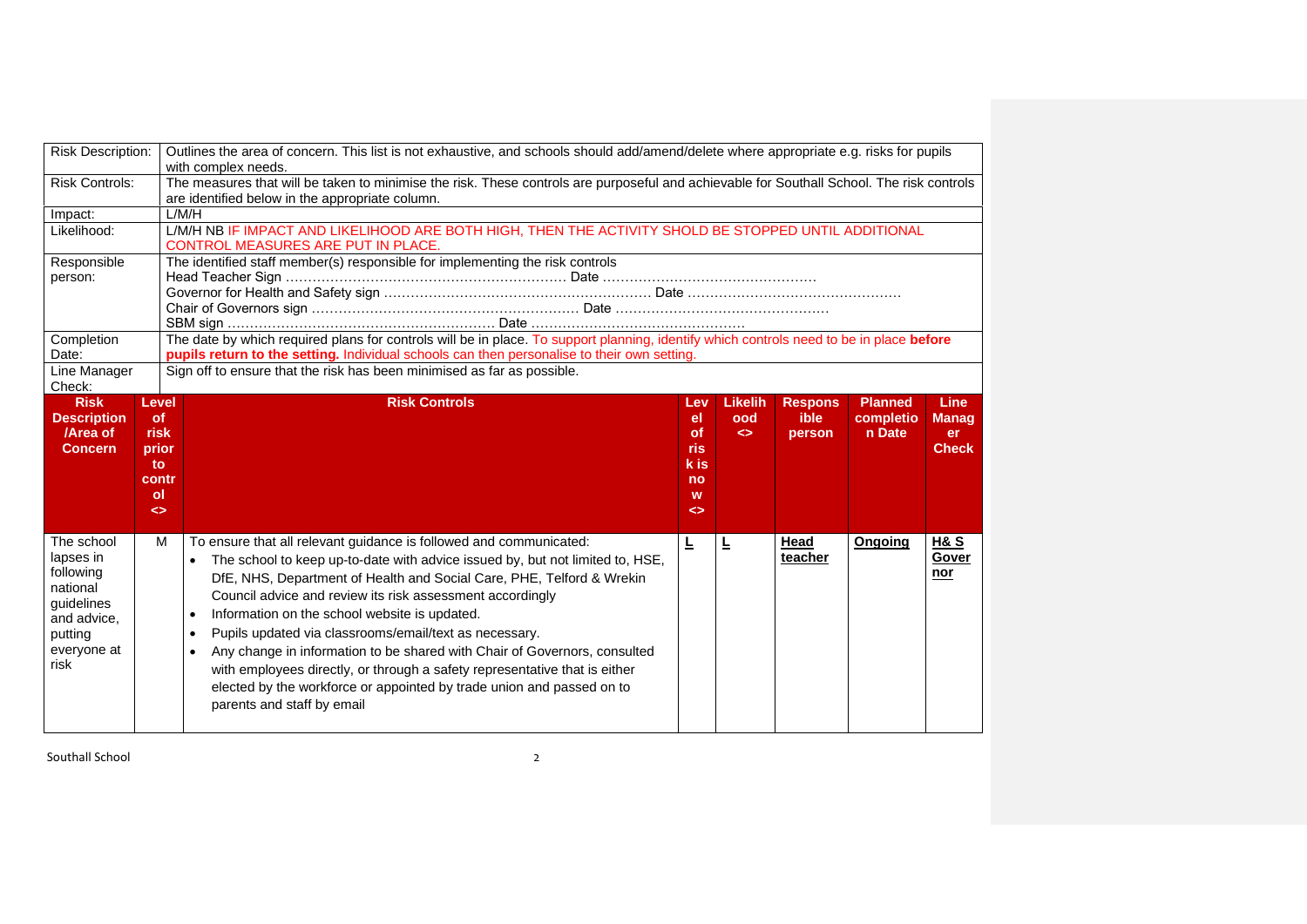|                                                                        |   | As a result, the school has the most recent information from the government, and<br>this is distributed throughout the school community.                                                                                                                                                                                                                                                                                                                                                                                                                                                                                                                                                                                                                                                                                                                                                                                                                                                                                                                   |   |                          |                            |                                                                                                |                                |
|------------------------------------------------------------------------|---|------------------------------------------------------------------------------------------------------------------------------------------------------------------------------------------------------------------------------------------------------------------------------------------------------------------------------------------------------------------------------------------------------------------------------------------------------------------------------------------------------------------------------------------------------------------------------------------------------------------------------------------------------------------------------------------------------------------------------------------------------------------------------------------------------------------------------------------------------------------------------------------------------------------------------------------------------------------------------------------------------------------------------------------------------------|---|--------------------------|----------------------------|------------------------------------------------------------------------------------------------|--------------------------------|
| Poor<br>communicati<br>on with<br>parents and<br>other<br>stakeholders | M | All staff/pupils aware of current actions and requirements and reminded<br>frequently using school communication systems<br>Head teacher to share risk assessment with all staff<br>$\bullet$<br>Parents notified of risk assessment plan and any future updates and shared<br>with parents via website. Update notifications will be issued via text message<br>and signposting to the website to read the updates.<br>Advice leaflet issued to all visitors to site explaining procedures that school<br>are following in reference to Coronavirus- COVID-19. Within the leaflet<br>signposting to the most up to date risk assessment.<br>As a result, all pupils and all staff working with pupils are adhering to current<br>advice.                                                                                                                                                                                                                                                                                                                  | L | ╘                        | Head<br>teacher            | <b>Ongoing</b>                                                                                 | <b>H&amp;S</b><br>Gover<br>nor |
| Lack of<br>awareness<br>of policies<br>and<br>procedures               | H | School leaders will ensure that all policies impacted on by coronavirus controls<br>$\bullet$<br>are reviewed and updated on a half termly basis or when government guidance<br>changes.<br>All staff, pupils and volunteers will make themselves aware of all relevant<br>policies and procedures including, but not limited to, the following:<br><b>Health and Safety Policy</b><br>➤<br><b>Infection Control Policy</b><br>➤<br><b>First Aid Policy</b><br>➤<br>Intimate care policy<br>➤<br>Behaviour policy<br>➤<br><b>Business Continuity/Resilience</b><br>➤<br>All staff have regard to all relevant guidance and legislation including, but not<br>limited to, the following:<br>The Reporting of Injuries, Diseases and Dangerous Occurrences Regulations<br>(RIDDOR) 2013. All staff / pupils who are known to have caught COVID-19 at<br>school will be reported as a RIDDOR.<br>The Health Protection (Notification) Regulations 2010<br>Public Health England (PHE) (2017) 'Health protection in schools and other<br>childcare facilities' | Ŀ | $\underline{\mathbf{M}}$ | Head<br>teacher<br>and SBM | <b>Review</b><br>complete<br>d and<br>now<br>ongoing<br>as and<br>when<br>policies<br>reviewed | H& S<br>Gover<br>$nor$         |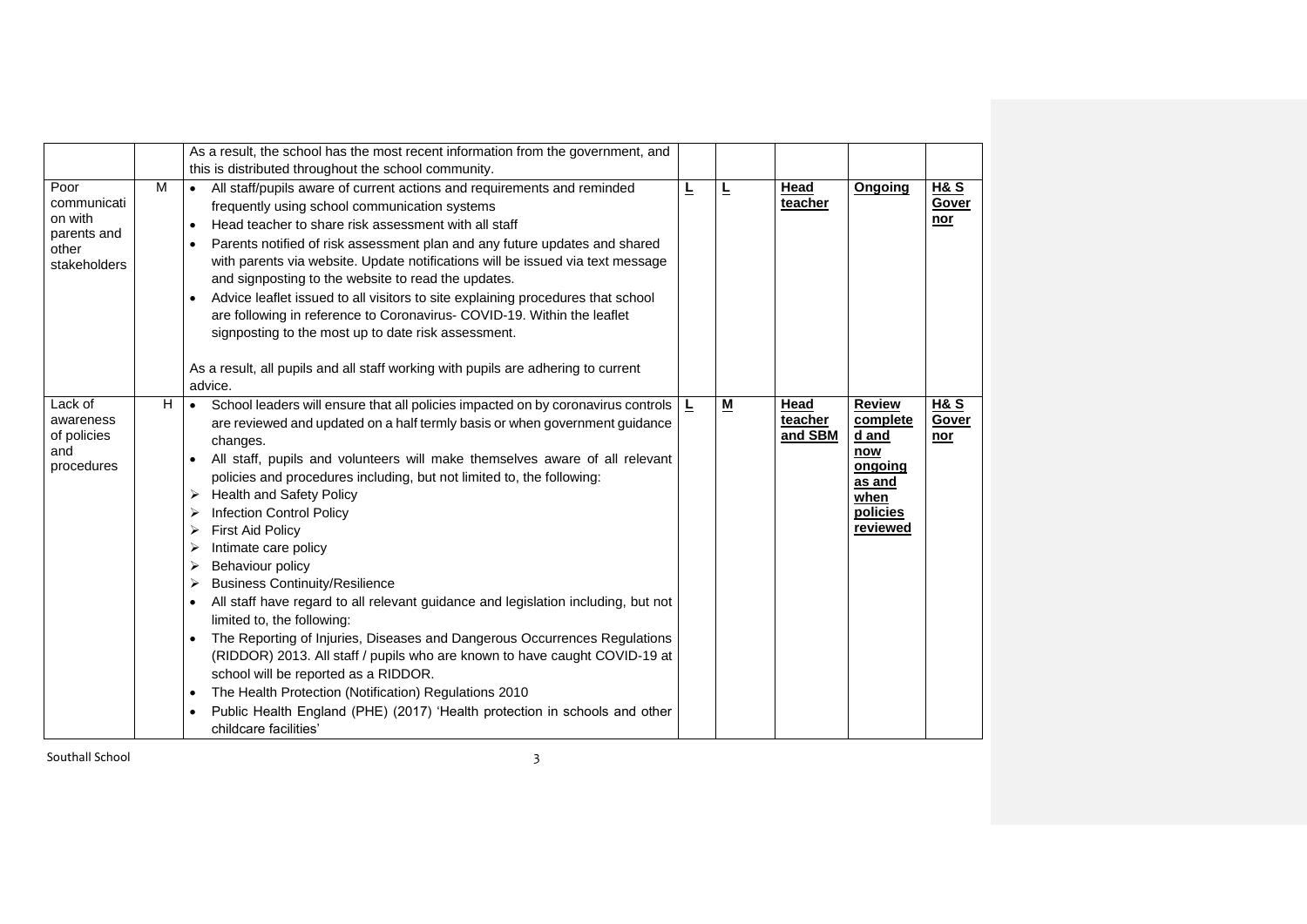| Extremely<br>H<br>clinically<br>vulnerable<br>(High risk<br>)individuals | to keep themselves safe in school.<br>Risk assessment completed for staff in high risk category exposure to<br>$\bullet$<br>Coronavirus (COVID - 19). All staff who have been classed or identified- by<br>themselves, medical professionals or by the school as high risk have<br>undergone the High Risk Category Risk Assessment. Risk Assessments have<br>been carried out for children, young people and staff who have been classed<br>as clinically extremely vulnerable due to pre-existing medical conditions.<br>Staff - Advice for those identified through a letter from the NHS or a specialist<br>doctor as in the group deemed clinically extremely vulnerable (CEV or shielding<br>list)                                                                                                                                                                                                                                                                                                                                                                                                                                                                                                                                                                                                                                                                                                                                                                                                                                                                                         | М | 느 | Head<br>teacher<br>and SBM | <b>Reviewed</b><br>ongoing | <u>H&amp;S</u><br><b>Gover</b><br>nor |
|--------------------------------------------------------------------------|--------------------------------------------------------------------------------------------------------------------------------------------------------------------------------------------------------------------------------------------------------------------------------------------------------------------------------------------------------------------------------------------------------------------------------------------------------------------------------------------------------------------------------------------------------------------------------------------------------------------------------------------------------------------------------------------------------------------------------------------------------------------------------------------------------------------------------------------------------------------------------------------------------------------------------------------------------------------------------------------------------------------------------------------------------------------------------------------------------------------------------------------------------------------------------------------------------------------------------------------------------------------------------------------------------------------------------------------------------------------------------------------------------------------------------------------------------------------------------------------------------------------------------------------------------------------------------------------------|---|---|----------------------------|----------------------------|---------------------------------------|
|                                                                          | DfE and PHE (2020) 'COVID-19: guidance for educational settings'<br>$\bullet$<br>All new starters will have induction training which includes how the school is<br>$\bullet$<br>responding to Coronavirus and what actions they will be asked to undertake<br>as part of their role within the school and setting.<br>The relevant staff receive any necessary training that helps minimise the<br>$\bullet$<br>spread of infection, e.g. infection control training.<br>A comprehensive and current list of key staff members is made available and<br>$\bullet$<br>adapted on a need basis.<br>Staff are made aware of the school's infection control procedures in relation to<br>$\bullet$<br>coronavirus via email<br>Parents are made aware of the school's infection control procedures in relation<br>$\bullet$<br>to coronavirus via letter/social media/poster at entrance to school - they are<br>informed that they must contact the school as soon as possible if they believe<br>their child has been exposed to coronavirus<br>Pupils are made aware of the school's infection control procedures in relation<br>$\bullet$<br>to coronavirus via a coordinated programme of delivery from staff on their<br>return to school. This will be completed on their first return day and reviewed<br>after each holiday. All are informed that they must tell a member of staff if they<br>begin to feel unwell<br>Weekly briefing issued to staff virtually or via electronic mail<br>$\bullet$<br>As a result, all staff and pupils are aware of the policies and procedures in place |   |   |                            |                            |                                       |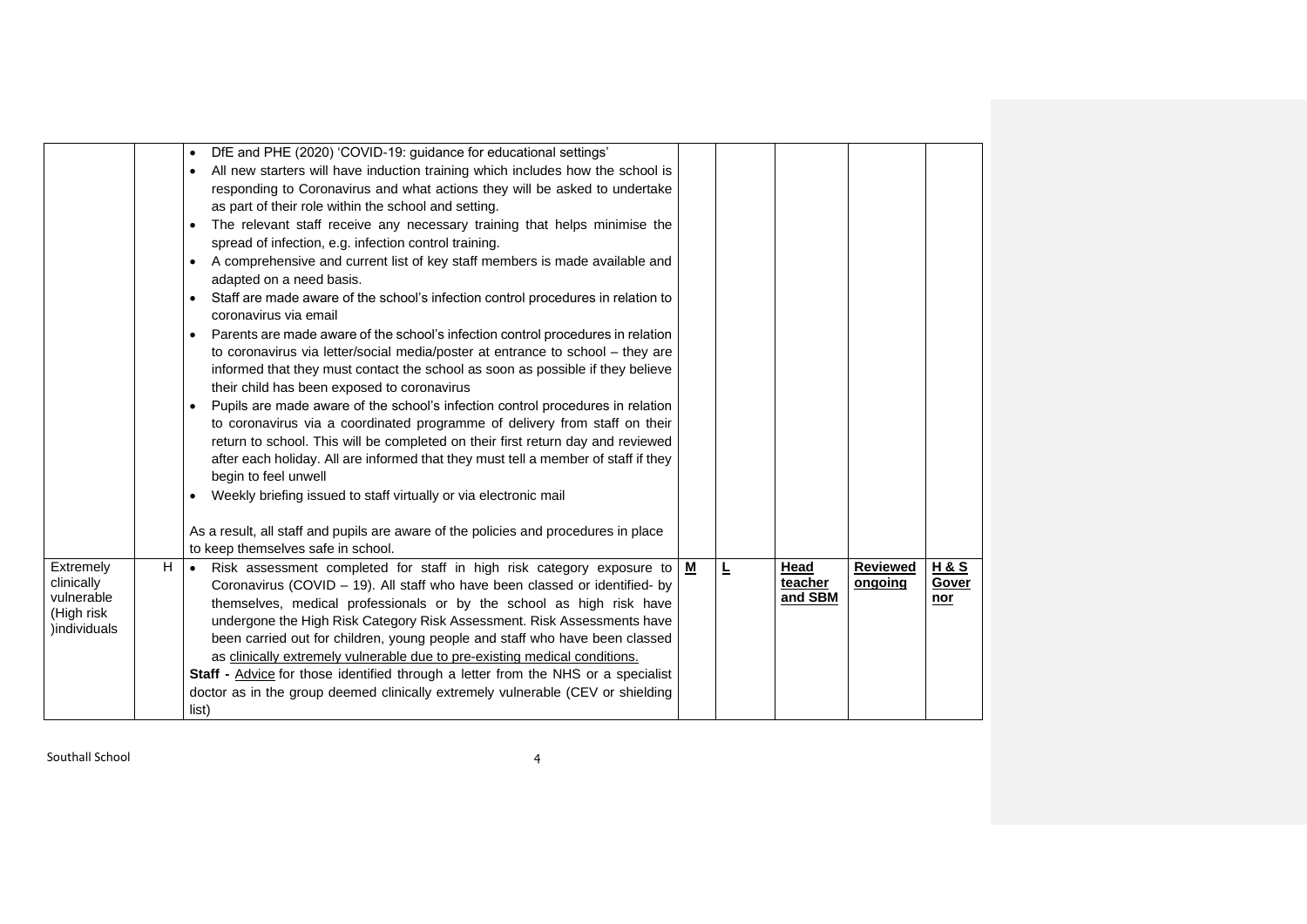|                          | HR guidance provides advice on what additional measures individuals in this                                                                                                                                                       |                          |                 |                                                |                         |                         |
|--------------------------|-----------------------------------------------------------------------------------------------------------------------------------------------------------------------------------------------------------------------------------|--------------------------|-----------------|------------------------------------------------|-------------------------|-------------------------|
|                          | group can take tailored to each local restriction tier.                                                                                                                                                                           |                          |                 |                                                |                         |                         |
|                          | All shielding has been paused. Some staff may have been requested to work<br>from home by a medical professional in extenuating circumstances. In this event<br>Southall will seek clarification from HR and Occupational Health. |                          |                 |                                                |                         |                         |
|                          | <b>Pupils - All shielding has been paused. Some students may have been asked to</b>                                                                                                                                               |                          |                 |                                                |                         |                         |
|                          | stay home in extenuating circumstances. In these circumstances they will have<br>been notified by medical professionals. Southall will respect the decision of these<br>professionals.                                            |                          |                 |                                                |                         | <b>Commented [BH1]:</b> |
| Clinically<br>Vulnerable | $\vert$ Individual risk assessment to be completed/reviewed for clinically vulnerable staff $\vert$ $\vert$<br>and pupils regularly and at least half termly                                                                      | $\underline{\mathbf{M}}$ | Head<br>teacher | Complete<br>d but will                         | <u>H&amp;S</u><br>Gover |                         |
| staff and<br>pupils      | Protective measures will be put in place for staff and pupils, as far as is possible,<br>to ensure that the risk of transmission is reduced                                                                                       |                          |                 | remain<br>ongoing<br>so to be<br>reactive      | nor                     |                         |
|                          | Clinically vulnerable staff can continue to attend school. While in school they<br>should follow the control measures the school has put in place to minimise the<br>risks of transmission.                                       |                          |                 | <u>to</u><br>changing<br>circumsta<br>nces and |                         |                         |
|                          | This includes taking particular care to observe good hand and respiratory<br>hygiene, minimising contact and maintaining a distance that is practical for staff<br>and students.                                                  |                          |                 | situations                                     |                         |                         |
|                          | People who live with those who are clinically extremely vulnerable or clinically<br>vulnerable can attend the workplace unless advised otherwise by an individual<br>letter from the NHS or a specialist doctor.                  |                          |                 |                                                |                         |                         |
|                          | Pregnant women are in the 'clinically vulnerable' category and are generally<br>advised to follow the above advice, which applies to all staff in schools.                                                                        |                          |                 |                                                |                         |                         |
|                          | If we have been notified that an employee is breastfeeding or has given birth in<br>the last 6 months we will conduct a risk assessment and will take appropriate<br>action to reduce, remove or control the risks identified.    |                          |                 |                                                |                         |                         |
| Southall School          | 5                                                                                                                                                                                                                                 |                          |                 |                                                |                         |                         |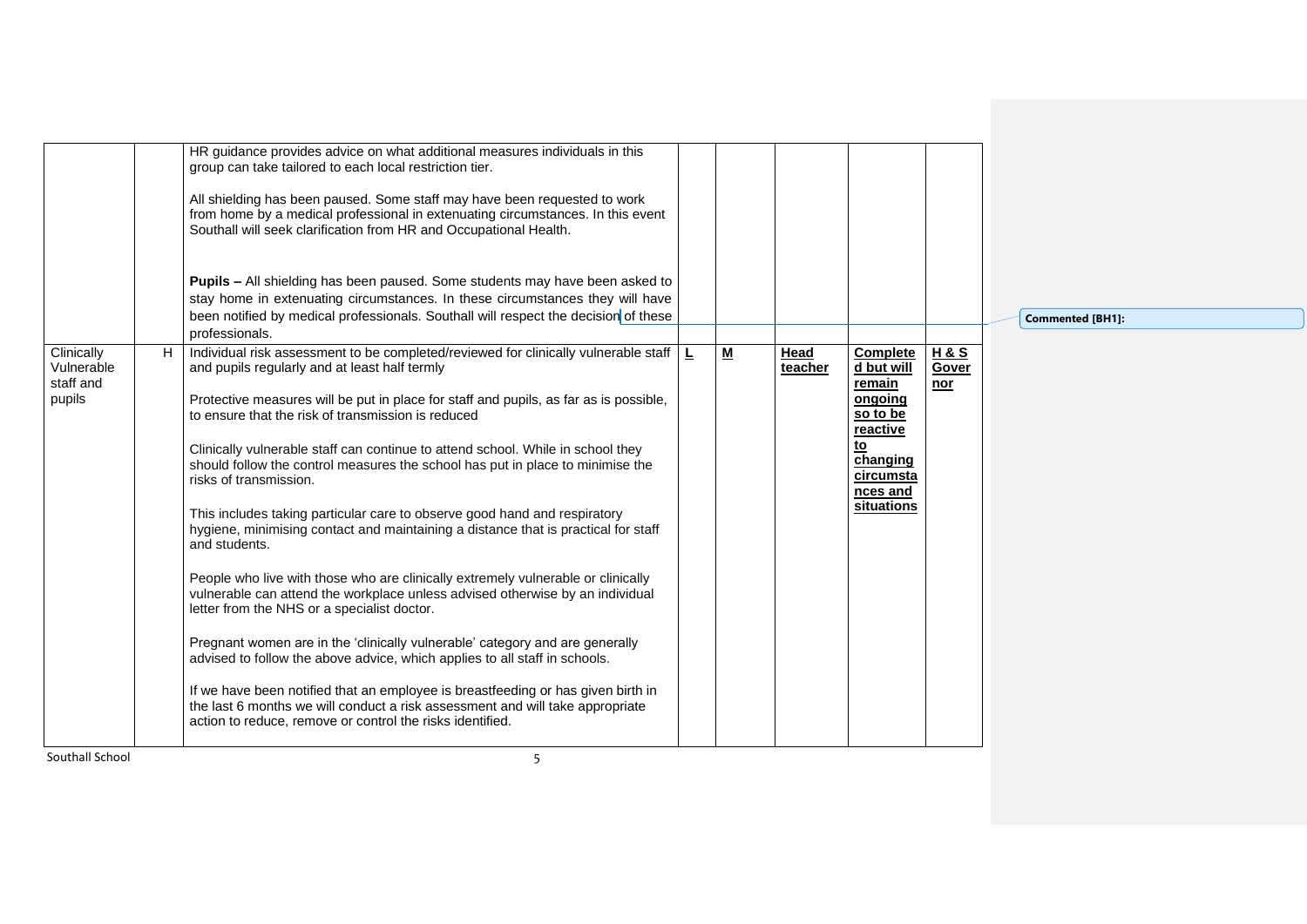|           |   | Clinically vulnerable (but not clinically extremely vulnerable) people are those<br>considered to be at a higher risk of severe illness from coronavirus. Anyone<br>who is 70 years plus falls into this category<br>a child/young person or a member of staff who lives with someone who is<br>clinically vulnerable (but not clinically extremely vulnerable), including those<br>who are pregnant, can attend their education or childcare setting. Management<br>will maintain a list of these individuals and will respond to their needs in line<br>with current guidance. Anyone in this category will undergo a risk assessment<br>Clinically vulnerable people are those who are:<br>• are 70 or older<br>have a lung condition that's not severe (such as asthma, COPD,<br>emphysema or bronchitis)<br>have heart disease (such as heart failure)<br>have diabetes<br>have chronic kidney disease<br>have liver disease (such as hepatitis)<br>have a condition affecting the brain or nerves (such as Parkinson's<br>disease, motor neurone disease, multiple sclerosis or cerebral palsy)<br>have a condition that means they have a high risk of getting infections<br>are taking medicine that can affect the immune system (such as low<br>doses of steroids)<br>are very obese (a BMI of 40 or above)<br>are pregnant – see advice about pregnancy and coronavirus |   |   |            |         |                                |
|-----------|---|------------------------------------------------------------------------------------------------------------------------------------------------------------------------------------------------------------------------------------------------------------------------------------------------------------------------------------------------------------------------------------------------------------------------------------------------------------------------------------------------------------------------------------------------------------------------------------------------------------------------------------------------------------------------------------------------------------------------------------------------------------------------------------------------------------------------------------------------------------------------------------------------------------------------------------------------------------------------------------------------------------------------------------------------------------------------------------------------------------------------------------------------------------------------------------------------------------------------------------------------------------------------------------------------------------------------------------------------------------------------------------|---|---|------------|---------|--------------------------------|
| Isolation | н | Pupils, staff and other adults must not come into the school if:<br>they have one or more coronavirus (COVID-19) symptoms                                                                                                                                                                                                                                                                                                                                                                                                                                                                                                                                                                                                                                                                                                                                                                                                                                                                                                                                                                                                                                                                                                                                                                                                                                                          | M | − | <b>SLT</b> | Ongoing | <b>H&amp;S</b><br>Gover<br>nor |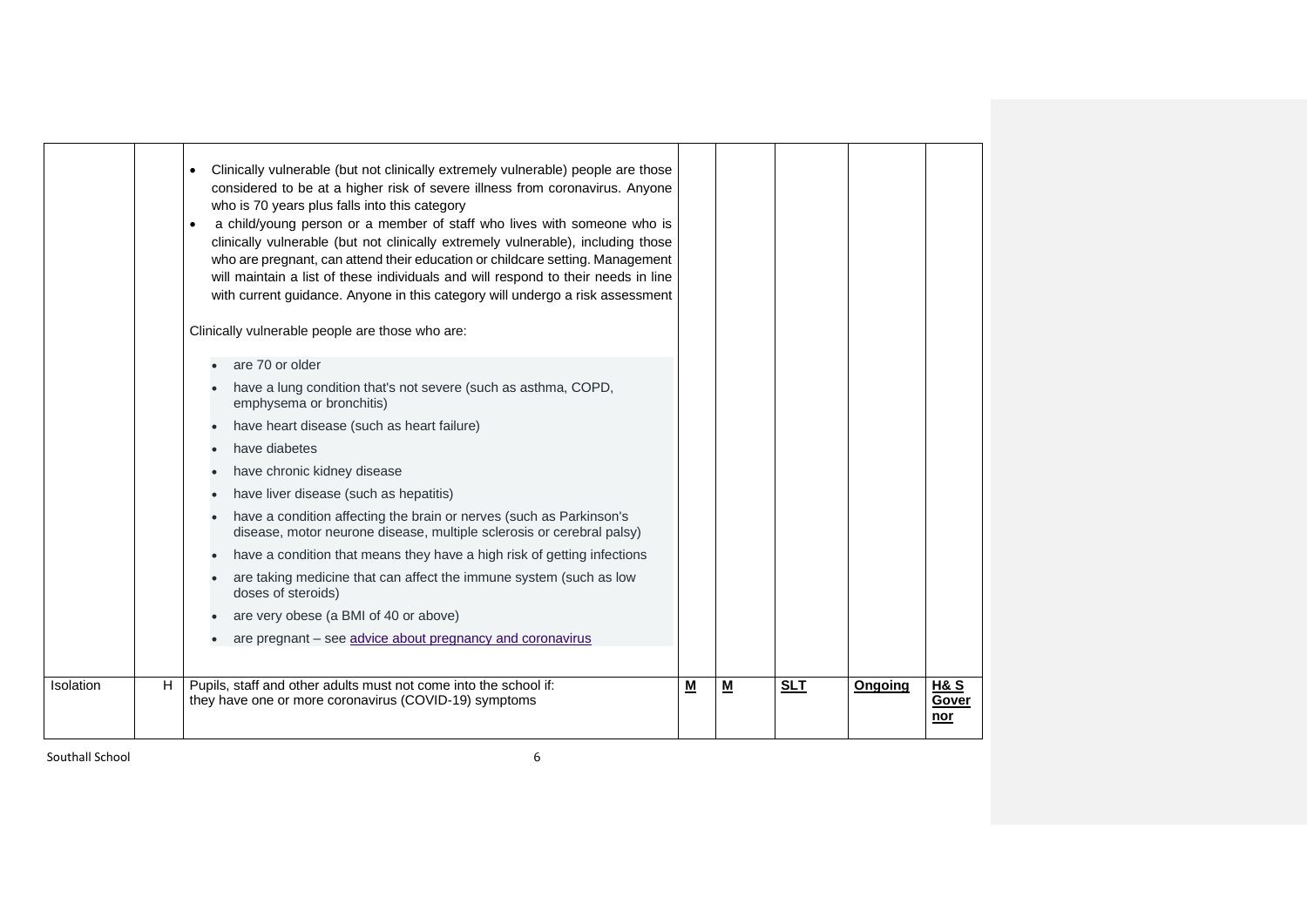| they are required to quarantine having recently visited countries outside the<br>Common Travel Area                                                                                                                                                                                                                                                                                                                                                                                                                                                                                                                                                                                                                          |  |  |
|------------------------------------------------------------------------------------------------------------------------------------------------------------------------------------------------------------------------------------------------------------------------------------------------------------------------------------------------------------------------------------------------------------------------------------------------------------------------------------------------------------------------------------------------------------------------------------------------------------------------------------------------------------------------------------------------------------------------------|--|--|
| they have had a positive test                                                                                                                                                                                                                                                                                                                                                                                                                                                                                                                                                                                                                                                                                                |  |  |
| They must immediately cease to attend and not attend for at least 10 days from<br>the day after:<br>• the start of their symptoms<br>• the test date if they did not have any symptoms but have had a positive test<br>(whether this was a Lateral Flow Device (LFD) or Polymerase Chain Reaction<br>(PCR) test)                                                                                                                                                                                                                                                                                                                                                                                                             |  |  |
| Anyone told to isolate by NHS Test and Trace or by their public health protection<br>team has a legal obligation to self-isolate, but you may leave home to avoid injury<br>or illness or to escape risk of harm.                                                                                                                                                                                                                                                                                                                                                                                                                                                                                                            |  |  |
| If anyone in school develops a new and continuous cough or a high temperature,<br>or has a loss of, or change in, their normal sense of taste or smell (anosmia),<br>you:<br>must send them home to begin isolation - the isolation period includes the day<br>the symptoms started and the next 10 full days<br>advise them to arrange to have a test as soon as possible to see if they have<br>coronavirus (COVID-19)<br>if a negative PCR is returned then isolation can cease                                                                                                                                                                                                                                           |  |  |
| Any member of staff who has provided close contact care to someone with<br>symptoms, regardless of whether they are wearing PPE, and all other members<br>of staff or pupils who have been in close contact with that person, do not need to<br>go home to self-isolate unless:<br>• the staff member has not been double vaccinated<br>• they develop symptoms themselves (in which case, they should self-isolate<br>immediately and arrange to have a test)<br>• they are requested to do so by NHS Test and Trace or the Public Health<br>England (PHE) advice service (or PHE local health protection team if escalated)<br>• they have tested positive from an LFD test as part of a community or worker<br>programme. |  |  |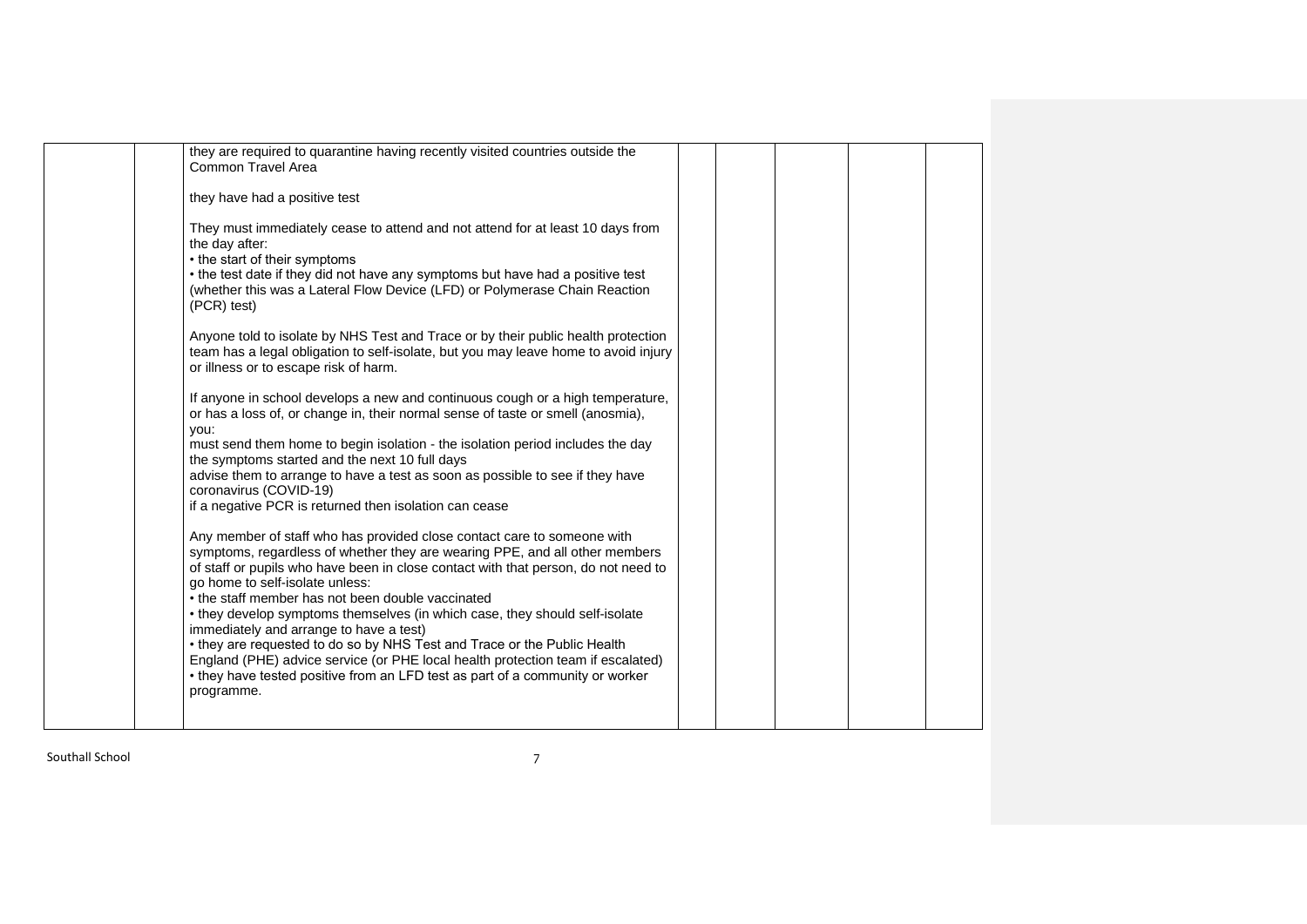|                                                       |   | If you suspect a case and the child is in school they should be asked to isolate<br>and collect from school. If symptoms are present then a polymerase chain<br>reaction (PCR) is required . Call 07980937287 if you require more advice and<br>the duty SLT will be able to guide you of the steps to be taken.                                                                                                                                                                                                                                                                                        |    |   |                                |                                                                                                        |                     |
|-------------------------------------------------------|---|---------------------------------------------------------------------------------------------------------------------------------------------------------------------------------------------------------------------------------------------------------------------------------------------------------------------------------------------------------------------------------------------------------------------------------------------------------------------------------------------------------------------------------------------------------------------------------------------------------|----|---|--------------------------------|--------------------------------------------------------------------------------------------------------|---------------------|
|                                                       |   | protective measures will be put in place for staff and pupils, as far as is<br>$\bullet$<br>possible, to ensure that the risk of transmission is reduced                                                                                                                                                                                                                                                                                                                                                                                                                                                |    |   |                                |                                                                                                        |                     |
|                                                       |   | Classification of close contacts:                                                                                                                                                                                                                                                                                                                                                                                                                                                                                                                                                                       |    |   |                                |                                                                                                        |                     |
|                                                       |   | direct close contacts - face to face contact with an infected individual for any<br>length of time, within 1 metre, including being coughed on, a face to face<br>conversation, or unprotected physical contact (skin-to-skin) • proximity<br>contacts - extended close contact (within 1 to 2 metres for more than 15<br>minutes) with an infected individual this can be accumulative over the day $\cdot$<br>travelling in a small vehicle, like a car, with an infected person                                                                                                                      |    |   |                                |                                                                                                        |                     |
|                                                       |   | If staff or students develop cold like symptoms Southall will ask for them to take a<br>PCR test. While awaiting the results students are able to attend. Southall advises<br>anyone awaiting a PCR wears masks and social distances where reasonably<br>practical. Southall also advises a PCR test four days after the initial PCR test.<br>This is due to the Delta variant has been known not to show until around day 4 to<br>5 on a PCR.                                                                                                                                                          |    |   |                                |                                                                                                        |                     |
| Poor<br>hygiene<br>practice in<br>school -<br>General | Н | Posters are displayed at the entrance to the school, around school and in every<br>$\bullet$<br>classroom reminding staff, pupils, parents and visitors of the hygiene practice<br>required in school (e.g. washing hands before entering and leaving school)<br>We will check any cleaning chemical is appropriate for the task being used<br>$\bullet$<br>for and only distribute these for the designated task.<br>When giving out cleaning chemicals we will give guidance on the contact time<br>for the use of that chemical.<br>Southall will undertake a COSHH assessment if using new products | L, | M | <b>H&amp;S</b><br>Governo<br>r | Ongoing<br>All<br>posters<br>displayed<br>and<br>handwas<br>hing<br>observed<br>Soap and<br>sanitizers | Head<br>teache<br>r |

 $\sim 10^{11}$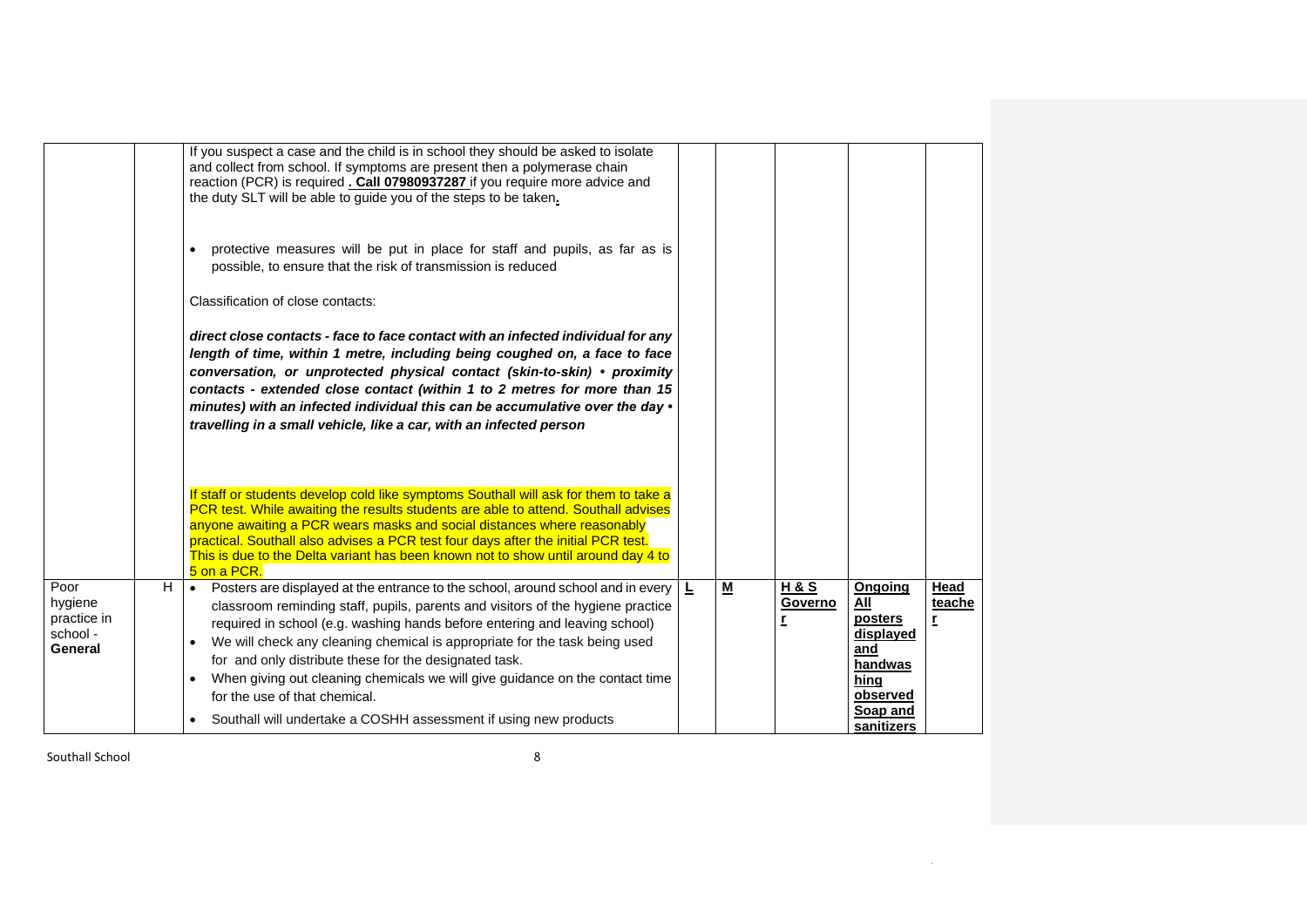|           | Pupils to wash their hands with soap before and after break times and<br>lunchtimes for no less than 20 seconds |  | present<br>around   |  |
|-----------|-----------------------------------------------------------------------------------------------------------------|--|---------------------|--|
| $\bullet$ | If the tap is a twist tap a paper towel should be used when touching the tap                                    |  | school              |  |
| $\bullet$ | Stylus pens to be used when using communal printers and photocopiers.                                           |  | and have            |  |
| $\bullet$ | Pupils and staff will wash their hands during the plenary at the end of each                                    |  | at least a<br>5 day |  |
|           | lesson, if they are changing rooms, for no less than 20 seconds                                                 |  | supply.             |  |
| $\bullet$ | On arrival and departure to the school site (building, outdoor learning areas)                                  |  |                     |  |
|           | all will wash their hands with soap for no less than 20 seconds. Delivery drivers                               |  |                     |  |
|           | will have hand sanitiser made available to them should they wish to use it.                                     |  |                     |  |
|           | Parents and transport will not be required to wash their hands but will also have                               |  |                     |  |
|           | access to hand sanitiser.                                                                                       |  |                     |  |
|           | When washing hands hot water is not required. Cold water has been proven                                        |  |                     |  |
|           | to be sufficient enough by agitation (rubbing) of the hands is required. Hands                                  |  |                     |  |
|           | cannot just be placed under running water.                                                                      |  |                     |  |
|           | Teachers and TAs to reiterate key messages in class-time to pupils to:                                          |  |                     |  |
|           | Cover coughs and sneezes with a tissue,                                                                         |  |                     |  |
|           | To throw all tissues in a bin                                                                                   |  |                     |  |
|           | To avoid touching eyes, nose and mouth with unwashed hands.                                                     |  |                     |  |
|           | Southall has adopted the approach by the government for ensuring                                                |  |                     |  |
|           | good respiratory hygiene by promoting the 'catch it, bin it, kill it'                                           |  |                     |  |
|           | Additional alcohol-based sanitiser (that contains no less than 60 percent                                       |  |                     |  |
|           | alcohol) and tissues to be provided for the school reception area, photocopiers,                                |  |                     |  |
|           | classrooms and other key locations for staff, pupils and visitors                                               |  |                     |  |
| ٠         | Infection control procedures are adhered to as far as possible in accordance                                    |  |                     |  |
|           | with the DfE and PHE's guidance                                                                                 |  |                     |  |
|           | Sufficient amounts of soap (or hand sanitiser where applicable), clean water,                                   |  |                     |  |
|           | paper towels and waste disposal bins are supplied in all toilets and kitchen                                    |  |                     |  |
|           | areas                                                                                                           |  |                     |  |
|           | Hand washing facilities are supervised by staff when pupils are washing their                                   |  |                     |  |
|           | hands to avoid overcrowding in hand washing areas                                                               |  |                     |  |
|           | Only hand washing to occur in the Science lab. This is due to the fire risk that                                |  |                     |  |
|           | the alcoholic hand sanitiser can pose. (Currently the advice given is where                                     |  |                     |  |
|           | hand sanitiser is used then it must be of at least 60% alcohol).                                                |  |                     |  |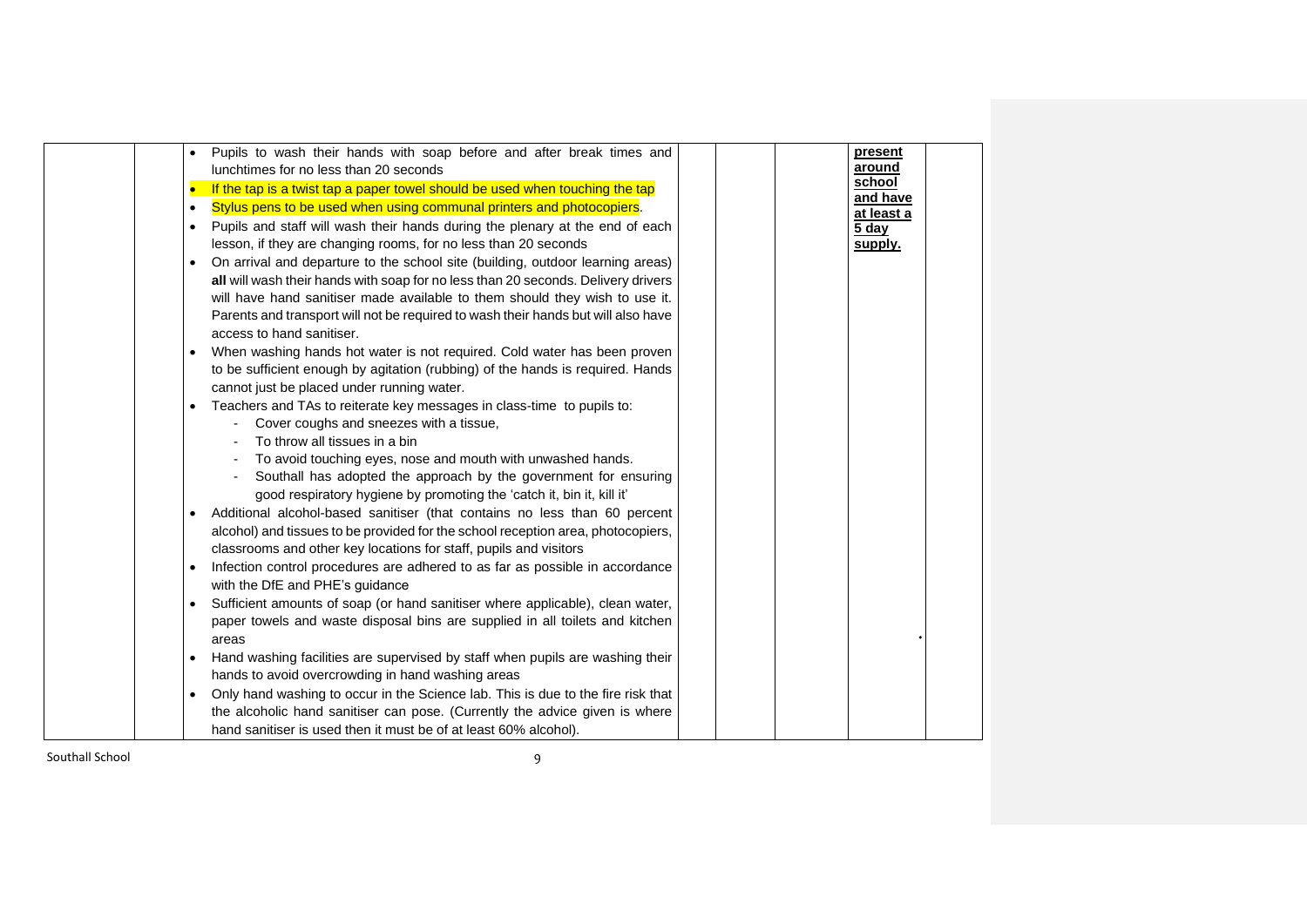|             | All utensils, cups, bowls and plates are thoroughly cleaned before and after    |
|-------------|---------------------------------------------------------------------------------|
|             | use. Where possible Milton to be used cleaning the communal utensils, cups,     |
|             | bowls and plates. If Milton is not possible water with a temperature over 70    |
|             | degrees centigrade can be used.                                                 |
|             | Cleaners are employed by the school to carry out additional cleaning. Touch     |
|             | points to be cleaned at least once during the school day.                       |
| $\bullet$   | All communal soft furnishings to be removed.                                    |
| $\bullet$   | Student soft furnishings only to be used when they are allocated to one student |
|             | or class. These should be sprayed with Dettol after each use and steam          |
|             | cleaned once a week.                                                            |
| $\bullet$   | Cushions to be removed from staff rooms and when they are in communal           |
|             | areas.                                                                          |
| $\bullet$ . | A cycle of soft furnishings to be used in wellbeing where the items can be      |
|             | cleaned using Dettol or quarantined for 48 hours.                               |
| $\bullet$   | Outdoor education items to be quarantined for 48 hours between uses or          |
|             | cleaned thoroughly between each use.                                            |
|             | Paper/hand towels are refilled regularly with a frequency of at least two times |
|             | or when demand requires.                                                        |
| $\bullet$   | School will discourage taking items home or bringing them into school           |
|             | unnecessarily. Current guidance states books and lunches are ok to come into    |
|             | school. These items should ideally be stored away from high flow areas.         |
| $\bullet$   | Students are encouraged to bring in their own simple stationary kit. Pens and   |
|             | pencils cannot be shared. Where possible these should remain in school.         |
|             | Books/games are permitted to be shared but they must be wiped down before       |
|             | and after use.                                                                  |
|             | Class teams have a responsibility to wipe down equipment and surfaces at        |
|             | regular intervals throughout the school day. The requirement is it will happen  |
|             | during the plenary of each lesson if the same class uses the same room          |
|             | throughout the day. If a different class enters the room which has been         |
|             | previously occupied then all surfaces and equipment will be wiped down before   |
|             | they enter. One member of the class team will remain behind and clean all       |
|             | surfaces at the end.                                                            |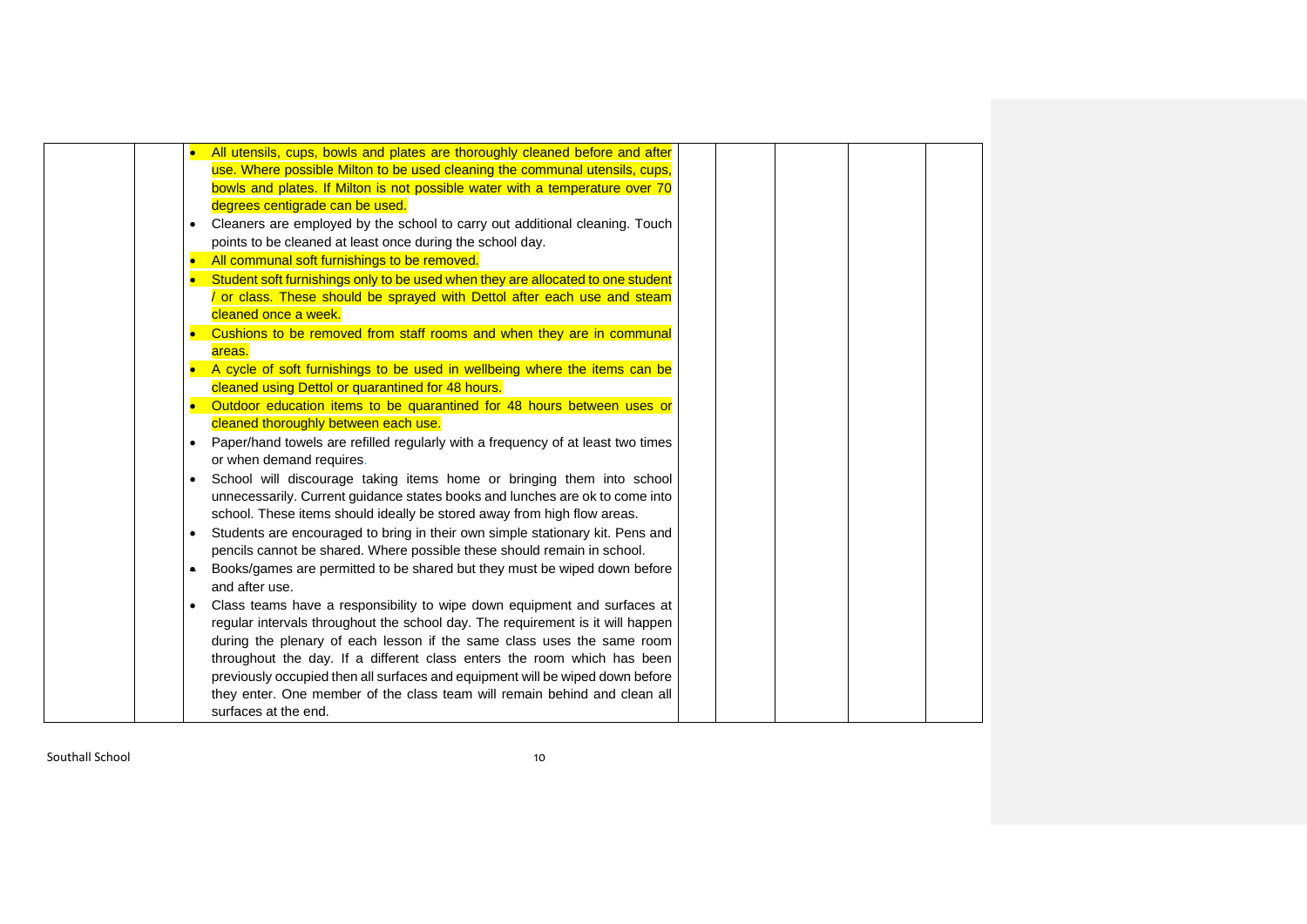|                 |    | Bins which have been used for any purpose should be emptied at the end of<br>the school day by the class team. The bin bags should be knotted and can be<br>left by the bin or placed into the bins in the bin store. The class team should<br>then replace the bin bag- these are provided with the regular PPE.<br>Follow T&W cleaning in school guidance<br>Staff to be good role models to the students and follow the government<br>advice of handwashing, cleaning routines and social distancing of two<br>metres where possible.<br>As a result, all pupils and staff are adhering to high standards of hygiene to<br>minimise risk of transmission.                                                                                                                                                                                                                                                                                                                                                                                                                                                                                                                                                                                              |   |   |                                          |         |                                |
|-----------------|----|-----------------------------------------------------------------------------------------------------------------------------------------------------------------------------------------------------------------------------------------------------------------------------------------------------------------------------------------------------------------------------------------------------------------------------------------------------------------------------------------------------------------------------------------------------------------------------------------------------------------------------------------------------------------------------------------------------------------------------------------------------------------------------------------------------------------------------------------------------------------------------------------------------------------------------------------------------------------------------------------------------------------------------------------------------------------------------------------------------------------------------------------------------------------------------------------------------------------------------------------------------------|---|---|------------------------------------------|---------|--------------------------------|
| Hand<br>Hygiene | H. | Coronavirus (COVID-19) is an easy virus to kill when it is on skin. This can be<br>done with soap and running water or hand sanitiser. Southall will ensure that<br>pupils clean their hands regularly, including:<br>when they arrive at school,<br>when they return from breaks,<br>when they change rooms<br>before and after eating<br>when visiting the toilet are<br>In the plenary in each lesson if a room change is occurring<br>Staff will also be encouraged to follow this routine. All staff will also be issued<br>with a lanyard hand sanitiser and encouraged to wear it at all times on site. The<br>only exception is when working with students where this is not safe to do so or<br>when using equipment when it is a risk.<br>Regular and thorough hand cleaning is going to be needed for the foreseeable<br>future. Southall will endeavor to ensure:<br>the school has enough hand washing or hand sanitiser 'stations' available so<br>that all pupils and staff can clean their hands regularly<br>supervision of hand sanitiser use given risks around ingestion. Pupils with<br>complex needs should continue to be helped to clean their hands properly.<br>Skin friendly skin cleaning wipes can be used as an alternative | L | Ŀ | <b>SBM</b> and<br>Head<br><b>Teacher</b> | Ongoing | <b>H&amp;S</b><br>Gover<br>nor |

 $\bullet$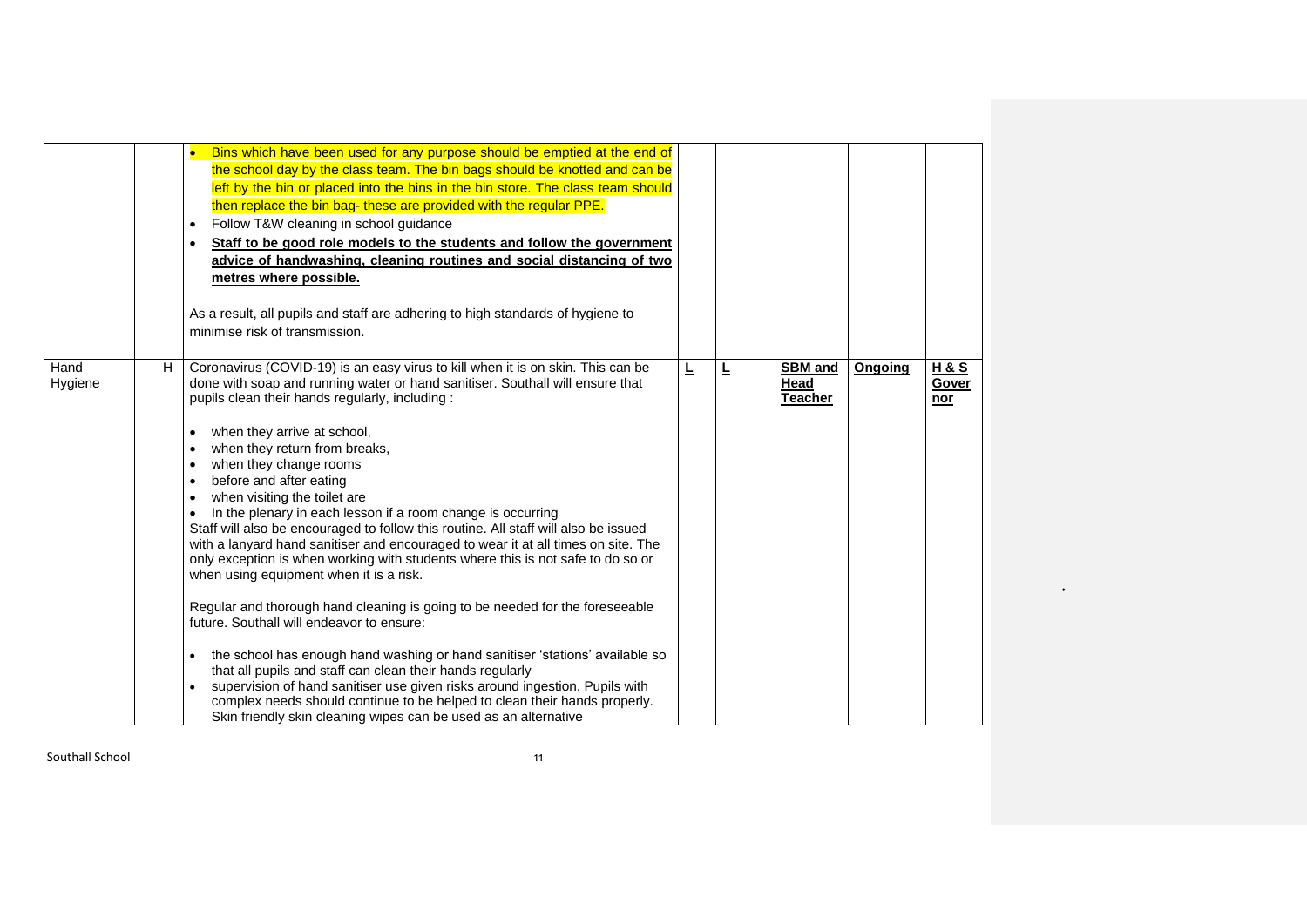|                                                                                                                                                                                                                                    | building these routines into school culture, supported by behaviour<br>expectations and helping ensure younger children and those with complex<br>needs understand the need to follow them<br>Anyone entering the building who goes past the reception door will be asked to<br>sanitise or wash their hands.<br>Only a wedding band or an engagement ring to be worn whilst on site.<br>Nails should also be kept at a reasonable length where cleaning behind the nail<br>can take place.                                                                                                                                                                                                                                                                                                                                                                                                                                                                                                                                                                                                                                                                                                                                                                                                                                                                                                                                                                                                                                                                                                                                                                                    |   |                          |                        |         |            |
|------------------------------------------------------------------------------------------------------------------------------------------------------------------------------------------------------------------------------------|--------------------------------------------------------------------------------------------------------------------------------------------------------------------------------------------------------------------------------------------------------------------------------------------------------------------------------------------------------------------------------------------------------------------------------------------------------------------------------------------------------------------------------------------------------------------------------------------------------------------------------------------------------------------------------------------------------------------------------------------------------------------------------------------------------------------------------------------------------------------------------------------------------------------------------------------------------------------------------------------------------------------------------------------------------------------------------------------------------------------------------------------------------------------------------------------------------------------------------------------------------------------------------------------------------------------------------------------------------------------------------------------------------------------------------------------------------------------------------------------------------------------------------------------------------------------------------------------------------------------------------------------------------------------------------|---|--------------------------|------------------------|---------|------------|
| Getting or<br>H<br>spreading<br>coronavirus<br>in common<br>use high<br>traffic areas<br>such as the<br>hall,<br>corridors,<br>staff rooms,<br>toilet<br>facilities,<br>entry and<br>exit points<br>and other<br>communal<br>areas | Southall has identified areas where this may happen and has put controls in<br>place<br>Movement where possible will occur externally for key stage 4 and<br>internally for key stage 3. In inclement weather internal travel is permitted<br>(specifically snow and ice- SLT will advise on these days when internal<br>travel is permitted),<br>Students to come dressed in Southall PE kit for PE days and they will<br>remain in this for the day. Students are permitted to bring a role on<br>deodorant on these days to freshen up.<br>Communication should be via phone or electronically. However, face to<br>face meetings are possible if the adult parties are comfortable with this<br>and it is an extenuating circumstance agreed by a line manager<br>Acknowledgment movement maybe required during times of 'crisis' of<br>students or where behaviours dictate this.<br>Pinch point areas are identified and additional cleaning to occur in these<br>areas- reception, toilets, staffrooms entrances and exits<br>High touch items to be cleaned before and after use-these include but<br>not limited to kettles, fridge exteriors, microwaves, sinks.<br>Non fire doors to be left open to help reduce contact and improve<br>ventilation. Southall acknowledges some weathers may dictate that these<br>doors need to be closed but identified windows must be kept open.<br>Current government guidance is as follows as must be adhered to:<br>Natural ventilation – opening windows (in cooler weather windows<br>should be opened just enough to provide constant background<br>ventilation, and opened more fully during breaks to purge the air in | L | $\underline{\mathsf{M}}$ | Head<br><b>Teacher</b> | Ongoing | <b>SBM</b> |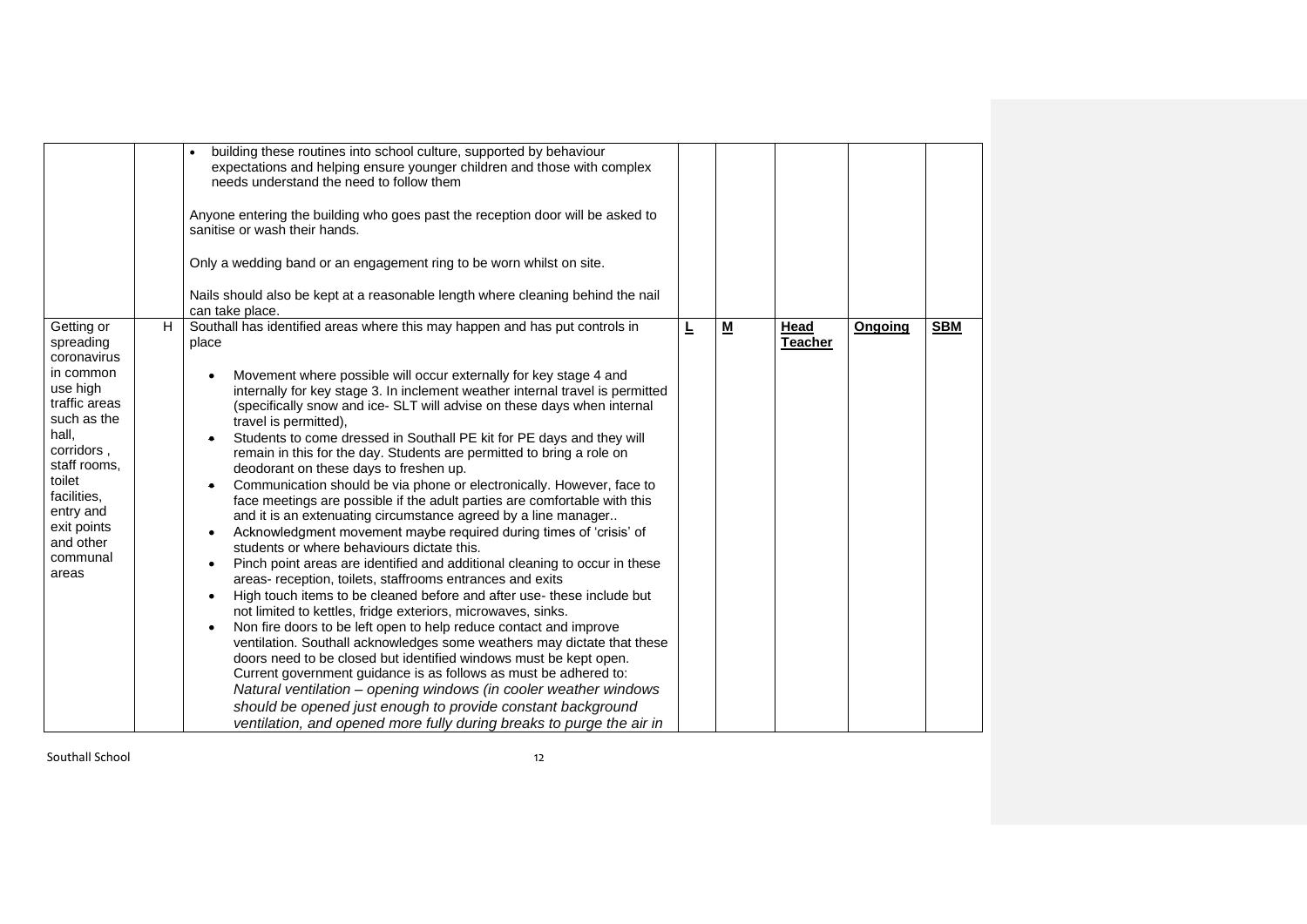|                                 | the space). Opening internal doors can also assist with creating a<br>throughput of air                                                                                                                                                                                                                                                                                                                           |   |   |                |                          |                |
|---------------------------------|-------------------------------------------------------------------------------------------------------------------------------------------------------------------------------------------------------------------------------------------------------------------------------------------------------------------------------------------------------------------------------------------------------------------|---|---|----------------|--------------------------|----------------|
|                                 | Natural ventilation - if necessary external opening doors may also<br>be used (as long as they are not fire doors and where safe to do<br>so)                                                                                                                                                                                                                                                                     |   |   |                |                          |                |
|                                 | Further advice on this can be found in Health and Safety Executive (HSE)<br>guidance on air conditioning and ventilation during the coronavirus<br>outbreak (https://www.hse.gov.uk/coronavirus/equipment-and-<br>machinery/air-conditioning-and-ventilation.htm) and CIBSE coronavirus<br>(COVID-19) advice (https://www.cibse.org/coronavirus-covid-<br>19/coronavirus,-sars-cov-2,-covid-19-and-hvac-systems). |   |   |                |                          |                |
|                                 | Encouragement of locker use and storage of personal items so they are<br>not left in the open.                                                                                                                                                                                                                                                                                                                    |   |   |                |                          |                |
|                                 | Staff are encouraged to wear face masks where possible. These should<br>be masks and not coverings                                                                                                                                                                                                                                                                                                                |   |   |                |                          |                |
|                                 | Face masks must be worn in communal areas                                                                                                                                                                                                                                                                                                                                                                         |   |   |                |                          |                |
|                                 | Staff should social distance when not in class. When in class social                                                                                                                                                                                                                                                                                                                                              |   |   |                |                          |                |
|                                 | distancing should occur where possible.<br>Where reasonably practical face masks should be worn in classrooms if                                                                                                                                                                                                                                                                                                  |   |   |                |                          |                |
|                                 | this does not impact on teaching. If face masks cannot be worn a visor<br>can be worn as a barrier.                                                                                                                                                                                                                                                                                                               |   |   |                |                          |                |
|                                 | Comfort breaks will be established for those who require a break from<br>wearing the mask.                                                                                                                                                                                                                                                                                                                        |   |   |                |                          |                |
|                                 | Students are no longer expected to wear face masks or coverings in<br>classrooms or external areas. Southall will not discourage pupils from<br>wearing face masks or coverings if they wish to do so.                                                                                                                                                                                                            |   |   |                |                          |                |
|                                 | If staff are awaiting a PCR result and returning to work Southall                                                                                                                                                                                                                                                                                                                                                 |   |   |                |                          |                |
|                                 | encourages them to wear a mask in all areas where reasonably practical.                                                                                                                                                                                                                                                                                                                                           |   |   |                |                          |                |
|                                 | If a staff member is identified as a close contact where reasonably<br>practical Southall encourages, they are to wear a mask in all areas.                                                                                                                                                                                                                                                                       |   |   |                |                          |                |
| Poor<br>$\overline{\mathsf{M}}$ | Barriers/screens to be used by reception staff when dealing<br>with I<br>$\bullet$                                                                                                                                                                                                                                                                                                                                | L | L | <b>SBM</b> and | 01/06/20                 | <b>H&amp;S</b> |
| hygiene                         | parents/visitors/contractors. Reception sliding window to be kept shut.                                                                                                                                                                                                                                                                                                                                           |   |   | Head           | All tasks                | Gover          |
| practice -<br>specific -        | Reception door should be kept shut where reasonably practical. If someone is<br>$\bullet$                                                                                                                                                                                                                                                                                                                         |   |   | <b>Teacher</b> | complete                 | nor            |
|                                 | required to enter, they must knock and wait and be invited in.                                                                                                                                                                                                                                                                                                                                                    |   |   |                | $\underline{\mathsf{d}}$ |                |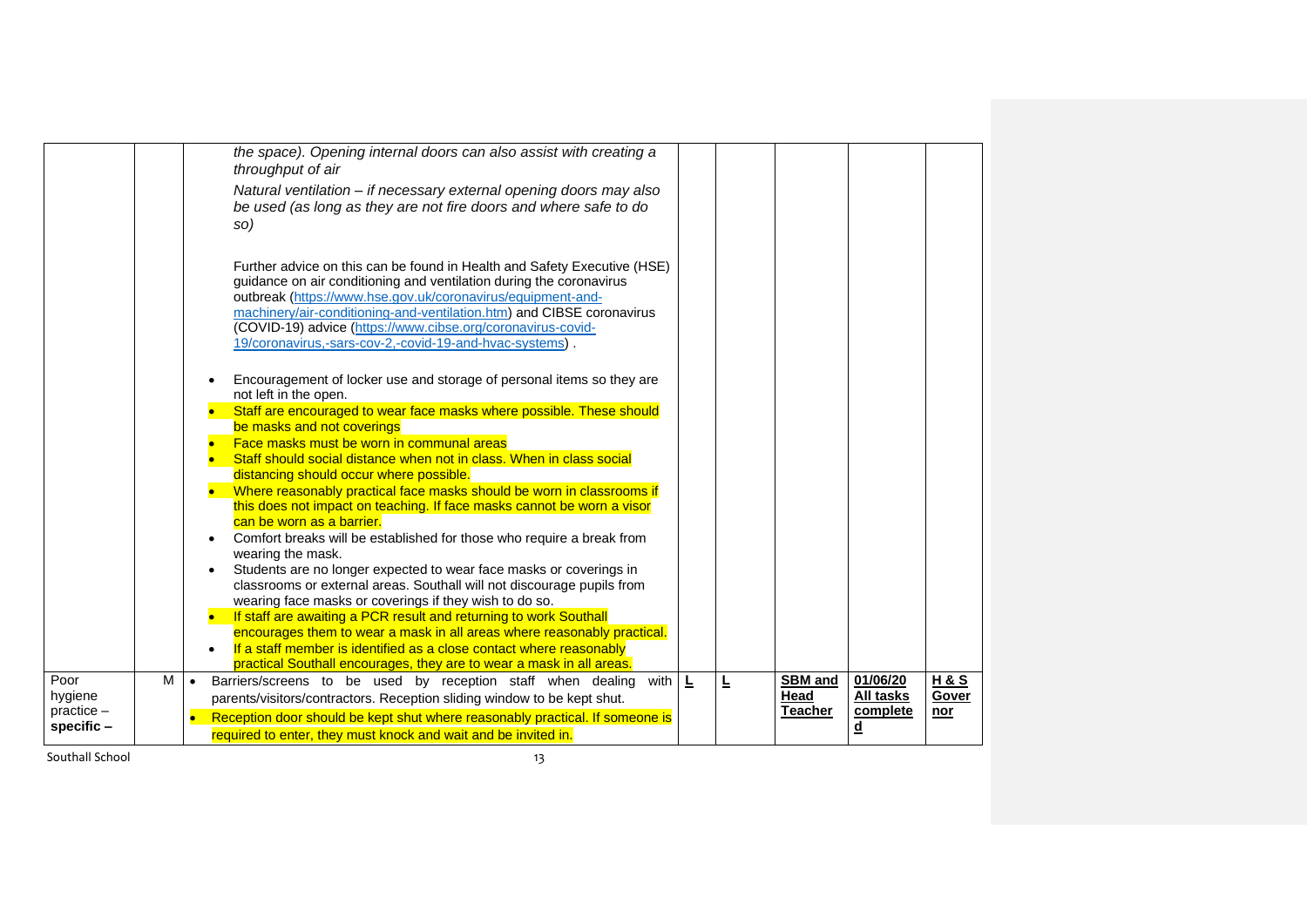| school<br>entrance                                                 |   | All visitors and contactors to complete a Coronavirus pre visit questionnaire<br>$\bullet$<br>Areas touched to be wiped down<br>$\bullet$<br>Reduce the amount of people accessing reception area at any one time<br>$\bullet$<br>Provide alcohol-based sanitiser (that contains no less than 60 percent alcohol)<br>$\bullet$<br>at the school reception area<br>Assess the schools ability to follow T&W cleaning in school guidance, if<br>unable to complete notify the Local Authority<br>Encourage staff not to visit the reception area and surrounding offices if<br>possible. To use email and phone calls to minimise visits to the area. |   |   |                        | ongoing<br>for<br>cleaning |                |
|--------------------------------------------------------------------|---|-----------------------------------------------------------------------------------------------------------------------------------------------------------------------------------------------------------------------------------------------------------------------------------------------------------------------------------------------------------------------------------------------------------------------------------------------------------------------------------------------------------------------------------------------------------------------------------------------------------------------------------------------------|---|---|------------------------|----------------------------|----------------|
| Poor<br>hygiene<br>$practive -$<br>specific -<br>office<br>spaces. | м | As a result, reception staff are protected.<br>Tissues/hand sanitiser to be available in office locations<br>$\bullet$<br>Staff to wash hands on arrival at school<br>Each individual is responsible for wiping down their own work area before and<br>after use.<br>Each individual responsible for wiping down equipment such as printers<br>$\bullet$<br>Assess the schools ability to follow T&W cleaning in school guidance, if<br>unable to complete notify the Local Authority<br>As a result, office practice in office spaces limits the risk of the spread of any<br>infection.                                                           | Ē | ╚ | <b>SBM</b>             | Ongoing                    | Head<br>teache |
| System of<br>Controls -<br><b>Prevention</b>                       | H | 1) Minimise contact with individuals who are unwell by ensuring that those who<br>have coronavirus (COVID-19) symptoms, do not attend school.<br>2) Clean hands thoroughly more often than usual.<br>3) Ensure good respiratory hygiene by promoting the 'catch it, bin it, kill it'<br>approach.<br>4) Introduce enhanced cleaning, including cleaning frequently touched surfaces<br>often, using standard products such as detergents.                                                                                                                                                                                                           | Ē | Ŀ | Head<br><b>Teacher</b> | Ongoing                    | <b>SBM</b>     |

Southall School 2014 14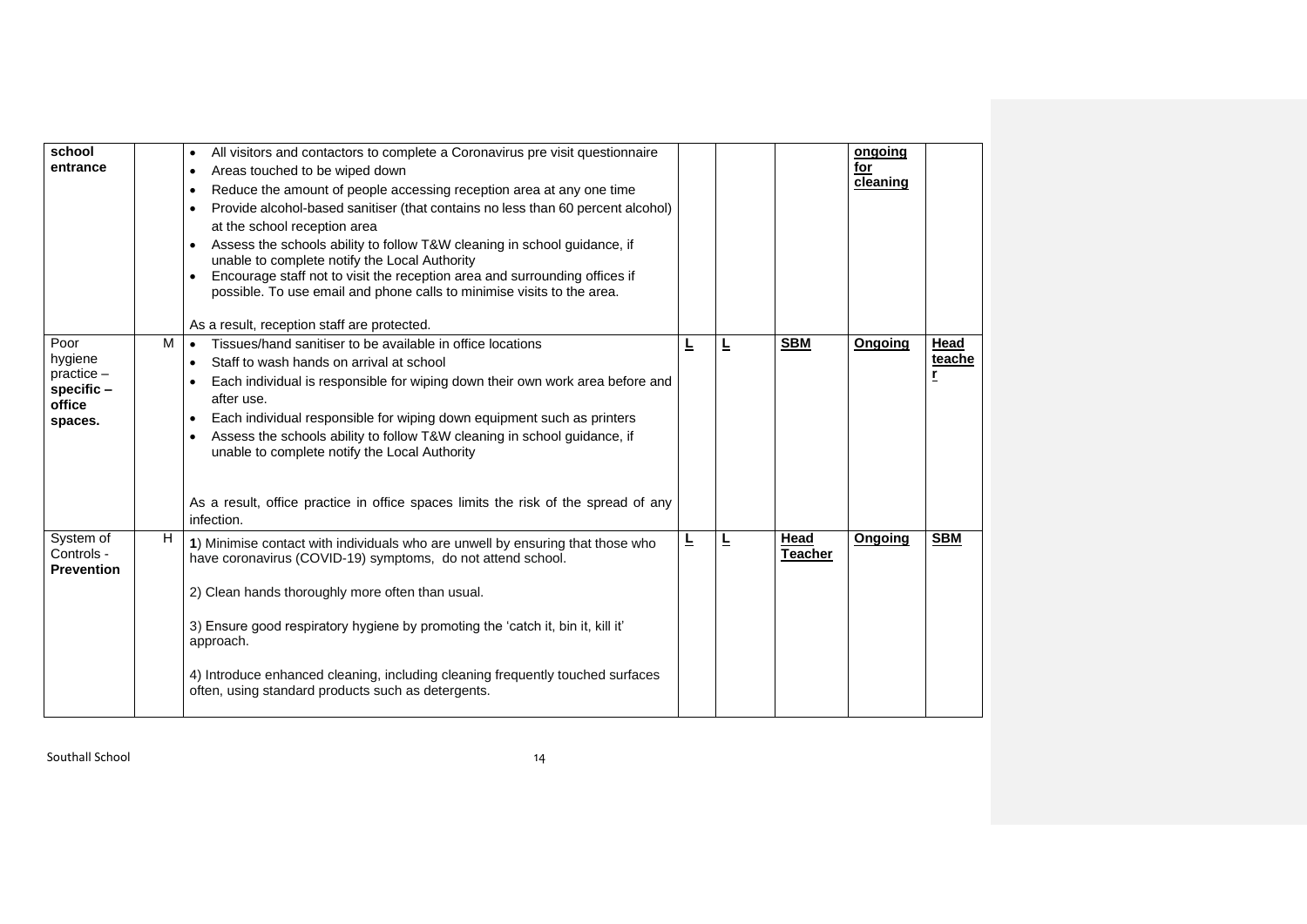|                                                                                                                               |    | 5) Always keeping occupied spaces well ventilated.                                                                                                                                                                                                                                                                                                                                                                                                                                                                                                                                                                                                                                                                                                                                                                                                                              |    |                          |                          |                |                                |
|-------------------------------------------------------------------------------------------------------------------------------|----|---------------------------------------------------------------------------------------------------------------------------------------------------------------------------------------------------------------------------------------------------------------------------------------------------------------------------------------------------------------------------------------------------------------------------------------------------------------------------------------------------------------------------------------------------------------------------------------------------------------------------------------------------------------------------------------------------------------------------------------------------------------------------------------------------------------------------------------------------------------------------------|----|--------------------------|--------------------------|----------------|--------------------------------|
|                                                                                                                               |    | Numbers 1 to 5, must be in place in all schools, all the time.                                                                                                                                                                                                                                                                                                                                                                                                                                                                                                                                                                                                                                                                                                                                                                                                                  |    |                          |                          |                |                                |
| System of<br>Control -<br><b>Responsive</b>                                                                                   | H. | <b>Response to any infection</b><br>6) Engage with the NHS Test and Trace process. By notifying the Health<br>Protection Hub (HPH) by completing the online notification form<br>https://apps.telford.gov.uk/testandtrace/<br>Follow guidance for issue of NHS test and trace app within school<br>https://www.gov.uk/government/publications/use-of-the-nhs-covid-19-app-in-<br>schools-and-further-education-colleges/use-of-the-nhs-covid-19-app-in-schools-<br>and-further-education-colleges<br>7) Manage confirmed cases of coronavirus (COVID-19) amongst the school<br>community. As above follow guidance received from HPH or PHE<br>8) Contain any outbreak by following local health protection team advice. Take<br>part in Incident Management Team meetings as requested by HPH or PHE<br>Numbers 6 to 8 must be followed in every case where they are relevant. | 느  | M                        | Head<br><b>Teacher</b>   | Ongoing        | <b>SBM</b>                     |
| Poor<br>hygiene<br>$practive -$<br>specific -<br>spread of<br>potential<br>infection at<br>the start of<br>the school<br>day. | H  | In line with government advice:<br>Issue information to young people, parents, carers and visitors not to enter<br>$\bullet$<br>the school if they display any symptoms of coronavirus<br>Issue information to parents about arrival and departure procedures,<br>including safe drop-off and pick-up<br>Pupils to be supervised in accessing hand-washing facilities on arrival,<br>ensuring that pupils queue while maintaining social distancing as they wait for<br>facilities<br>All staff to wash hands on arrival in school                                                                                                                                                                                                                                                                                                                                              | Ŧ. | $\underline{\mathsf{M}}$ | Head<br>teacher<br>& SLT | <b>Ongoing</b> | <b>H&amp;S</b><br>Gover<br>nor |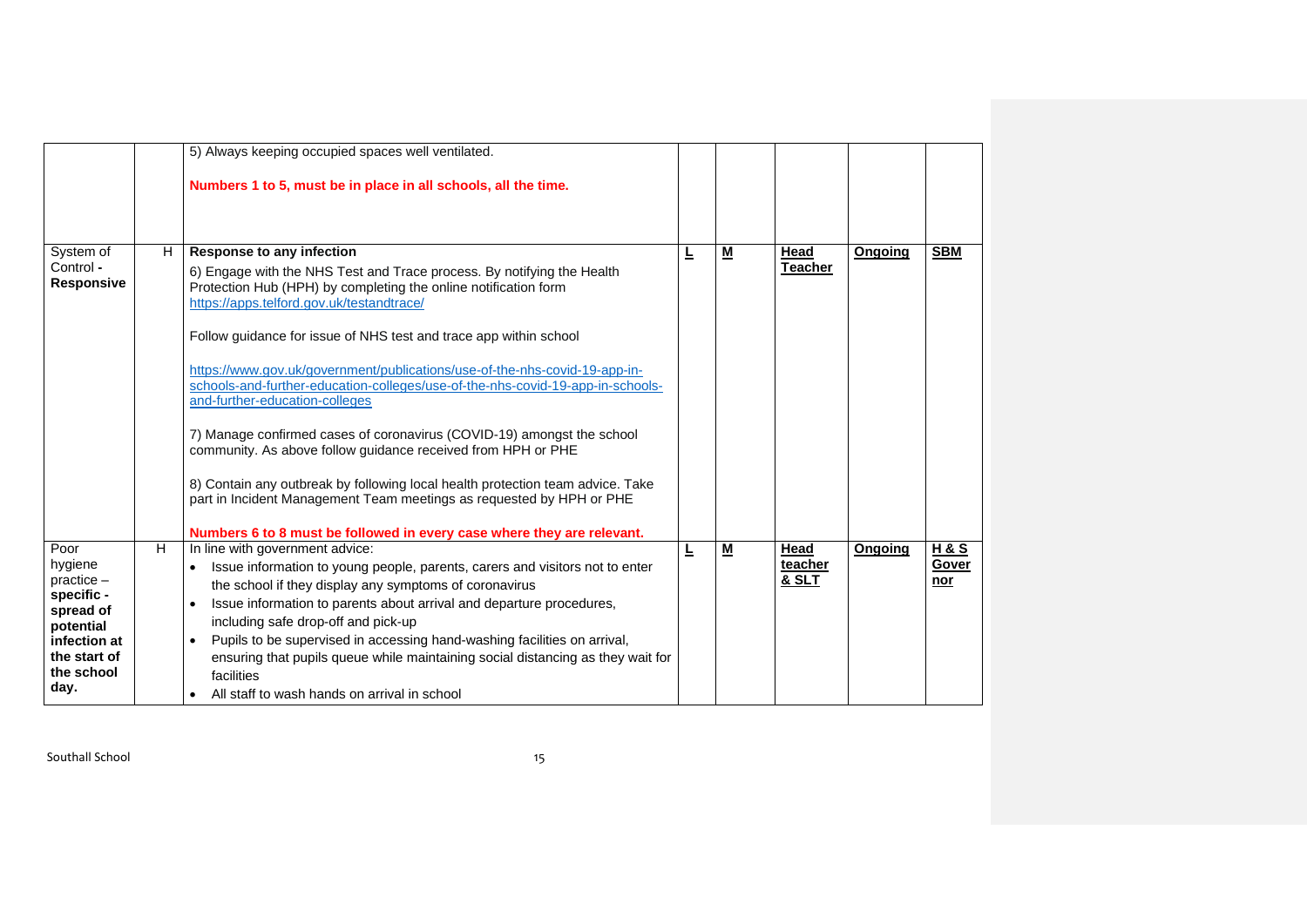|                                                                                          | Make it clear to parents and pupils that they cannot congregate at the front of<br>$\bullet$<br>school prior to the start of the school day. Encourage parents in vehicles to<br>join the transport loop and wait in the queueing system.<br>Pedestrian parents will be asked to wait at the school gate entrance. A<br>member of staff will radio down to state that someone is present to collect a<br>student. The student will then walk up the drive to meet them. Staff are<br>positioned outside so can monitor students walking up<br>Make parents and pupils aware of government recommendations with regard<br>to transport. Inform parents and pupils of restrictions and plans relating to<br>school transport<br>Issue information to pupils in relation to restrictions on their movement<br>$\bullet$<br>around the site<br>Sufficient supplies of hand-washing supplies should be provided to<br>accommodate this procedure at the start of the day.<br>Assess the schools ability to follow T&W cleaning in school guidance, if<br>$\bullet$<br>unable to complete notify the Local Authority |   |                          |                 |         |                                       |
|------------------------------------------------------------------------------------------|----------------------------------------------------------------------------------------------------------------------------------------------------------------------------------------------------------------------------------------------------------------------------------------------------------------------------------------------------------------------------------------------------------------------------------------------------------------------------------------------------------------------------------------------------------------------------------------------------------------------------------------------------------------------------------------------------------------------------------------------------------------------------------------------------------------------------------------------------------------------------------------------------------------------------------------------------------------------------------------------------------------------------------------------------------------------------------------------------------------|---|--------------------------|-----------------|---------|---------------------------------------|
| H<br>Poor<br>hygiene<br>$practive -$<br>specific -<br>toilet/chang<br>ing<br>facilities. | As a result, the risk of infection is reduced as pupils and staff arrive at school.<br>Staff to wear usual PPE when supporting pupils with toileting routines - fluid<br>repellent mask, and goggles or visor, gloves and apron<br>All changing surfaces to be cleaned before and after each use<br>$\bullet$<br>Nappies/soiled items to be disposed of in yellow bags<br>$\bullet$<br>Staff to follow specific intimate care procedures Please read the intimate care<br>$\bullet$<br>policy.<br>Accessible toilets can be used for any students who requires to use them<br>$\bullet$<br>This will be identified on their profile.<br>Any soiled clothes are put into a plastic bag (double bagged) and sent home.<br>$\bullet$<br>Staff will send students to their toilets to avoid crowding. At breaks/lunches a<br>$\bullet$<br>member of staff will be positioned outside the toilet area to monitor and<br>manage any potential overcrowding.<br>Provide paper towels instead of blow dryers (less risk of aerosol)<br>$\bullet$<br>Prop doors open where possible to reduce hand contact surfaces     | М | $\underline{\mathbf{M}}$ | Head<br>teacher | Ongoing | <b>H&amp;S</b><br>gover<br><u>nor</u> |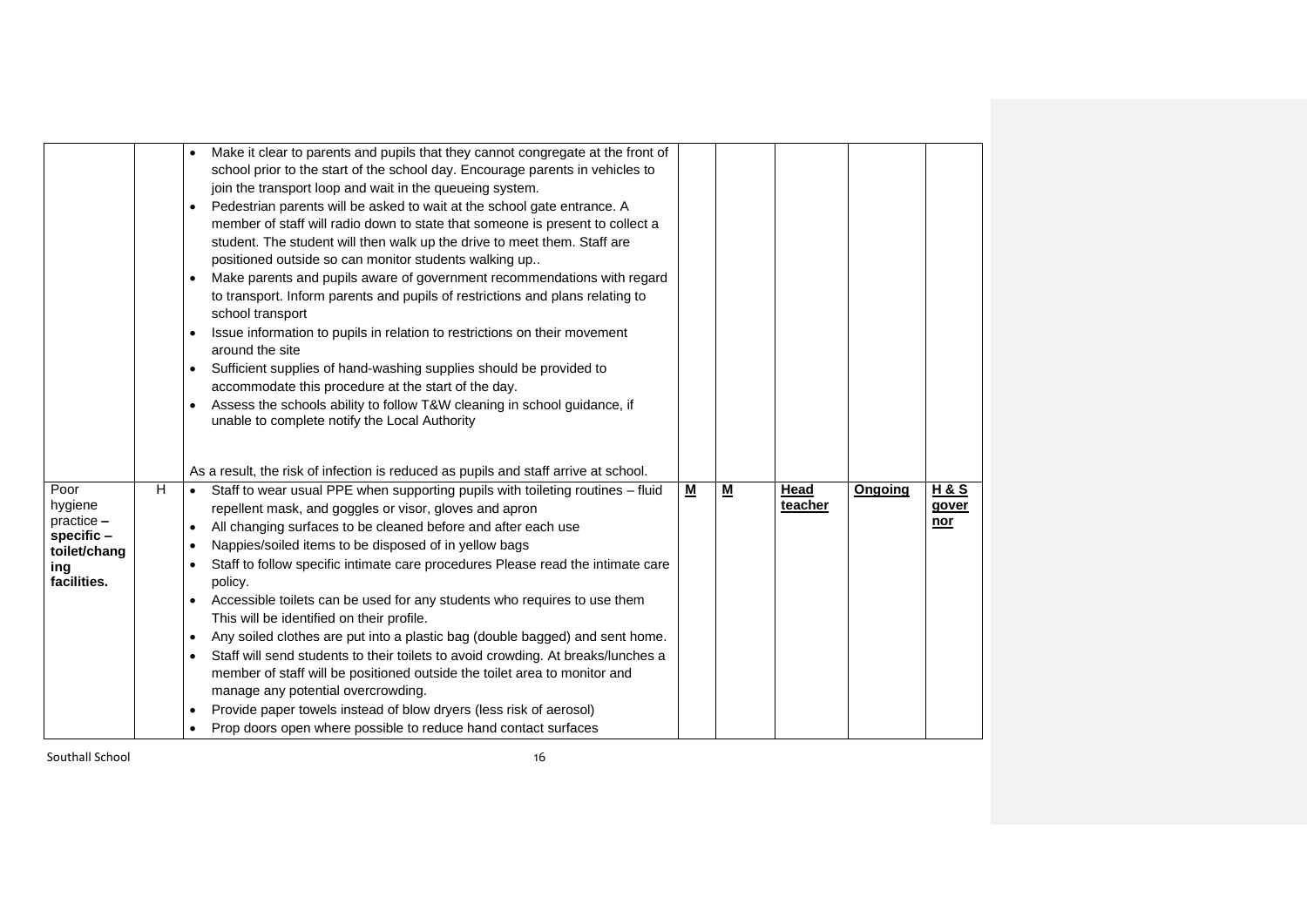|                                                                            |   | As staff toilets have a single cubicle knock before entering to prevent<br>overcrowding<br>Assess the schools ability to follow T&W cleaning in school guidance, if<br>unable to complete notify the Local Authority<br>As a result, safe practices are followed and the risk of infection is reduced for<br>staff and pupils.                                                                                                                                                                                                                                                                                                                                                                                                                                                                                                                                            |          |   |                        |         |                                       |
|----------------------------------------------------------------------------|---|---------------------------------------------------------------------------------------------------------------------------------------------------------------------------------------------------------------------------------------------------------------------------------------------------------------------------------------------------------------------------------------------------------------------------------------------------------------------------------------------------------------------------------------------------------------------------------------------------------------------------------------------------------------------------------------------------------------------------------------------------------------------------------------------------------------------------------------------------------------------------|----------|---|------------------------|---------|---------------------------------------|
| Poor<br>hygiene<br>$practive -$<br>specific -<br>end of the<br>school day. | H | Issue information to parents about departure procedures, including safe pick-<br>$\bullet$<br>up<br>Make it clear to parents and pupils that they cannot congregate at the front of<br>$\bullet$<br>school/in the playground prior to the end of the school day. If waiting to<br>collect pupils, parents are to remain in cars and join the transport loop<br>Make parents and pupils aware of government recommendations with regard<br>to transport. Inform parents and pupils of restrictions and plans relating to<br>school transport and potential road closures.<br>Assess the schools ability to follow T&W cleaning in school guidance, if<br>unable to complete notify the Local Authority<br>As a result, the risk of infection is reduced as pupils and staff leave school.                                                                                  | Ŀ        | Ŀ | <b>Head</b><br>teacher | Ongoing | <b>H&amp;S</b><br>gover<br><u>nor</u> |
| III health in<br>school.                                                   | H | Staff are informed of the symptoms of possible coronavirus infection,<br>$\triangleright$ A high temperature<br>A new continuous dry cough<br>A change to their normal sense of taste or smell (anosmia)<br>$\triangleright$ Children may also display gastrointestinal symptoms<br>They must be sent home and advised to follow 'stay at home: guidance for<br>households with possible or confirmed coronavirus (COVID-19) infection', which<br>sets out that they must self-isolate and should arrange to have a test to see if<br>they have coronavirus (COVID-19). If symptoms are present then the test needs<br>to be PCR test and not the LFD (these are the home tests issued via school).<br>If the test is positive they must stay off for 10 days. (Day one starts when your<br>symptoms started or if you did not have symptoms then the day of the positive | <u>м</u> | − | Head<br>teacher        | Ongoing | <u>H&amp;S</u><br>gover<br><u>nor</u> |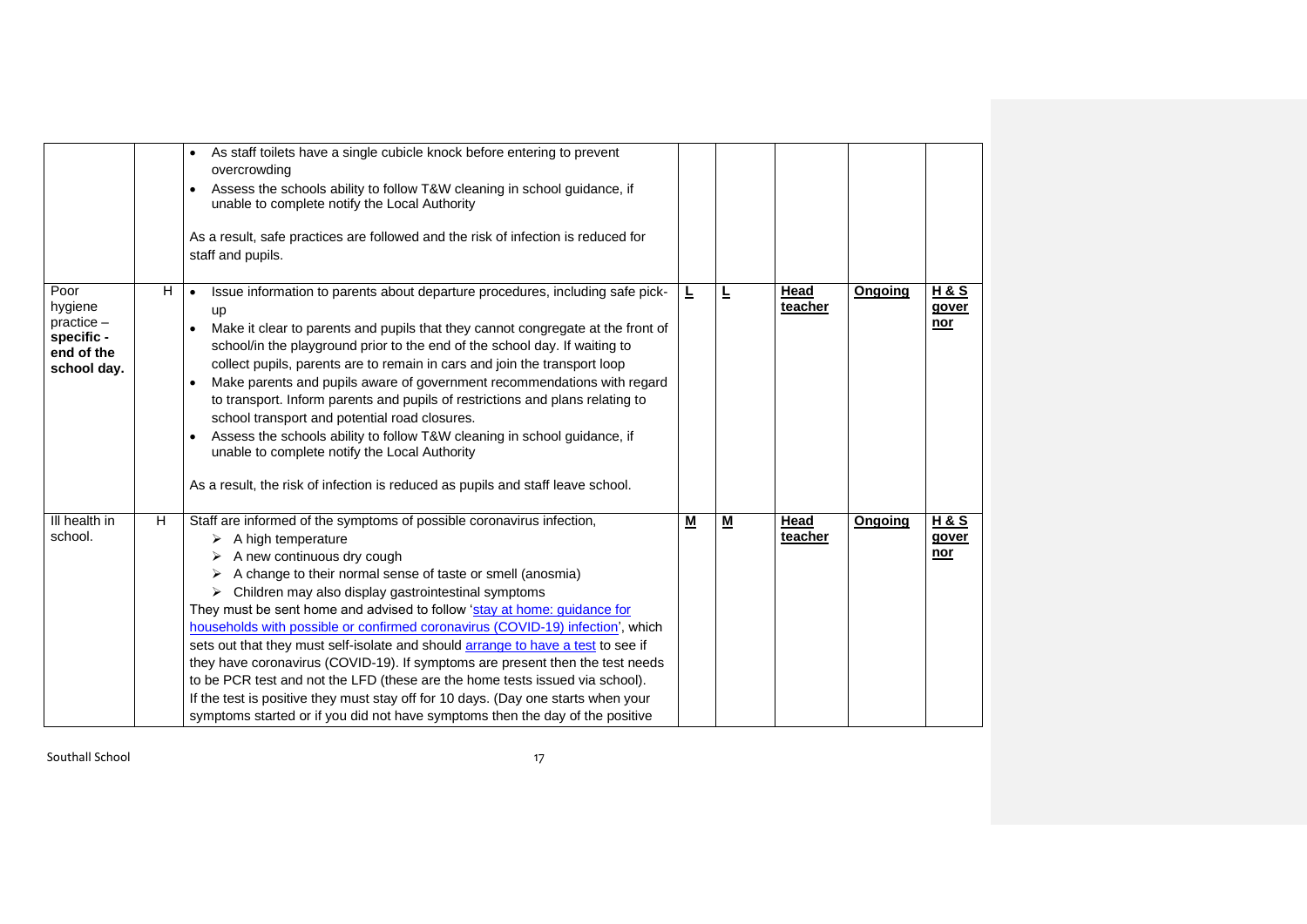| test- this can be the LFD test if this occurred first) Schools should use the                |  |
|----------------------------------------------------------------------------------------------|--|
| notification form to notify the HPH of any positive cases within staff members.              |  |
| HealthProtectionHub@telford.gov.uk                                                           |  |
| If a person has a negative result they can return immediately, as long as they               |  |
| have not been requested to self isolate by NHS test and trace, nobody in their               |  |
| bubble has tested positive within the last 10 days                                           |  |
|                                                                                              |  |
| Staff who don't have the symptoms above but have other symptoms such                         |  |
| as headache /sore throat/aches and pains/ feeling very tired for no good                     |  |
| reason/runny nose/sneezing etc can book a PCR test by selecting the                          |  |
| option " local Authority required me to test". Staff and students also have                  |  |
| the ability to use the home testing kits. These are an LFD. If the LFD                       |  |
| comes back positive then a PCR must be taken to confirm the result.                          |  |
|                                                                                              |  |
|                                                                                              |  |
| Appropriate PPE is sourced and guidance on its location, use and disposal<br>$\bullet$       |  |
| issued to staff in line with government guidance on what to do if a pupil or                 |  |
| staff member becomes unwell (see PPE guidance for schools)                                   |  |
| All staff are informed of the procedure in school relating a pupil becoming                  |  |
| unwell in school                                                                             |  |
| Any pupil who displays signs of being unwell is immediately referred to the PPA<br>$\bullet$ |  |
| isolaton room (meeting room in the reception area) and a member of SLT will                  |  |
| be contacted.                                                                                |  |
| Any staff member who displays signs of being unwell immediately refers<br>$\bullet$          |  |
| themselves to SLT and a decision will be made on a recommendation of a test                  |  |
| or to go home, or both.                                                                      |  |
| Staff ensure that any unwell pupils are moved to the isolation room whilst they              |  |
| wait for their parent to collect them. School admin team to contact parents.                 |  |
| Parents advised to follow the COVID-19: Guidance for households, including                   |  |
| testing.                                                                                     |  |
|                                                                                              |  |
| If a pupil needs to use the bathroom it should be cleaned after use.,<br>$\bullet$           |  |
| Pupils displaying symptoms of coronavirus do not come in to contact with other               |  |
| pupils and as few staff as possible, whilst still ensuring the pupil is safe. A              |  |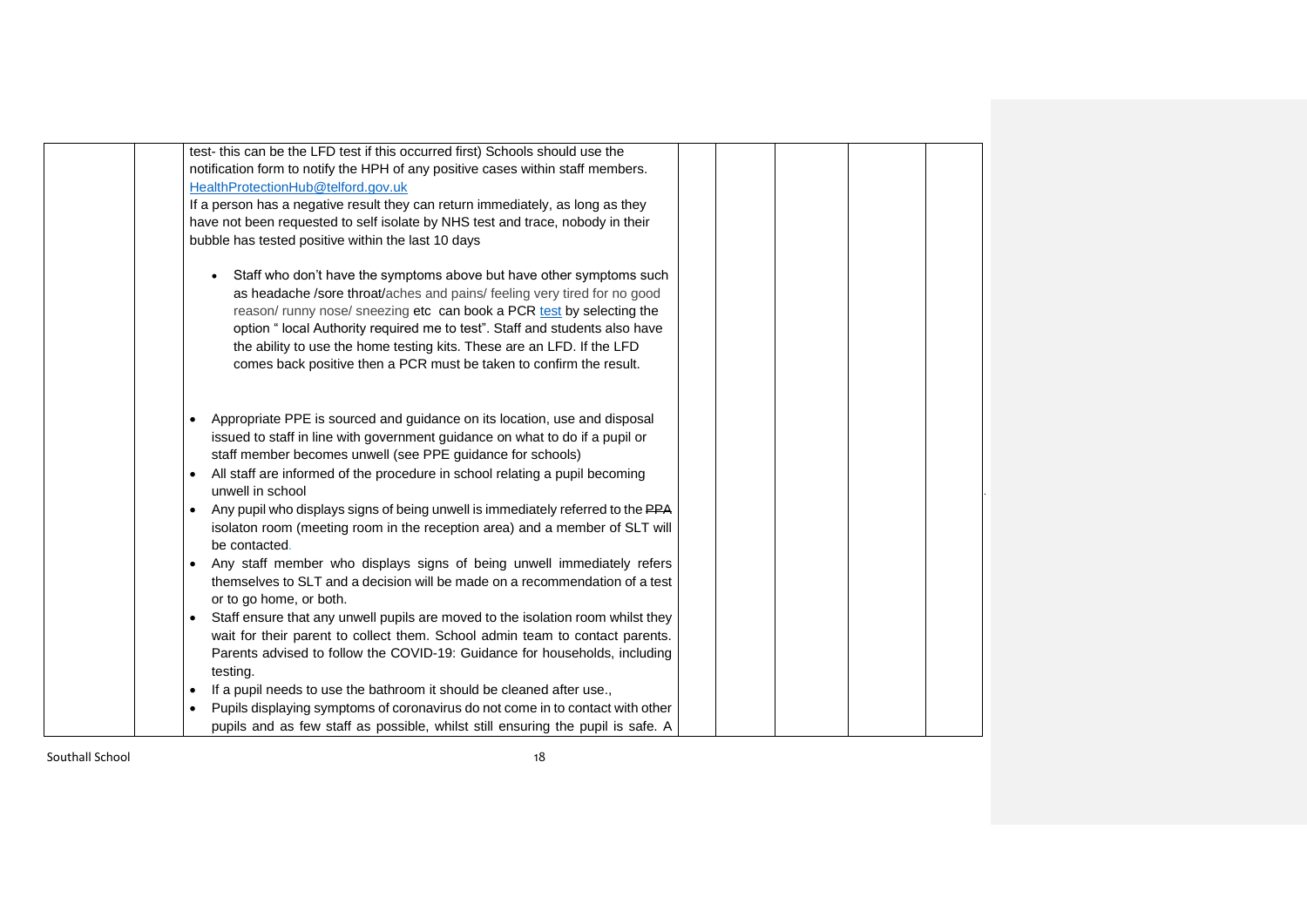|              | facemask should be worn by the supervising adult if a distance of 2 metres<br>cannot be maintained<br>If contact with a child or young person is necessary, then gloves, an apron and<br>a face mask should be worn by the supervising adult. If there is a risk of<br>splashing, eye protection should also be worn- goggles and visors will be<br>available to those monitoring the child or young person who is displaying<br>symptoms<br>The relevant member of staff calls for emergency assistance immediately if the<br>pupil's symptoms worsen<br>Unwell pupils who are waiting to go home are supervised in the isolation<br>$\bullet$<br>room where they can be at least two metres away from others.<br>For reassurance, the school has thermometers where temperature can be<br>taken. The NHS states a high temperature is 38 or above for adults. A child's<br>temperature is about 36.4 (NHS) and they are also classed as having a high<br>temperature when 38 or above.<br>Areas used by unwell pupils who need to go home are identified as out of<br>bounds, thoroughly cleaned and disinfected once vacated.<br>Following a suspected case head teachers should follow the guidance in<br>$\bullet$<br>appendix 2<br>Assess the schools ability to follow T&W cleaning in school guidance, if<br>unable to complete notify the Local Authority<br>If students are displaying any illness the head has the right not to admit the<br>student into school. School needs to remain as health as possible. However, the<br>head cannot refuse entry for someone who refuses a test.<br>As a result, any member of the school community who becomes unwell, is<br>isolated quickly and appropriate action is taken to minimise the risk of infection. |   |          |                 |         |                                |
|--------------|----------------------------------------------------------------------------------------------------------------------------------------------------------------------------------------------------------------------------------------------------------------------------------------------------------------------------------------------------------------------------------------------------------------------------------------------------------------------------------------------------------------------------------------------------------------------------------------------------------------------------------------------------------------------------------------------------------------------------------------------------------------------------------------------------------------------------------------------------------------------------------------------------------------------------------------------------------------------------------------------------------------------------------------------------------------------------------------------------------------------------------------------------------------------------------------------------------------------------------------------------------------------------------------------------------------------------------------------------------------------------------------------------------------------------------------------------------------------------------------------------------------------------------------------------------------------------------------------------------------------------------------------------------------------------------------------------------------------------------------------------------------------|---|----------|-----------------|---------|--------------------------------|
| H<br>Testing | Staff-<br>If staff wish to opt out they are requested to inform SLT. The test kits will be<br>given out with the NHS guide-Your step-by-step guide for Covid-19 self testing.<br>Staff will be asked to test 3-5 days apart with the recommendation it occurs<br>Monday am and Thursday am.                                                                                                                                                                                                                                                                                                                                                                                                                                                                                                                                                                                                                                                                                                                                                                                                                                                                                                                                                                                                                                                                                                                                                                                                                                                                                                                                                                                                                                                                          | M | <u>м</u> | Head<br>teacher | Ongoing | <b>H&amp;S</b><br>Goven<br>oro |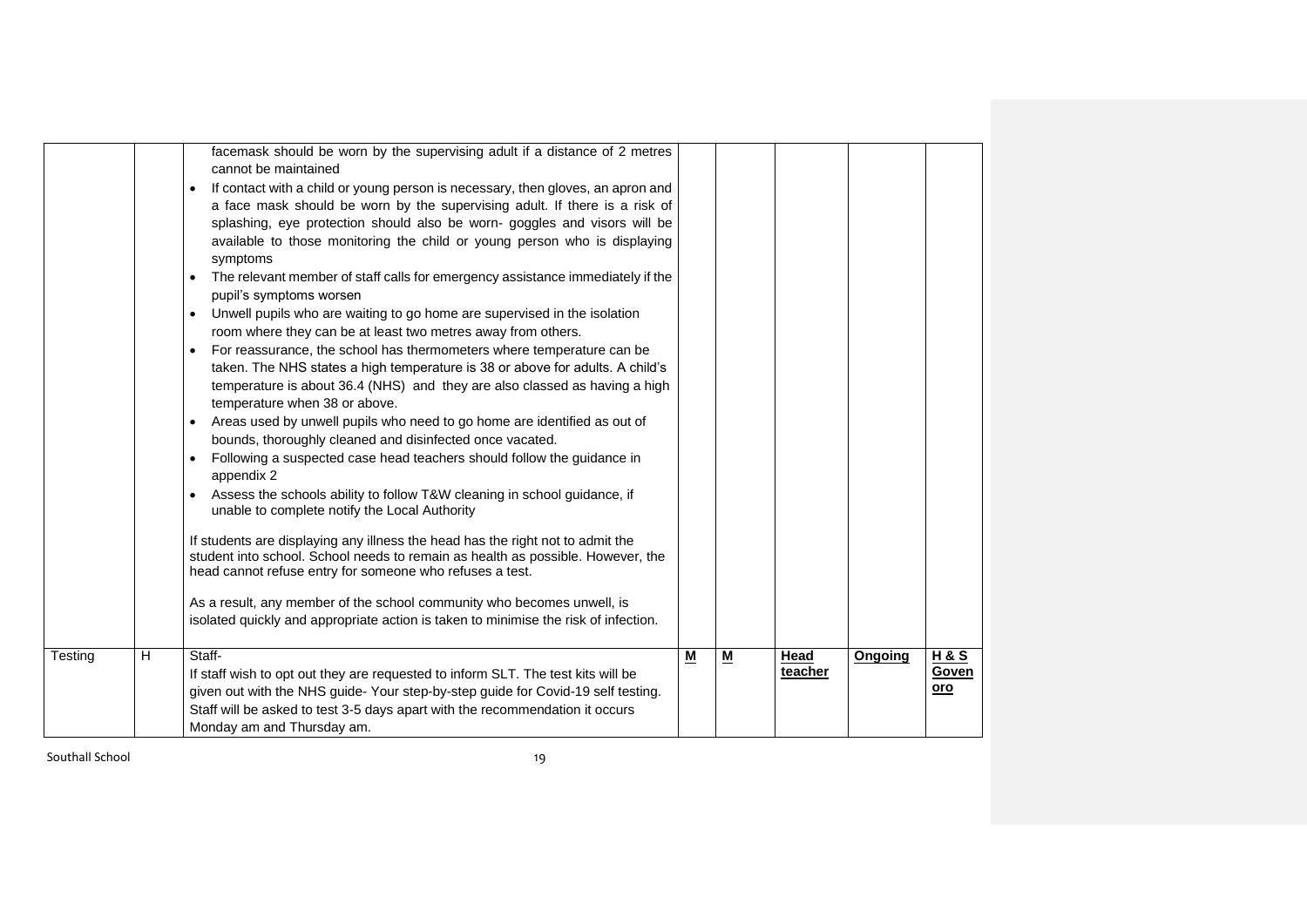|                                                 |   | Staff if they have a preference can still use local testing sites as an alternative.<br>Any tests that come back positive from the home test or another LFD<br>confirmation will be required via a PCR test. Any positive test result the person<br>should follow the government guidelines on self- isolation. They also have a duty<br>to report the result to SLT in school. As part of the self test kits staff are required<br>to inform NHS test and trace of any outcome- positive, negative or void.<br>Students- |   |   |                 |         |                                                |  |
|-------------------------------------------------|---|---------------------------------------------------------------------------------------------------------------------------------------------------------------------------------------------------------------------------------------------------------------------------------------------------------------------------------------------------------------------------------------------------------------------------------------------------------------------------------------------------------------------------|---|---|-----------------|---------|------------------------------------------------|--|
|                                                 |   | It has been agreed that the home is the best place for students to be tested if<br>they are able. We will therefore encourage home testing for our pupils from the<br>outset. Southall staff will provide support and guidance where possible in a safe<br>way.<br>Parents have the choice if they wish not to use the home testing kits to use local<br>facilities.                                                                                                                                                      |   |   |                 |         |                                                |  |
|                                                 |   | Students will be provided with a schedule and an all-communication video to aid<br>with the testing. This will be authorised by the local authority for accuracy.<br>Results will need to be communicated with NHS test and trace as well as school-<br>separate guidance will be issued on this. Each initial home test kits for students<br>will also be provided with the NHS test and trace Your step-by-step guide for<br>Covid-19 self-testing.                                                                     |   |   |                 |         |                                                |  |
|                                                 |   | If a student is unable to tolerate testing we will respect this. We will also adapt<br>testing if required- for example if a student can tolerate a nasal swab and not a<br>throat swab or vice versa. Also, if a student wellbeing is considered a higher risk<br>than the test or results of the test then the student can be exempt from testing. It<br>is however vastly important all other controls are maintained to the highest of<br>standards.                                                                  |   |   |                 |         |                                                |  |
|                                                 |   | In accordance with DEFRA any used test kits no matter the result can be<br>discarded in normal waste (not recycling).                                                                                                                                                                                                                                                                                                                                                                                                     |   |   |                 |         |                                                |  |
| Mental<br>Health and<br>Wellbeing<br>for pupils | M | Where students are returning/being educated at home to school we would<br>$\bullet$<br>expect leaders and teachers to;<br>$\triangleright$ consider their pupils' mental health and wellbeing and identify any<br>pupil who may need additional support so they are ready to learn                                                                                                                                                                                                                                        | Ē | Ē | Head<br>teacher | Ongoing | <b>H&amp;S</b><br>Gover<br>nor /<br><b>SBM</b> |  |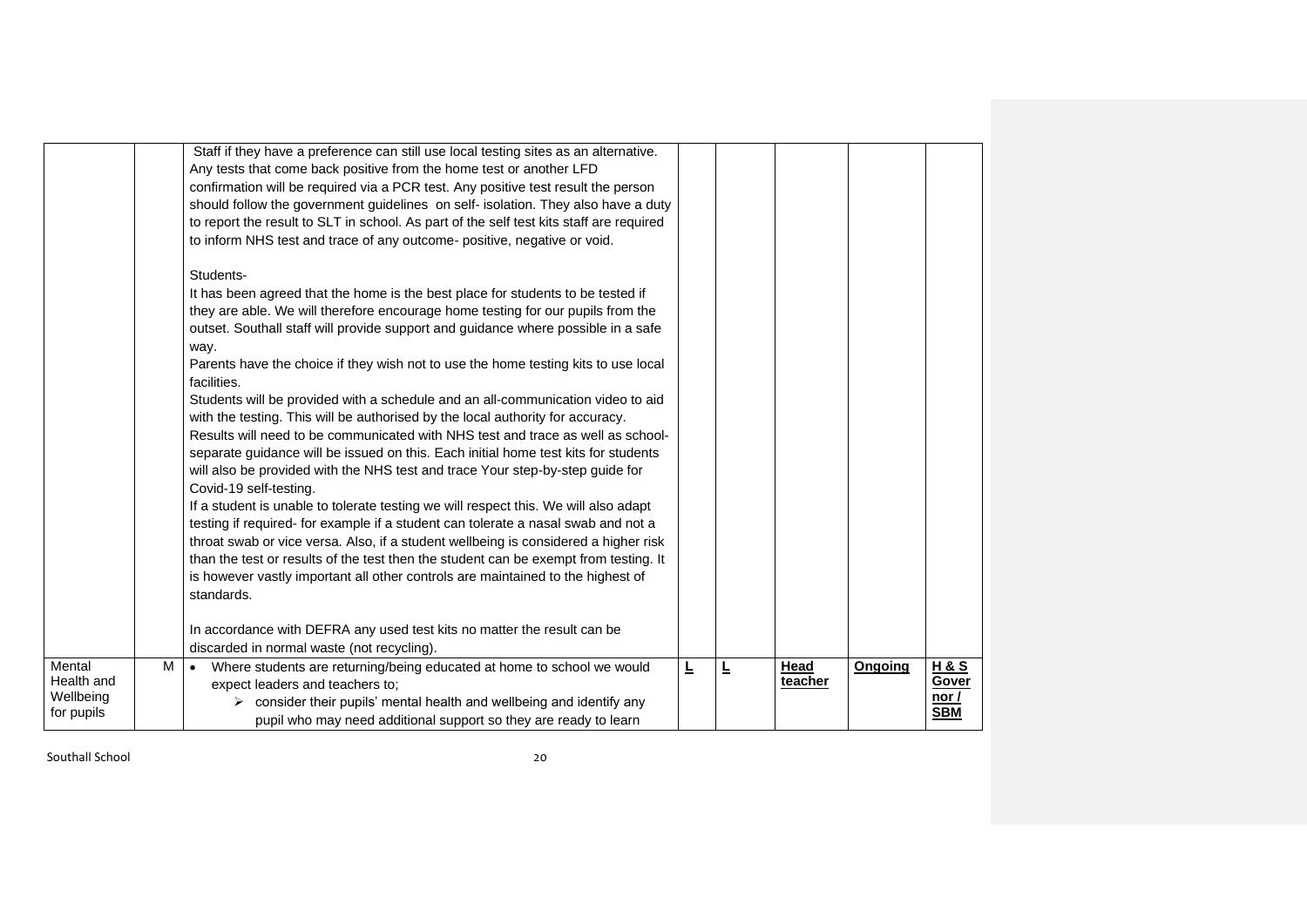|                                                                                                                                                   |   | $\triangleright$ assess where pupils are in their learning, and hence what<br>adjustments to their curriculum may be needed over the coming<br>weeks<br>$\triangleright$ identify and plan how best to support the education of all our students<br>including disadvantaged pupils, and vulnerable pupils<br>> Support pupils in year 11 who are leaving Southall<br>$\triangleright$ Support year 7 pupils who are just entering their transition year.<br>Students on free school meals will have support to access meal vouchers or<br>similar if the school is closed/bubble due to an outbreak.<br>Welfare calls will be made a minimum of weekly if the young person has been<br>seen and heard on screen when not coming into school. Calls will be increased<br>for young people not seen on screen or in school. If no answer is had home visits<br>will be carried out within a timely manner.<br>MindEd has been launched https://www.minded.org.uk/ which is free and a good<br>source to help support children and young people mental health. Southall actively<br>encourages the support and resources from this site.<br>Staff will also be reminded of their duty in terms of keeping children safe in<br>education and will be support by the DSLs with this. Southall staff have and will<br>continue to have training on KCSIE annually. |   |   |                 |         |                                        |
|---------------------------------------------------------------------------------------------------------------------------------------------------|---|--------------------------------------------------------------------------------------------------------------------------------------------------------------------------------------------------------------------------------------------------------------------------------------------------------------------------------------------------------------------------------------------------------------------------------------------------------------------------------------------------------------------------------------------------------------------------------------------------------------------------------------------------------------------------------------------------------------------------------------------------------------------------------------------------------------------------------------------------------------------------------------------------------------------------------------------------------------------------------------------------------------------------------------------------------------------------------------------------------------------------------------------------------------------------------------------------------------------------------------------------------------------------------------------------------------------------------------------------------------|---|---|-----------------|---------|----------------------------------------|
| A pupil is<br>tested and<br>has a<br>confirmed<br>case of<br>coronavirus.<br>A pupils<br>family<br>member has<br>tested and<br>has a<br>confirmed | H | In line with government advice:<br>• Follow the government guidance from the Health Protection Hub. The Head<br>teacher will contact PHE. Then PHE's local protection teams to conduct a<br>rapid investigation and will advise school on appropriate action. PHE may<br>recommend testing for others.<br>Welfare calls will be made at least twice to those who are self-isolating.<br>$\bullet$<br>See advice in Dealing with Incident procedure<br>As a result, school leaders taken appropriate action in the event of a confirmed<br>case of coronavirus.                                                                                                                                                                                                                                                                                                                                                                                                                                                                                                                                                                                                                                                                                                                                                                                               | M | M | Head<br>teacher | Ongoing | SBM&<br><b>H&amp;S</b><br>Gover<br>nor |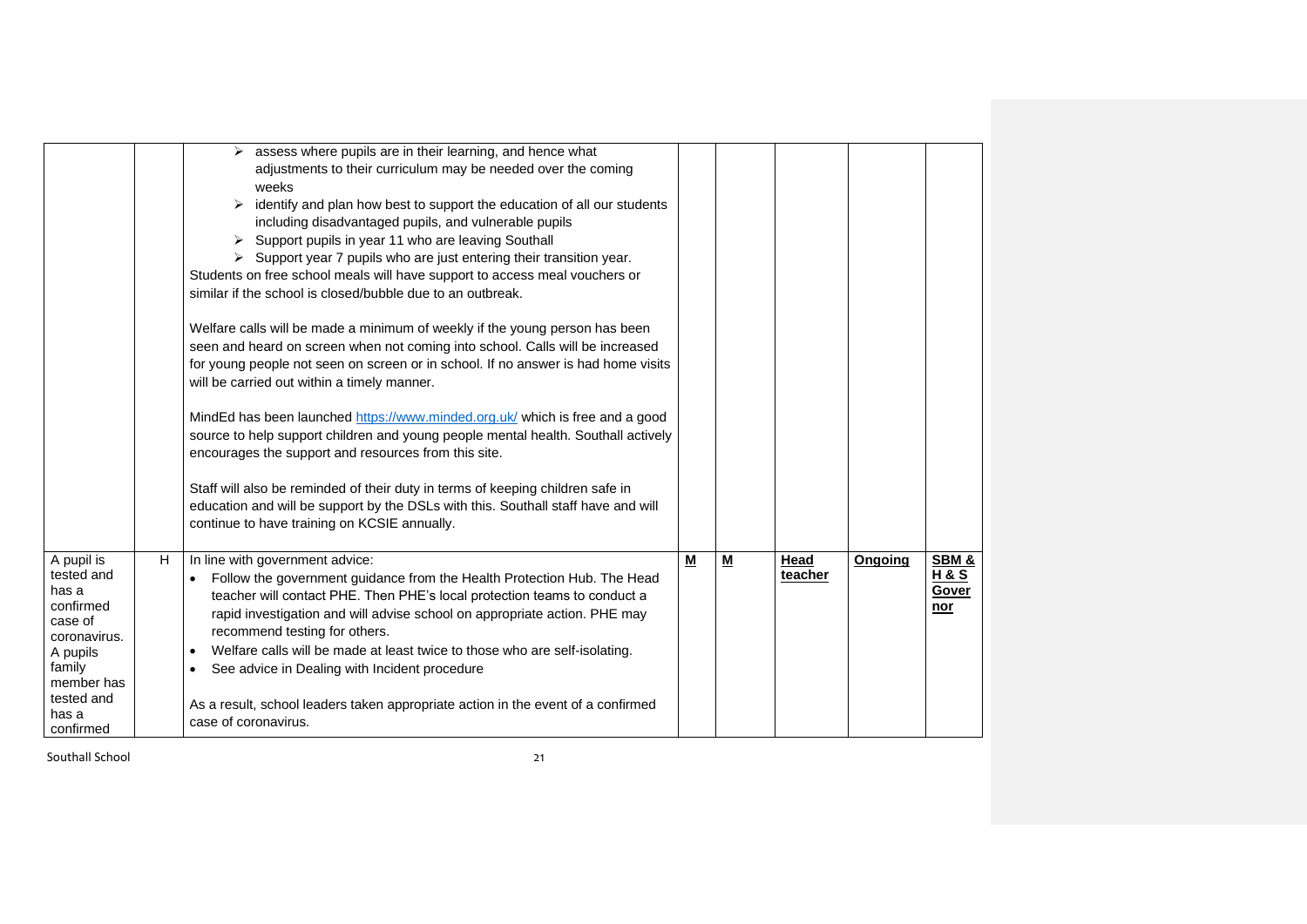| case of                                                                                                               |   |                                                                                                                                                                                                                                                                                                                                                                                                                                                                                                                                                                                                                                                                                                                                                                                                                                                                                                                                                                                                                                                                                         |                          |   |                 |         |                                                |
|-----------------------------------------------------------------------------------------------------------------------|---|-----------------------------------------------------------------------------------------------------------------------------------------------------------------------------------------------------------------------------------------------------------------------------------------------------------------------------------------------------------------------------------------------------------------------------------------------------------------------------------------------------------------------------------------------------------------------------------------------------------------------------------------------------------------------------------------------------------------------------------------------------------------------------------------------------------------------------------------------------------------------------------------------------------------------------------------------------------------------------------------------------------------------------------------------------------------------------------------|--------------------------|---|-----------------|---------|------------------------------------------------|
| coronavirus<br>Insufficient<br>staff to run<br>face-to-face<br>sessions for<br>pupils.                                | H | Leaders to ensure that they have a complete list of clinically extremely<br>$\bullet$<br>vulnerable and clinically vulnerable adults for their school<br>Protocols for staff to inform leaders if they need to self-isolate are clearly in<br>$\bullet$<br>place<br>Leaders ensure there is a contingency in place for cover in the instance that<br>staff have to self-isolate.<br>If you're having surgery or a procedure: you, and the people you live with<br>$\bullet$<br>may need to self-isolate before you go into hospital you may need a test to<br>check if you have coronavirus before you go into hospital<br>Your hospital will contact you with more information about what you need to do.<br>The headteacher will consult the chair of governors and must agree if they think<br>staffing levels are too low for the school to operate/open fully. They will also do<br>this in conjunction with the Health and Safety at work Act (1974). If it is agreed<br>that closure or partial closure occurs all involved will be informed as soon as<br>reasonably practical. | Ē                        | Ŀ | Head<br>teacher | Ongoing | SBM &<br><b>H&amp;S</b><br>Gover<br><u>nor</u> |
| Pupil<br>movement<br>between<br>lesson, at<br>breaktime<br>and<br>lunchtime<br>increases<br>the risk of<br>infection. | H | External circulation where possible to be put in place for pupils arriving and<br>$\bullet$<br>leaving lessons in key stage 4. Staff to greet at the external doors and guide<br>to hand washing facilities.<br>Key stage 3 will travel internally to class.<br>$\bullet$<br>Staff to travel externally where possible and to keep movement to a<br>$\bullet$<br>minimum. Please use phones and email to reduce movement.<br>Pupils to be supervised in washing hands before and after lunch<br>$\bullet$<br>Tables to be cleaned prior to use, between year groups and at the end of<br>session<br>Catering staff to maintain strict levels of hygiene in food preparation areas<br>and follow whole staff guidance in reporting illness<br>Tables must be cleaned prior to lunch                                                                                                                                                                                                                                                                                                      | $\underline{\mathsf{M}}$ | Ŀ | Head<br>teacher | Ongoing | <b>H&amp;S</b><br>Gover<br>nor                 |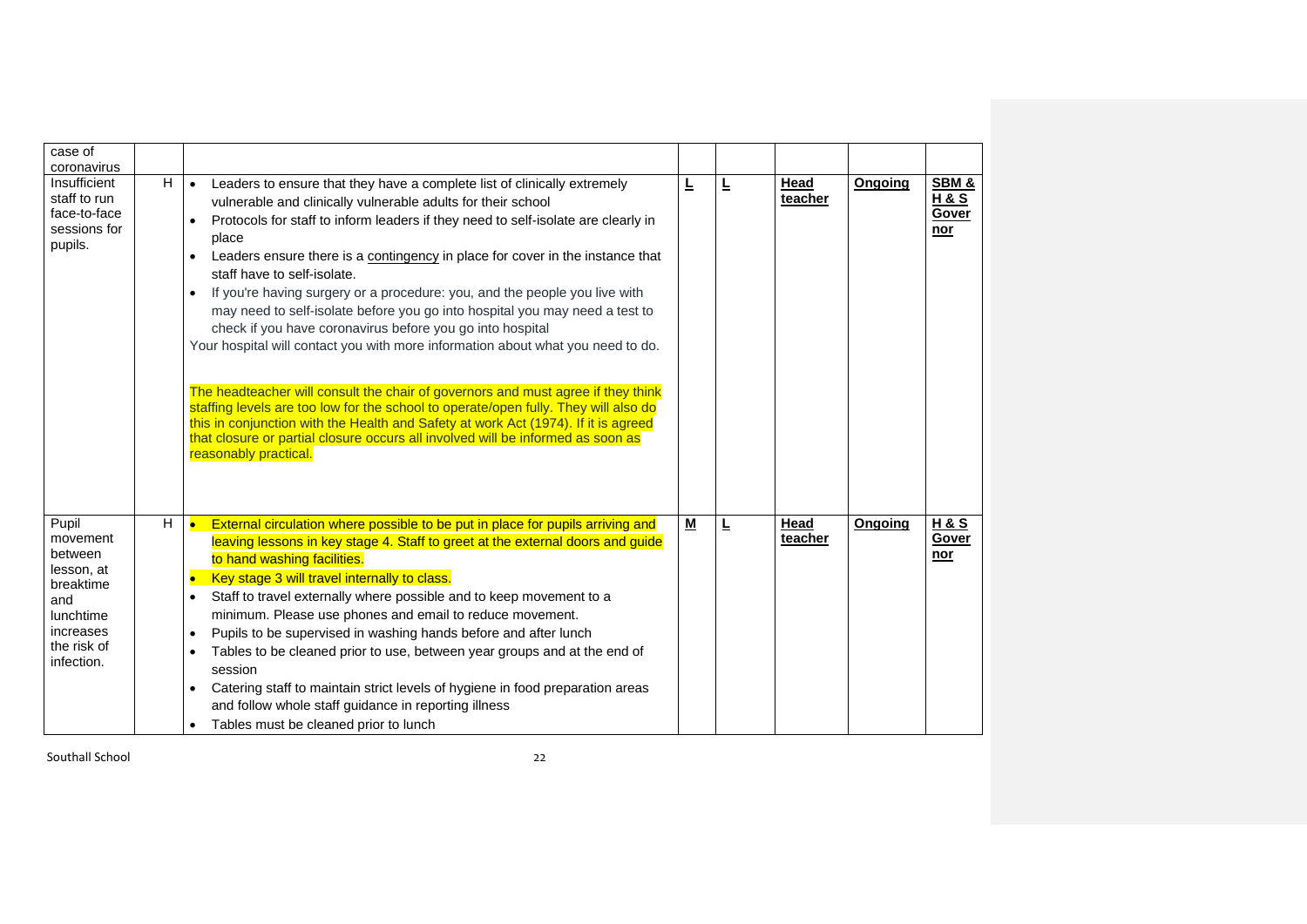|                                                                   | Assess the schools ability to follow T&W cleaning in school guidance, if<br>unable to complete notify the Local Authority                                                                                                                                                                                                                                                                                                                                                                                                                                                                                                                                                                                                                                                                                                                                                                                                                                                                                                                                                                                                                                                                                                                                                                                                                                                                                                                                                                                                                                                                                                                                                                                                                                                                                                                                                                                                                                           |   |   |                           |         |                     |
|-------------------------------------------------------------------|---------------------------------------------------------------------------------------------------------------------------------------------------------------------------------------------------------------------------------------------------------------------------------------------------------------------------------------------------------------------------------------------------------------------------------------------------------------------------------------------------------------------------------------------------------------------------------------------------------------------------------------------------------------------------------------------------------------------------------------------------------------------------------------------------------------------------------------------------------------------------------------------------------------------------------------------------------------------------------------------------------------------------------------------------------------------------------------------------------------------------------------------------------------------------------------------------------------------------------------------------------------------------------------------------------------------------------------------------------------------------------------------------------------------------------------------------------------------------------------------------------------------------------------------------------------------------------------------------------------------------------------------------------------------------------------------------------------------------------------------------------------------------------------------------------------------------------------------------------------------------------------------------------------------------------------------------------------------|---|---|---------------------------|---------|---------------------|
|                                                                   | As a result, the risk of infection during unstructured time is reduced.                                                                                                                                                                                                                                                                                                                                                                                                                                                                                                                                                                                                                                                                                                                                                                                                                                                                                                                                                                                                                                                                                                                                                                                                                                                                                                                                                                                                                                                                                                                                                                                                                                                                                                                                                                                                                                                                                             |   |   |                           |         |                     |
| H<br>Spread of<br>infection in<br>classrooms/<br>shared<br>areas. | Students are no longer expected to wear face masks in school.<br>$\bullet$<br>Southall is currently discouraging trips to locations that are not covid secure<br>or that have a high number of the public present. Trips to outside areas and<br>where social distancing can occur away from the public can be agreed with<br>SLT. Possible exceptions may occur if the impact on the student and their<br>wellbeing outweighs the risk. Please speak with SLT if you think this to be the<br>case for individual classes you are with.<br>Shared resources need to be cleaned with the designated cleaning products<br>or quarantined for 48 hours.<br>Tissues and hand sanitiser to be located in each classroom/learning space<br>Contact with communal surfaces, such as door handles etc to be minimised.<br>Doors to be kept open to reduce contact points where possible.<br>All contact areas will be wiped down during the plenary of each lesson<br>Desk and pedestal fans are permitted but they must be in good working<br>order, PAT tested and incorporated into the daily cleaning schedule as a high<br>contact area.<br>Windows to be opened to provide ventilation. As a minimum the designated<br>windows (they are purple stickered) must be kept open at all times. These will<br>be opened by the first person in the room and closed by the last to leave.<br>Between each person touching the windows the touch point must be wiped.<br>Pupils/staff to clean IT equipment (esp keyboards) with anti-bacterial wipes<br>before and after each use-this includes staff desks.<br>The soft rooms must be kept for the students whose risk assessment identify<br>$\bullet$<br>them as needing it. Minimal furniture should be kept in these so that any used<br>can be quarantined after use and then new put in after for the next person.<br>Shared telephone handsets to be cleaned with anti-bacterial wipes before<br>and after each use | L | 且 | SBM & H<br>& S<br>Governo | Ongoing | Head<br>teache<br>r |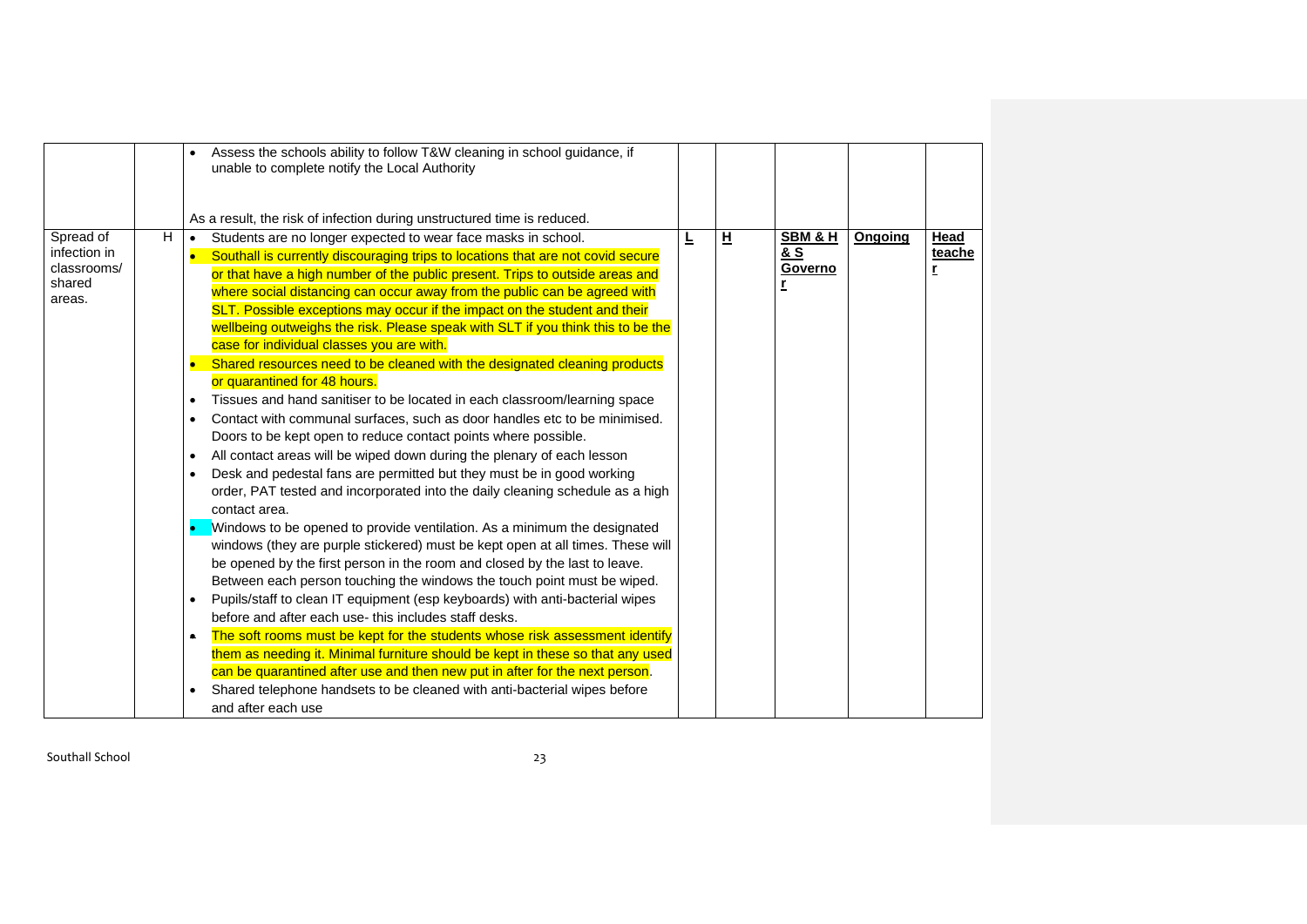|                        |   | If any bodily fluids come into contact with classroom equipment, ensure that<br>gloves are worn to remove the piece of equipment before it is thoroughly<br>cleaned. The clean-up should happen as immediately as possible<br>Hand sanitiser to be in place at photocopiers/shared keyboards/telephones<br>$\bullet$<br>etc<br>Assess the schools ability to follow T&W cleaning in school guidance, if<br>$\bullet$<br>unable to complete notify the Local Authority<br>As a result, the risk of infection to staff and pupils in classrooms is reduced.<br>Outside medical / social care professionals can attend school on a case by case<br>basis. PPE must be worn at all times. If working across bubbles then there must<br>be a change of PPE<br>Staff rooms will once again be designated for key stage 3 and key stage 4. |   |   |                        |         |                                       |
|------------------------|---|-------------------------------------------------------------------------------------------------------------------------------------------------------------------------------------------------------------------------------------------------------------------------------------------------------------------------------------------------------------------------------------------------------------------------------------------------------------------------------------------------------------------------------------------------------------------------------------------------------------------------------------------------------------------------------------------------------------------------------------------------------------------------------------------------------------------------------------|---|---|------------------------|---------|---------------------------------------|
|                        |   | Meeting room 1 for key stage 3 and the staff room for key stage 4.                                                                                                                                                                                                                                                                                                                                                                                                                                                                                                                                                                                                                                                                                                                                                                  |   |   |                        |         |                                       |
| Music<br>Lessons       | M | Peripatetic teachers are permitted and this is to be agreed with SLT.                                                                                                                                                                                                                                                                                                                                                                                                                                                                                                                                                                                                                                                                                                                                                               | ╘ | ╘ | Head<br><b>Teacher</b> | Ongoing | H & S<br>Gover<br>nor                 |
| Physical<br>Activities | м | Outdoor sports should be prioritised where reasonably practical.<br>Scrupulous attention to cleaning and hygiene<br>Southall is using the following advice:<br>guidance on the phased return of sport and recreation and guidance from<br>Sport England for grass root sport<br>advice from organisations such as the Association for Physical Education<br>and the Youth Sport Trust<br>As a result:<br>Clean hands before play<br>Advise not to touch faces<br>Clean hands before leaving                                                                                                                                                                                                                                                                                                                                         | ╚ | L | Head<br><b>Teacher</b> | Ongoing | <u>H&amp;S</u><br>Gover<br><u>nor</u> |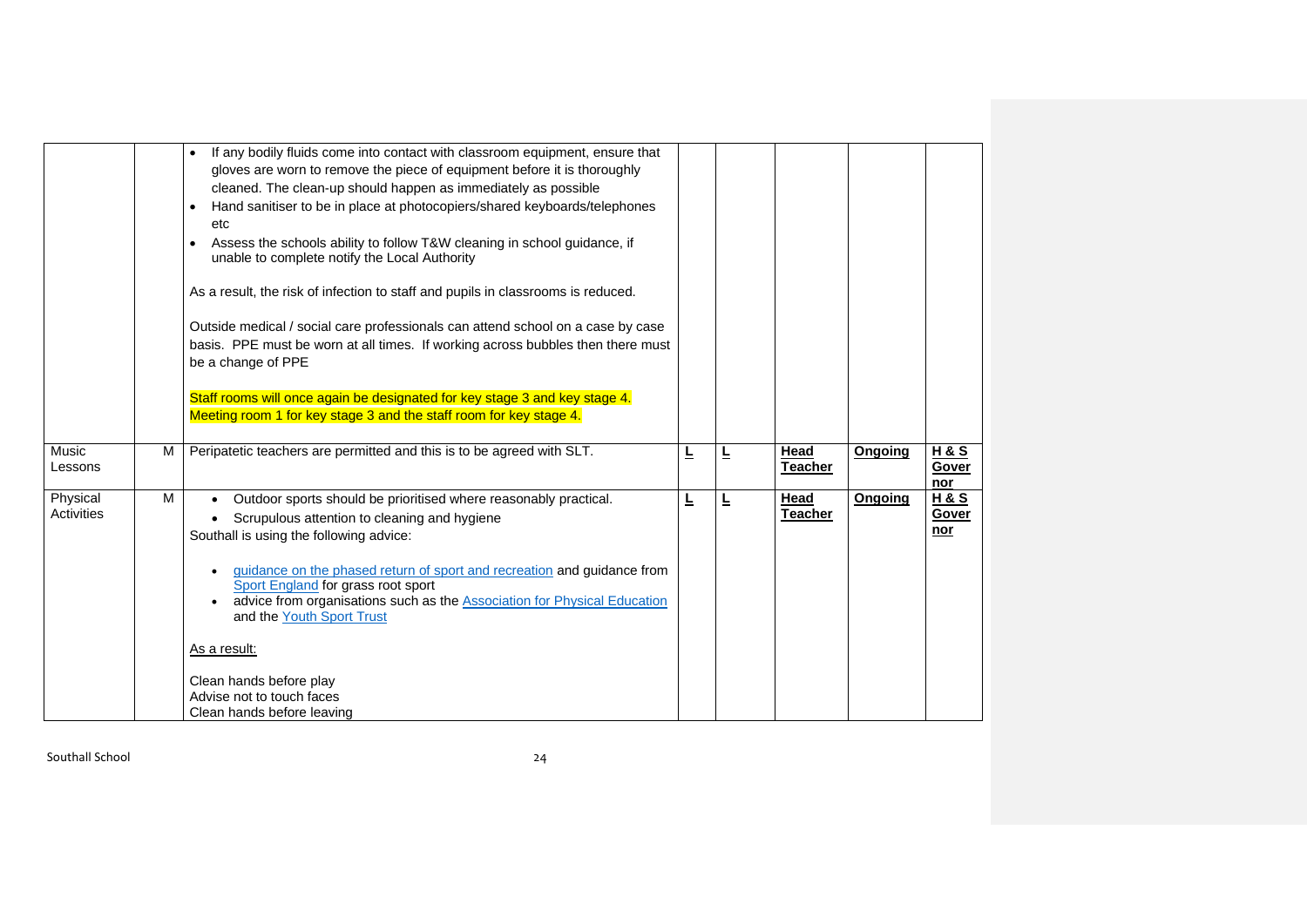| Poor pupil<br>behaviour<br>increases<br>the risk of<br>the spread<br>of the<br>infection.                                    | H | Pupils are reminded of the behaviour policy on their return to school<br>$\bullet$<br>Pupils' individual behaviour plans are reviewed and specific control measures<br>$\bullet$<br>identified and shared with pupils and staff where necessary.<br>School recognises students will struggle with changes. Social stories will be<br>implemented to help students to understand. Discussions in staff teams will<br>also occur on a daily basis to help reassure the students of the changes.<br>Students may demonstrate challenging behaviour due to the changes. The<br>behaviour policy and behaviour way must be followed in these circumstances.<br>If students consistently breach the policy or cause a danger to themselves or<br>others SLT should be informed immediately.<br>Any students placing themselves at risk due to spitting, absconding and<br>$\bullet$<br>extreme levels of violence need to have their behaviour reported to SLT. The<br>head teacher has the right to enforce strict sanctions to students who display<br>this behaviour deliberately.<br>Students will have the opportunity to off load to a trusted adult once a day to<br>help this. Students will also be reminded of what the protocol would be if their<br>behaviour as deemed as challenging and poses a risk.<br>Where possible students will be provided interventions within the class team<br>with specialist guidance will occur if deemed necessary.<br>Follow T&W PPE guidance<br>As a result, pupils and staff understand the behaviour policy/individual plans in<br>context. |                          | $\underline{\mathsf{M}}$ | All staff                                                     | Ongoing | Head<br>teache<br>r |
|------------------------------------------------------------------------------------------------------------------------------|---|----------------------------------------------------------------------------------------------------------------------------------------------------------------------------------------------------------------------------------------------------------------------------------------------------------------------------------------------------------------------------------------------------------------------------------------------------------------------------------------------------------------------------------------------------------------------------------------------------------------------------------------------------------------------------------------------------------------------------------------------------------------------------------------------------------------------------------------------------------------------------------------------------------------------------------------------------------------------------------------------------------------------------------------------------------------------------------------------------------------------------------------------------------------------------------------------------------------------------------------------------------------------------------------------------------------------------------------------------------------------------------------------------------------------------------------------------------------------------------------------------------------------------------------------------------------------------------------|--------------------------|--------------------------|---------------------------------------------------------------|---------|---------------------|
| Pupils with<br>complex<br>needs are<br>not<br>adequately<br>prepared for<br>a return to<br>school or<br>safely<br>supported. | H | • Additional advice sought from external agencies where appropriate in relation<br>to moving and handling (physiotherapy, occupational therapy)<br>Plans should be understood, shared and followed consistently by all staff<br>$\bullet$<br>working with those pupils<br>Additional social stories to support pupils with autism / learning difficulties<br>$\bullet$<br>(highlighting changes to classrooms/arrangements/use of PPE)<br>Some students with complex needs will be unable to tolerate LFD testing and<br>$\bullet$<br>therefore we would not require them to have these to attend school. If only<br>nasal swabs could be taken this is acceptable and also if only throat swabs.                                                                                                                                                                                                                                                                                                                                                                                                                                                                                                                                                                                                                                                                                                                                                                                                                                                                                      | $\underline{\mathsf{M}}$ | Ŀ                        | <b>SLT</b><br><b>Bubble</b><br>staff and<br>professi<br>onals | Ongoing | Head<br>teache      |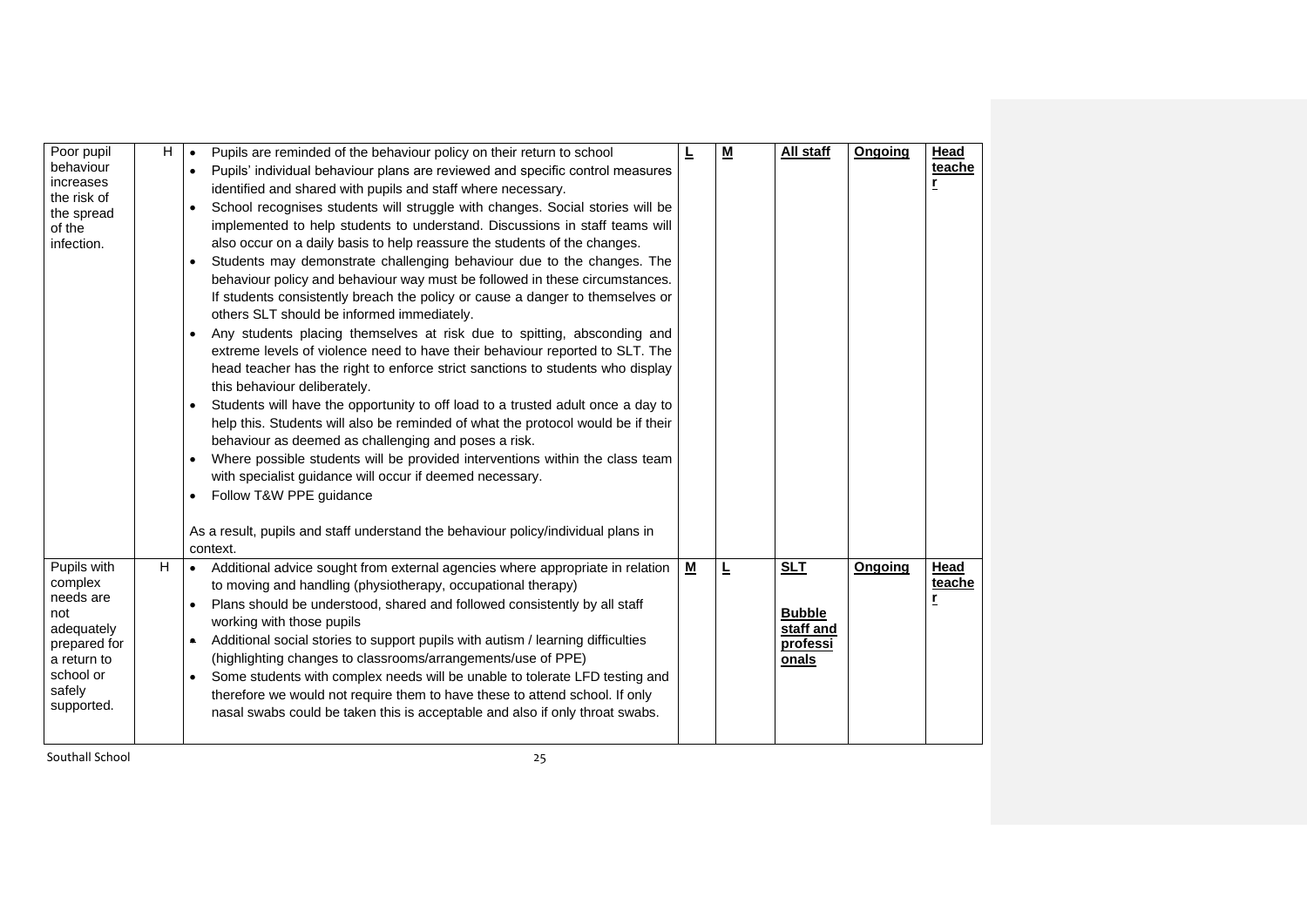|                                                                                                     |    | Please seek guidance if you think the student needs to be tested in a slightly<br>different way.<br>Follow T&W PPE guidance<br>As a result, pupils with complex needs are well supported.                                                                                                                                                                                                                                                                                                                                                              |                          |                          | <b>Social</b><br><b>Story</b><br>trained<br>staff |                                         |                                |
|-----------------------------------------------------------------------------------------------------|----|--------------------------------------------------------------------------------------------------------------------------------------------------------------------------------------------------------------------------------------------------------------------------------------------------------------------------------------------------------------------------------------------------------------------------------------------------------------------------------------------------------------------------------------------------------|--------------------------|--------------------------|---------------------------------------------------|-----------------------------------------|--------------------------------|
| Vulnerable<br>pupils and<br>pupils with<br>SEND do<br>not receive<br>appropriate<br>support.        | H. | A known person in place to support the mental health of pupils returning to<br>$\bullet$<br>school where reasonably practical<br>Dynamic support will be made available to those who require it where<br>reasonably practical.<br>Some free school meals students may be disadvantaged if they are away<br>$\bullet$<br>from school. School will support these students where possible with access<br>for free school meal vouchers and similar.<br>As a result, pupils with SEND and those concerned about returning to school are<br>well supported. | $\underline{\mathsf{M}}$ | М                        | <b>DSL &amp;</b><br><b>SLT</b>                    | Ongoing                                 | Head<br>teache                 |
| Increased<br>number of<br>safeguardin<br>g concerns<br>reported<br>after and<br>during<br>lockdown. | H  | Continue high quality safeguarding provision to support returning and working<br>from home pupils- safeguarding/pastoral team.<br>Ensure that key staff (DSL and deputies) have capacity to deal with any<br>arising concerns- school has three trained DSLs to manage concerns. If<br>workload becomes unmanageable the LA will be informed<br>Follow up any referrals made by staff swiftly, while maintaining social<br>distancing.<br>As a result, safeguarding remains of the highest priority and practice.                                      | $\underline{\mathsf{M}}$ | $\underline{\mathsf{M}}$ | DSL &<br><b>SLT</b>                               | Ongoing                                 | Head<br>teache                 |
| Emergency<br>evacuation<br>due to fire<br>etc.                                                      | H  | Lockdown, fire and emergency evacuation procedures<br>$\bullet$<br>Practice fire drill completed once a half term as a minimum.<br>$\bullet$<br>Leaders to communicate procedures to all staff<br>Staff to communicate emergency evacuation procedures to pupils at the<br>$\bullet$<br>beginning of each day.                                                                                                                                                                                                                                         | $\underline{\mathsf{M}}$ | ╘                        | <b>SLT</b>                                        | 11/09/20<br><b>Complete</b><br><u>d</u> | <b>H&amp;S</b><br>Gover<br>nor |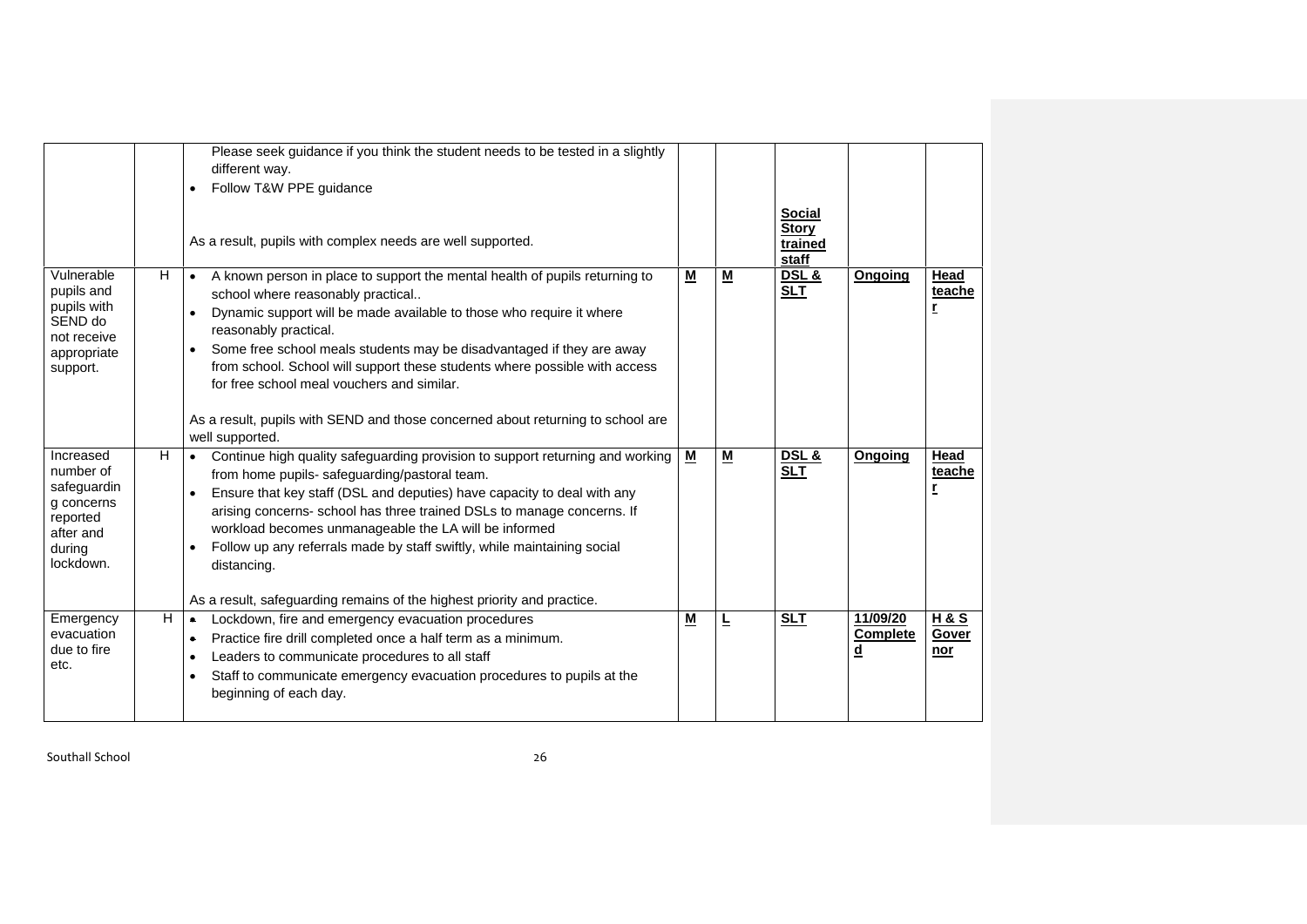|                                                          |    | As a result, social distancing is maintained between bubbles in the event of an<br>emergency evacuation.                                                                                                                                                                                                                                                                                                                                                                                                                                                                                                                                                                                                                                                                                                                                                                                                                                                                                                                                                                                                                                                                                                                                                                                                                                                                                                                                                                                                                                                                                                                                                                                   |                          |                          |                                                                          |         |                     |
|----------------------------------------------------------|----|--------------------------------------------------------------------------------------------------------------------------------------------------------------------------------------------------------------------------------------------------------------------------------------------------------------------------------------------------------------------------------------------------------------------------------------------------------------------------------------------------------------------------------------------------------------------------------------------------------------------------------------------------------------------------------------------------------------------------------------------------------------------------------------------------------------------------------------------------------------------------------------------------------------------------------------------------------------------------------------------------------------------------------------------------------------------------------------------------------------------------------------------------------------------------------------------------------------------------------------------------------------------------------------------------------------------------------------------------------------------------------------------------------------------------------------------------------------------------------------------------------------------------------------------------------------------------------------------------------------------------------------------------------------------------------------------|--------------------------|--------------------------|--------------------------------------------------------------------------|---------|---------------------|
| Cleaning is<br>not<br>sufficiently<br>comprehensi<br>ve. | H. | Ensure that all cleaning and associated health and safety compliance checks<br>$\bullet$<br>have been undertaken daily by a nominated member of staff<br>A nominated member of staff monitors the standards of cleaning in school<br>and identifies any additional cleaning measures- this will be identified on a<br>weekly basis using the SLT team<br>If required, additional cleaning staff employed (or given additional hours) to<br>increase the regularity of cleaning<br>Whilst pupils are at break time/lunchtime, one adult will clean tables/door<br>handles with a disinfectant spray.<br>Wipes/sprays are next to photocopiers/printers etc<br>$\bullet$<br>Cleaners to act upon guidance normally linked to 'deep cleans' as part of<br>their daily procedures (i.e. a focus on door handles, toilets, changing room,<br>toys).<br>Assess the schools ability to follow T&W cleaning in school guidance, if<br>unable to complete notify the Local Authority<br>Where possible the use of Virucide to be incorporated in the cleaning of<br>$\bullet$<br>shared areas such as disabled toilets, shared staff areas and specialist<br>rooms.<br>Only cleaning chemicals with COSHH sheets to be used. Any cleaning<br>chemicals without COSHH sheets will be discarded as well as any liquids in<br>any unlabelled bottles.<br>As a result, high standards of cleanliness are maintained in school.<br>By the end of the summer term, Public Health England will publish revised<br>guidance for cleaning non-healthcare settings to advise on general cleaning<br>required in addition to the current advice on COVID-19: cleaning of non-<br>healthcare settings guidance. | $\underline{\mathsf{M}}$ | $\underline{\mathsf{M}}$ | All staff<br>on site<br>have a<br>duty to<br>maintain<br>a clean<br>area | Ongoing | Head<br>teache<br>r |
| Contractors,<br>deliveries                               | H  | All contractors to be checked to ensure that they are essential visitors prior to<br>$\bullet$                                                                                                                                                                                                                                                                                                                                                                                                                                                                                                                                                                                                                                                                                                                                                                                                                                                                                                                                                                                                                                                                                                                                                                                                                                                                                                                                                                                                                                                                                                                                                                                             | L                        | Ŀ                        | Receptio                                                                 | Ongoing | <b>SBM</b>          |
| and visitors                                             |    | entry to the school                                                                                                                                                                                                                                                                                                                                                                                                                                                                                                                                                                                                                                                                                                                                                                                                                                                                                                                                                                                                                                                                                                                                                                                                                                                                                                                                                                                                                                                                                                                                                                                                                                                                        |                          |                          | n and<br><b>Office</b>                                                   |         |                     |
| increase the                                             |    |                                                                                                                                                                                                                                                                                                                                                                                                                                                                                                                                                                                                                                                                                                                                                                                                                                                                                                                                                                                                                                                                                                                                                                                                                                                                                                                                                                                                                                                                                                                                                                                                                                                                                            |                          |                          | staff                                                                    |         |                     |
| Southall School                                          |    | 27                                                                                                                                                                                                                                                                                                                                                                                                                                                                                                                                                                                                                                                                                                                                                                                                                                                                                                                                                                                                                                                                                                                                                                                                                                                                                                                                                                                                                                                                                                                                                                                                                                                                                         |                          |                          |                                                                          |         |                     |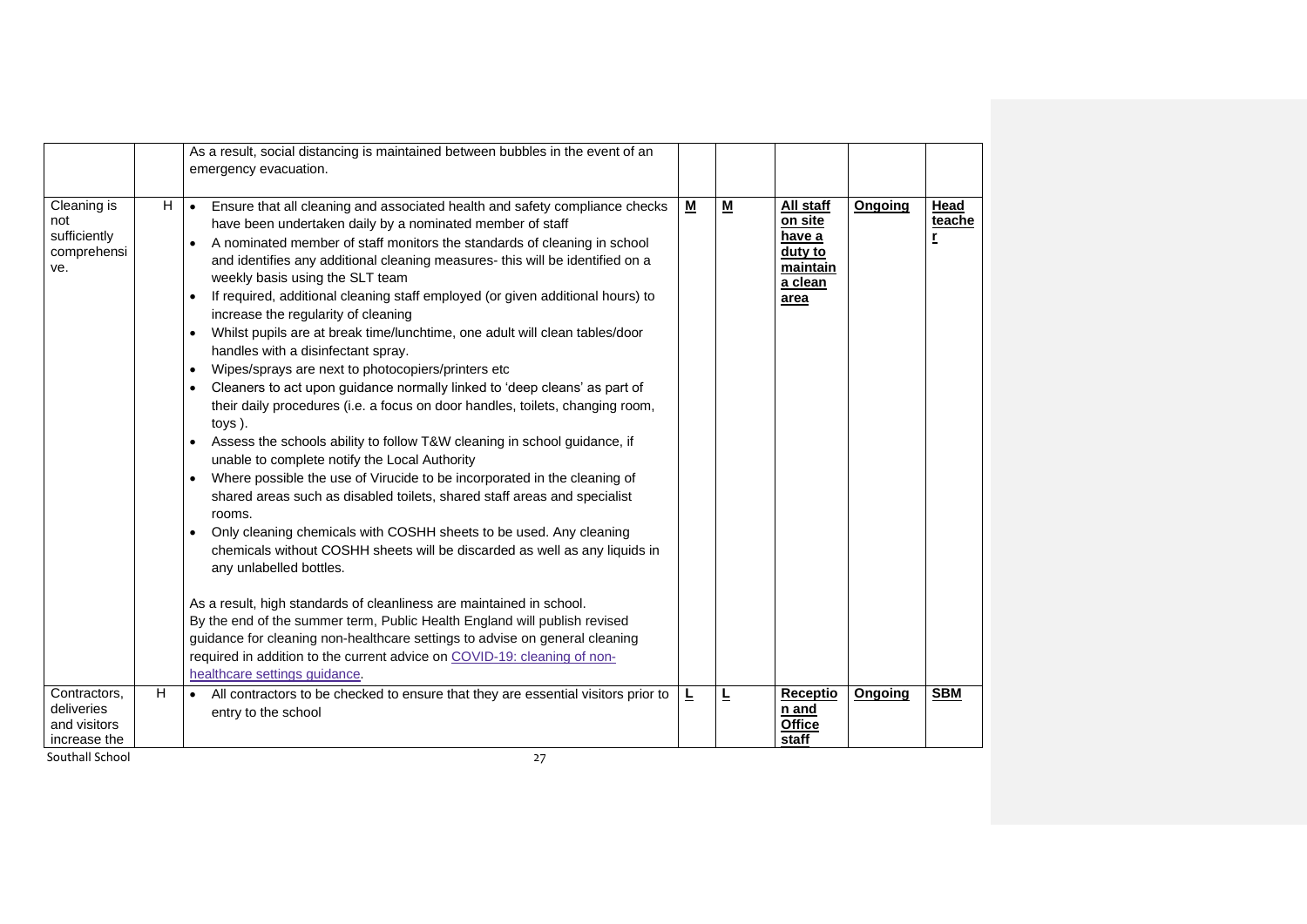| risk of<br>infection.           |   | Agree arrival and departure times with contractors to ensure that there is no<br>contact with staff or pupils<br>All contractors/visitors to wash hands either prior to or on entry to the school<br>site<br>Contractors and visitors are directed to specific/designated handwashing<br>facilities<br>All areas in which contractors work are cleaned in line with government<br>guidance<br>Staff who receive deliveries to the school to wash hands in line with<br>government guidance after handling<br>Where possible, deliveries to be left in front of reception as no contact would<br>occur as long as the area is vacated. Drivers are not permitted to enter the<br>school premises from beyond the first reception area when making deliveries<br>If drivers have to enter school site, ensure that use hand sanitiser before<br>entering the building<br>Surfaces to be cleaned after any deliveries have been made.<br>$\bullet$<br>Deliveries to be moved to a storage zone until they can be opened.<br>Any contractors or visitors working on site will complete a pre visit<br>questionnaire. If they are present for over one week this will be reviewed |   |   |            |         |                |
|---------------------------------|---|------------------------------------------------------------------------------------------------------------------------------------------------------------------------------------------------------------------------------------------------------------------------------------------------------------------------------------------------------------------------------------------------------------------------------------------------------------------------------------------------------------------------------------------------------------------------------------------------------------------------------------------------------------------------------------------------------------------------------------------------------------------------------------------------------------------------------------------------------------------------------------------------------------------------------------------------------------------------------------------------------------------------------------------------------------------------------------------------------------------------------------------------------------------------------|---|---|------------|---------|----------------|
|                                 |   | weekly.<br>As a result, any external visitors/contactors are kept safe and the risk to other<br>members of the school is minimised.                                                                                                                                                                                                                                                                                                                                                                                                                                                                                                                                                                                                                                                                                                                                                                                                                                                                                                                                                                                                                                          |   |   |            |         |                |
| Professional<br><b>Visitors</b> | H | All visitors to be checked to ensure that they are essential visitors prior to<br>entry to the school<br>Pre questionnaire completed by professional visitor<br>$\bullet$<br>All professional visitors to wash hands on entry to the school site<br>Professional visitors are directed to specific/designated handwashing<br>facilities<br>All areas in which Professional visitor work are cleaned in line with<br>government guidance<br>Professional visitors to be responsible for cleaning their own equipment and<br>personal belongings                                                                                                                                                                                                                                                                                                                                                                                                                                                                                                                                                                                                                               | Ē | Ŀ | <b>SBM</b> | Ongoing | Head<br>teache |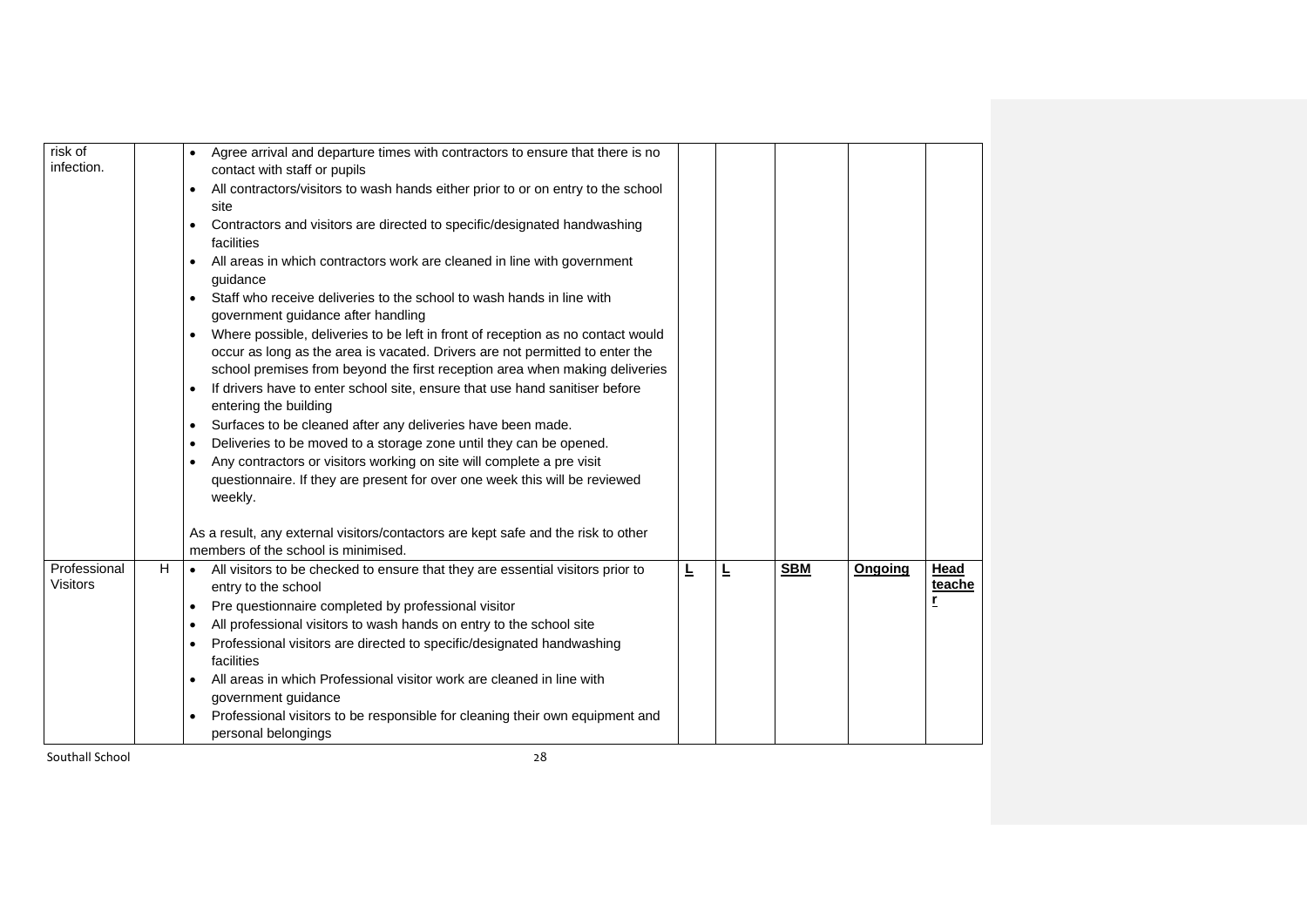|                       |   | As a result, any professional visitors are kept safe and the risk to other members<br>of the school is minimised.                                                                                                                                                                                                                                                                                                                                                                                                                                                                                                                                                                                                                                                                                                                                                                                                                                                                                                                                                                                                                                                                                                    |                          |          |                               |         |                                       |
|-----------------------|---|----------------------------------------------------------------------------------------------------------------------------------------------------------------------------------------------------------------------------------------------------------------------------------------------------------------------------------------------------------------------------------------------------------------------------------------------------------------------------------------------------------------------------------------------------------------------------------------------------------------------------------------------------------------------------------------------------------------------------------------------------------------------------------------------------------------------------------------------------------------------------------------------------------------------------------------------------------------------------------------------------------------------------------------------------------------------------------------------------------------------------------------------------------------------------------------------------------------------|--------------------------|----------|-------------------------------|---------|---------------------------------------|
| Transport             | H | Follow the transport guidance-<br>If other classes are using the transport during the day all contact areas must be<br>wiped between uses.<br>At the start and end of each day when the buses are in use all internal surfaces<br>and external contact areas must be wiped down.<br>Where the journey can take place on foot this is encouraged.                                                                                                                                                                                                                                                                                                                                                                                                                                                                                                                                                                                                                                                                                                                                                                                                                                                                     | $\underline{\mathsf{M}}$ | <u>м</u> | <b>Head</b><br><b>Teacher</b> | Ongoing | <b>SBM</b>                            |
| Educational<br>Visits | H | Trips and visits can go ahead to Covid secure locations.<br>College days can recommence with agreement of the colleges and<br>Southall and when satisfied the locations are Covid secure and the risk<br>assessments are sufficiently tight.                                                                                                                                                                                                                                                                                                                                                                                                                                                                                                                                                                                                                                                                                                                                                                                                                                                                                                                                                                         | L                        | <u>м</u> | Head<br><b>Teacher</b>        | Ongoing | <b>H&amp;S</b><br>Gover<br>nor        |
| Face<br>Masks/PPE     | н | Current guidance states:<br>Staff who provide intimate or personal care are expected to wear PPE<br>which includes face masks. This is in accordance with existing policies.<br>When wearing a face mask wearers should check the fit using the advice<br>the<br>HSE.<br>https://www.hse.gov.uk/news/face-mask-ppe-rpe-<br>from<br>coronavirus.htm?utm_source=hse.gov.uk&utm_medium=refferal&utm_ca<br>mpaign=coronavirus&utm_term=face-mask-fit-test&utm_content=home-<br>page-popular. If any concerns to the fit are present SLT should be informed<br>immediately.<br>Staff will be able collect masks from the PPE location. If they require for<br>personal care<br>School advises that only masks given out by the school should be worn.<br>٠<br>The school and the Local Authority cannot guarantee own masks have<br>passed safety regulations.<br>Re use of face masks is no longer permitted in the 8 hour window. Masks<br>٠<br>must be replaced once they have been removed from the face.<br>If a pupil has a feeding profile and has a tendency to splutter food, staff to<br>wear PPE in accordance with normal policies. Please see the individual<br>policies to confirm what and if is required. | M                        | <u>м</u> | Head<br>teacher               | Ongoing | <b>H&amp;S</b><br>Gover<br><u>nor</u> |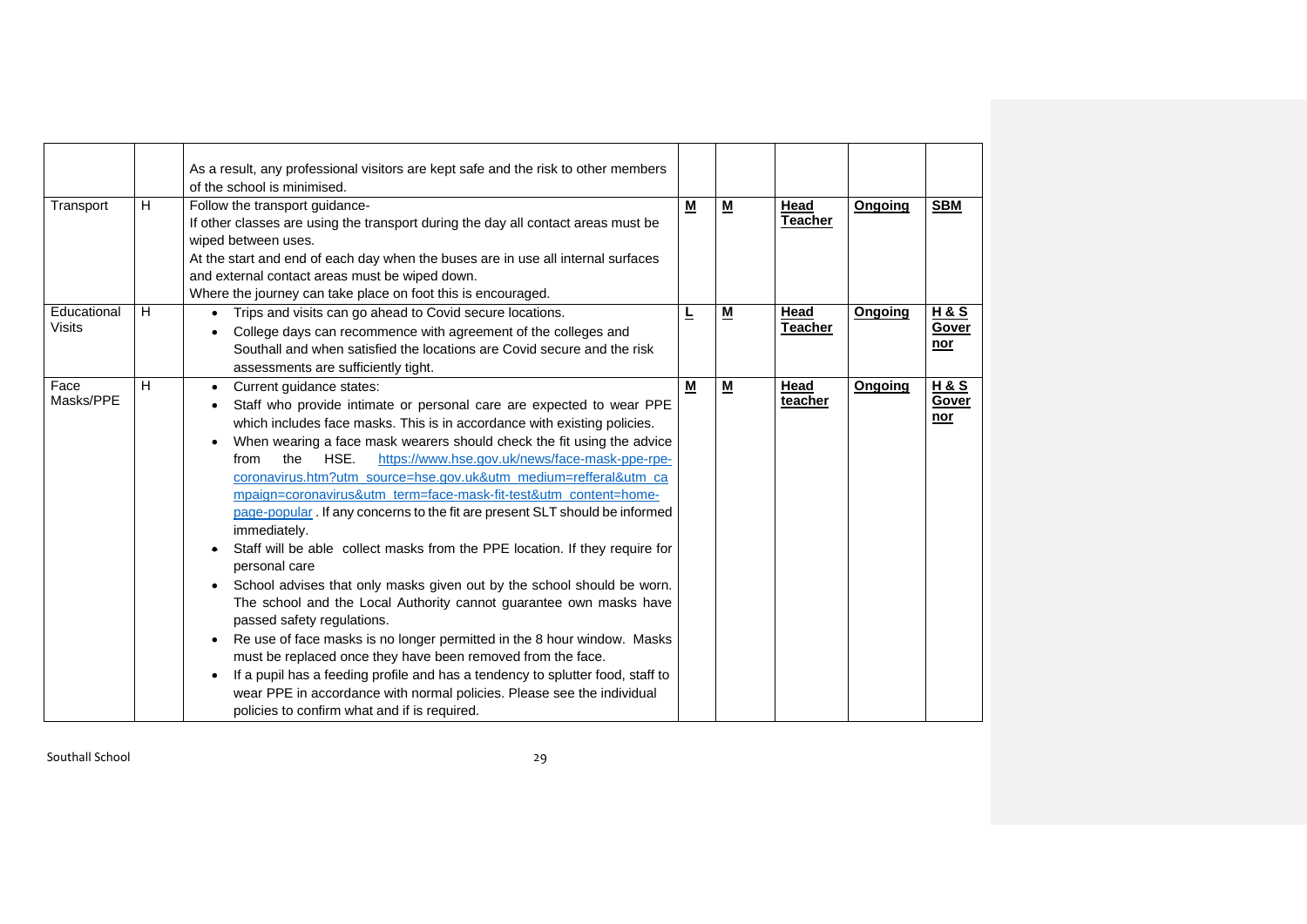| Medication             | н | If staff or students develop cold like symptoms Southall will ask for them<br>to take a PCR test. While awaiting the results students are able to attend.<br>Southall advises anyone awaiting a PCR wears masks and social<br>distances where reasonably practical. Southall also advises a PCR test<br>four days after the initial PCR test. This is due to the Delta variant has<br>been known not to show until around day 4 to 5 on a PCR.<br>Staff are encouraged to wear face masks where possible. These should<br>be masks and not coverings<br>Face masks must be worn in communal areas<br>Staff should social distance when not in class. When in class social<br>distancing should occur where possible.<br>Where reasonably practical face masks should be worn in classrooms if<br>this does not impact on teaching. If face masks cannot be worn a visor<br>can be worn as a barrier.<br>If students require medication staff will follow the safer medication policy.<br>Inhalers and emergency medication will not be locked away but will be<br>present in the usual places- in the class base for that student in accordance<br>with the current policy for the storage of medicines. Current guidance is | ┺        | M                        | Head<br>teacher | Ongoing | <b>H&amp;S</b><br>Gover<br>nor |
|------------------------|---|------------------------------------------------------------------------------------------------------------------------------------------------------------------------------------------------------------------------------------------------------------------------------------------------------------------------------------------------------------------------------------------------------------------------------------------------------------------------------------------------------------------------------------------------------------------------------------------------------------------------------------------------------------------------------------------------------------------------------------------------------------------------------------------------------------------------------------------------------------------------------------------------------------------------------------------------------------------------------------------------------------------------------------------------------------------------------------------------------------------------------------------------------------------------------------------------------------------------------|----------|--------------------------|-----------------|---------|--------------------------------|
|                        |   | that spacers are not shared. Therefore if a school spacer is used it should<br>then be given to the child and a new spacer will be ordered.<br>Emergency medication will continue to be stored in the usual location of<br>the allocated staff room- key stage 4 (original staffroom).<br>If a student is required to wear sun screen and they cannot apply it<br>themselves staff can apply it with parental permissions. Staff must wash<br>hands before and after applying the sun screen.                                                                                                                                                                                                                                                                                                                                                                                                                                                                                                                                                                                                                                                                                                                                |          |                          |                 |         |                                |
| Staff mental<br>health | H | Staff provided with guidance on ways to support their health and wellbeing<br>from the <b>wellbeing group</b><br>Wellbeing group to support individuals on specific needs and in<br>particular for those in full isolation or are on their own<br>Staff have access to Health Assured through on line or phone<br>Staff encouraged to reach out if worried.                                                                                                                                                                                                                                                                                                                                                                                                                                                                                                                                                                                                                                                                                                                                                                                                                                                                  | <u>м</u> | $\underline{\mathsf{M}}$ | Head<br>teacher | Ongoing | <b>SBM</b>                     |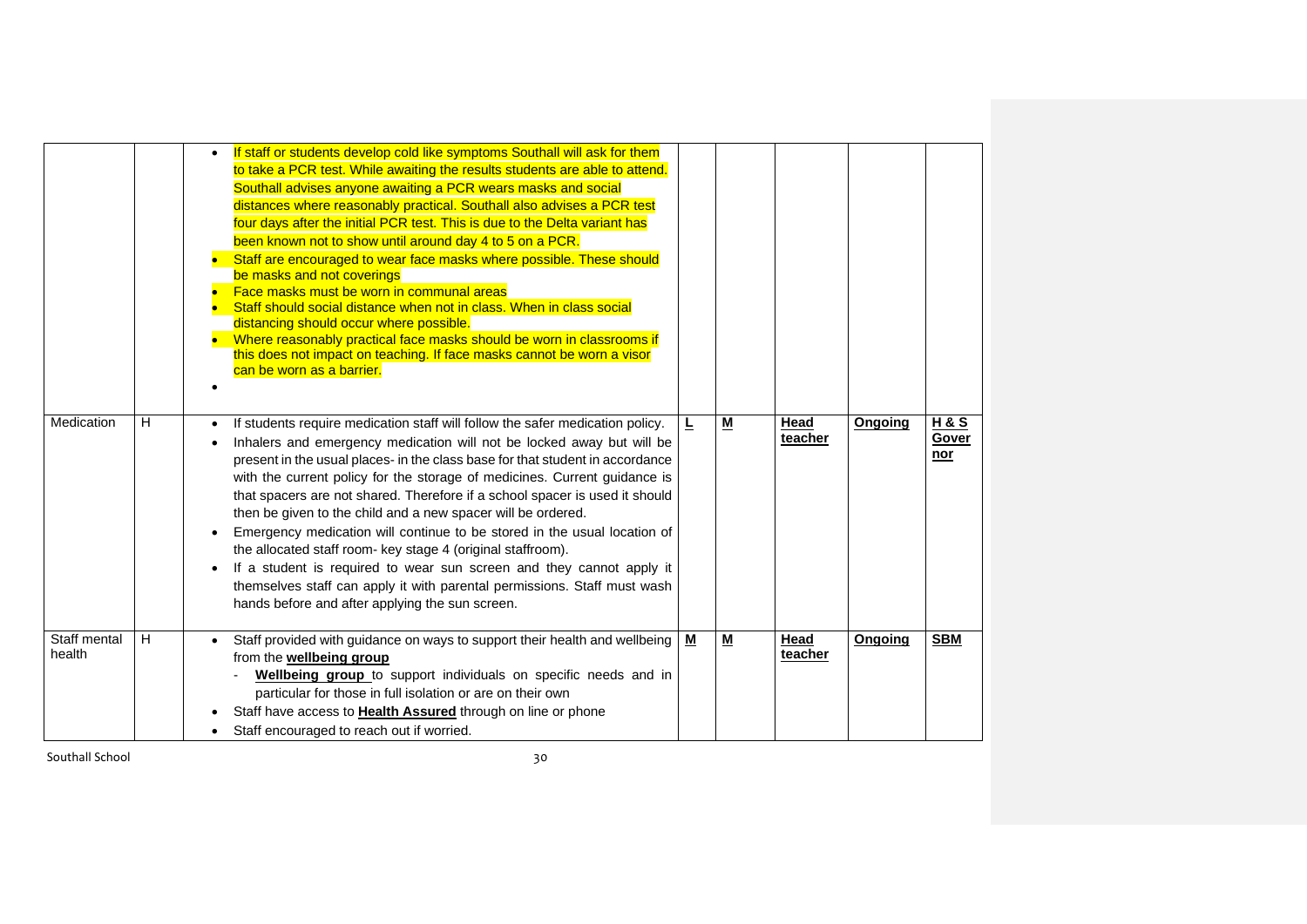|                                                          |   | If staff are concerned about working without PPE in some classes we<br>$\bullet$<br>strongly advise them to have a discussion with SLT to establish if anything<br>can be done to reduce this anxiety<br>Individual cases of staff reviews where they have health needs, vulnerable<br>children and individual circumstances and HR advice followed<br>Communication from SLT through emails and phone where appropriate<br>Regular welfare discussions to all staff will be undertaken by line managers<br>and SLT.<br>School acknowledges some staff may experience post-traumatic stress<br>$\bullet$<br>disorder from this crisis. School will work closely with counselling services,<br>occupational health and other local agencies to support any members of<br>staff who may experience this.<br>Bereavement support will be offered to any staff who require it. Signposting<br>$\bullet$<br>to services will also be available. School will also provide leaflets on this<br>and make them available to all staff either electronically or postal printed<br>versions.<br>Literature will be provided to staff to signpost to financial or family support.<br>This will be sent electronically to all staff where possible and posted to<br>those who do not have access to electronic versions.<br>The governing body and school leaders will have regard tostaff for the work<br>life balance and well being. Please speak to any line manager, governor<br>or SLT member if you wish. Your line manger will also have regular<br>discussions with you to discuss the work life balance. |   |                          |                        |         |                                  |
|----------------------------------------------------------|---|-------------------------------------------------------------------------------------------------------------------------------------------------------------------------------------------------------------------------------------------------------------------------------------------------------------------------------------------------------------------------------------------------------------------------------------------------------------------------------------------------------------------------------------------------------------------------------------------------------------------------------------------------------------------------------------------------------------------------------------------------------------------------------------------------------------------------------------------------------------------------------------------------------------------------------------------------------------------------------------------------------------------------------------------------------------------------------------------------------------------------------------------------------------------------------------------------------------------------------------------------------------------------------------------------------------------------------------------------------------------------------------------------------------------------------------------------------------------------------------------------------------------------------------------------------------------------------------------------------|---|--------------------------|------------------------|---------|----------------------------------|
| School<br>opening to<br>greater<br>number of<br>students | н | According to government guidance it is noted that transitory contact<br>$\bullet$<br>provides a low risk. External circulation is encouraged where possible for<br>staff and students. Exceptions will be made with certain inclement<br>weather- ice and snow fall.<br>Staff have a duty to ensure the toilet area is not crowded if allowing<br>students to the toilet. When classrooms are set up designated toilets will<br>be assigned to class groups.                                                                                                                                                                                                                                                                                                                                                                                                                                                                                                                                                                                                                                                                                                                                                                                                                                                                                                                                                                                                                                                                                                                                          | M | $\underline{\mathsf{M}}$ | <b>Head</b><br>teacher | Ongoing | <b>H&amp;S</b><br>$\overline{G}$ |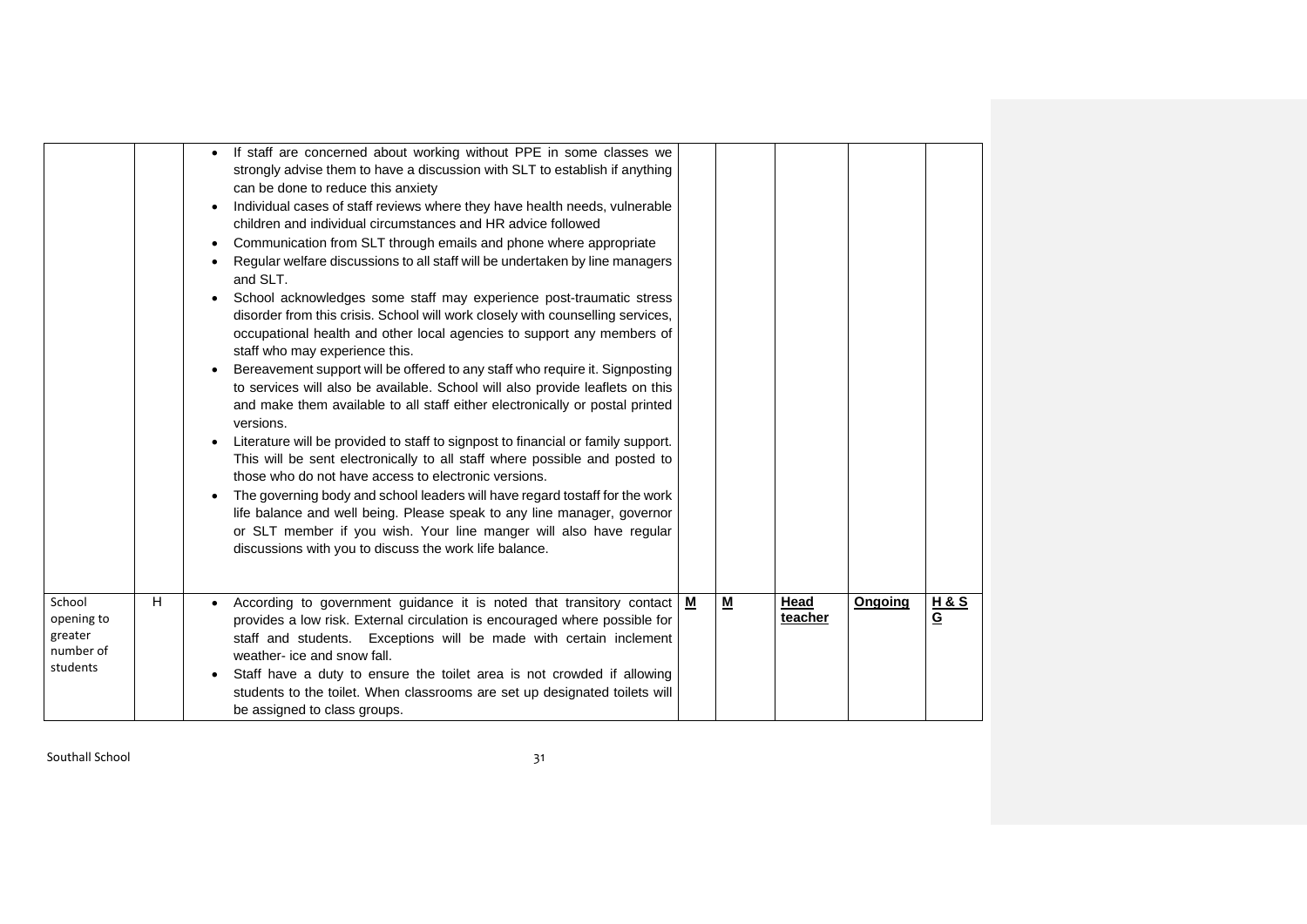|                                         |   | The government has confirmed teaching assistants can be used to lead a<br>group if short on teachers. Wherever possible management will try and<br>minimise this and will only using teaching assistants leading on groups as<br>a last resort. If this does happen teaching assistants will be supplied with<br>guidance from teaching staff.<br>Wherever possible adults will provide help side on to students and not in<br>front of them.                                                                                                                                                                                                                                                                                                                                                                                                                                                                                                                                                                                                                                                                                                                                                                                                                                                                                                                                                                                                                                                                                                                                                                                                                                                                                                                                                                        |   |   |                 |         |            |
|-----------------------------------------|---|----------------------------------------------------------------------------------------------------------------------------------------------------------------------------------------------------------------------------------------------------------------------------------------------------------------------------------------------------------------------------------------------------------------------------------------------------------------------------------------------------------------------------------------------------------------------------------------------------------------------------------------------------------------------------------------------------------------------------------------------------------------------------------------------------------------------------------------------------------------------------------------------------------------------------------------------------------------------------------------------------------------------------------------------------------------------------------------------------------------------------------------------------------------------------------------------------------------------------------------------------------------------------------------------------------------------------------------------------------------------------------------------------------------------------------------------------------------------------------------------------------------------------------------------------------------------------------------------------------------------------------------------------------------------------------------------------------------------------------------------------------------------------------------------------------------------|---|---|-----------------|---------|------------|
| Preparing for<br>school<br>а<br>closure | H | The school communicates with parents via <b>email, text, websites</b> as soon<br>as possible about a school closure. They will also communicate as soon<br>as reasonably practical about closure extensions or school opening.<br>The <b>head teacher/SLT</b> puts a plan in place to manage staff workload in<br>$\bullet$<br>preparation for a school closure.<br>The <b>head teacher/SLT</b> puts a plan in place for pupils' continued education<br>during a school closure to ensure there is minimal disruption to pupils'<br>learning - this includes a plan to monitor pupils' learning while not in school.<br>The Behavioural Policy and Staff Code of Conduct are adhered to at all<br>times, even while working remotely.<br>Communication lines are kept open between staff during a school closure<br>٠<br>- staff know to report to their line manager if there is an issue.<br>The head teacher/SLT ensures all pupils have access to school work and<br>$\bullet$<br>the necessary reading materials at home, prior to a school closure.<br>The <b>head teacher/SLT</b> works with the <b>ICT technicians</b> to ensure that all<br>technology used is accessible to all pupils - alternative arrangements are<br>put in place where required.<br>The <b>head teacher</b> liaises with the <b>home learning team</b> to ensure<br>adequate provision is in place for all pupils to be able to work from home,<br>e.g. learning support.<br>The <b>SBM</b> arranges for the school to be deep cleaned in the event there is<br>$\bullet$<br>a full school closure linked to coronavirus.<br>The school manages the use of parents' and pupils' contact details in line<br>with the Data Protection Policy and Records Management Policy, e.g.<br>collecting emails to send school work to the pupil. | M | Ŀ | Head<br>teacher | Ongoing | <b>SBM</b> |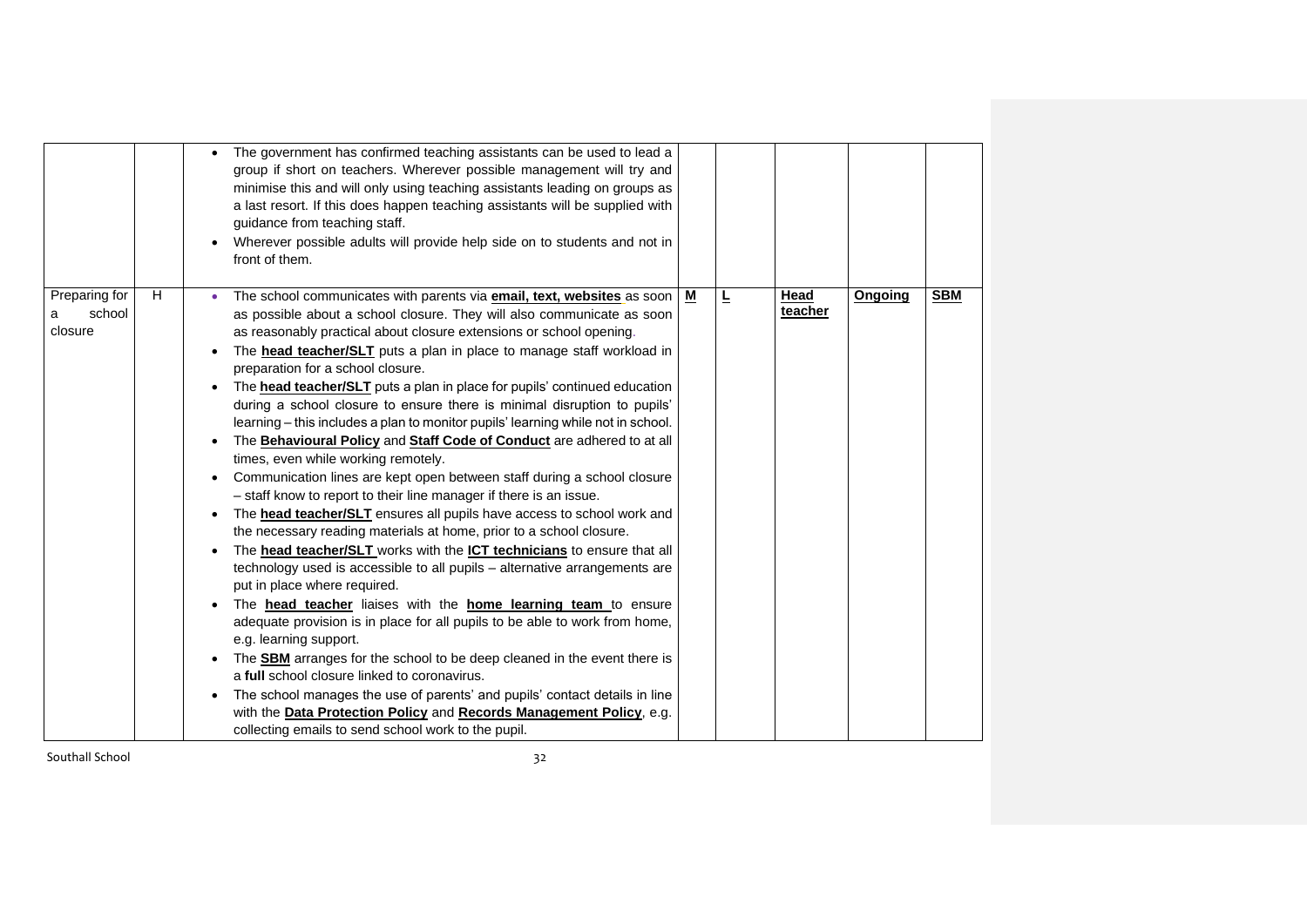| A welfare team is set up so that at least weekly contact is attempted with                                            |                           |
|-----------------------------------------------------------------------------------------------------------------------|---------------------------|
| all families at home. Please see Child Protection Policy.                                                             |                           |
| Where concerns are raised the <b>welfare team</b> to contact <b>DSL</b> and <b>SLT</b> with                           |                           |
| immediate attention                                                                                                   |                           |
| -DSL to liaise with other agencies including but not exclusive to <b>social</b>                                       |                           |
| workers, family connect, early help to seek further guidance                                                          |                           |
| M<br>Vacant<br>Ē<br><b>SBM</b><br>Access to the school is restricted - additional security is arranged and put<br>L   | Head<br>Ongoing           |
| premises<br>in place in line with the Site Security Risk Assessment.                                                  | teache                    |
| The head teacher, SBM, ICT manager and site manager remain on-call                                                    | r                         |
| in case of an emergency or if access to the school is required.                                                       |                           |
| External signage is visible to show that the school is closed and that access                                         |                           |
| is restricted.                                                                                                        |                           |
| Valuable school property and equipment is identified and reasonable                                                   |                           |
| measures are in place to ensure security.                                                                             |                           |
| The site manager, Head teacher and SBM ensures the school premises                                                    |                           |
| is safe to return to before school activity resumes.                                                                  |                           |
| Any hazards are reported to the <b>head teacher/SLT</b> as soon as possible                                           |                           |
| and issues are resolved prior to staff and pupils returning to school.                                                |                           |
| The <b>head teacher/SLT</b> ensures the school reopens only when it is safe                                           |                           |
| and advisable to do so, in line with local and national advice.                                                       |                           |
| The school buys into <b>school watch</b> who visit the premises out of hours                                          |                           |
| twice each night to check if it is vacant                                                                             |                           |
| H<br>Head<br>Emergencie<br><u>м</u><br>Ŀ<br>All staff and pupils' emergency contact details are up-to-date, including | <b>H&amp;S</b><br>Ongoing |
| teacher<br>alternative emergency contact details, where required.<br>s                                                | Gover                     |
| Pupils' parents are contacted as soon as practicable in the event of an                                               | $nor$                     |
| emergency.                                                                                                            |                           |
| Staff and pupils' alternative contacts are contacted where their primary                                              |                           |
| emergency contact cannot be contacted.                                                                                |                           |
| The school has an up-to-date First Aid Policy in place which outlines the                                             |                           |
| management of medical emergencies - medical emergencies are                                                           |                           |
| managed in line with this policy.                                                                                     |                           |
| Staff to follow fire procedures in an event of fire. Social distancing to be                                          |                           |
| exercised where possible. The Fire Policy will be followed.                                                           |                           |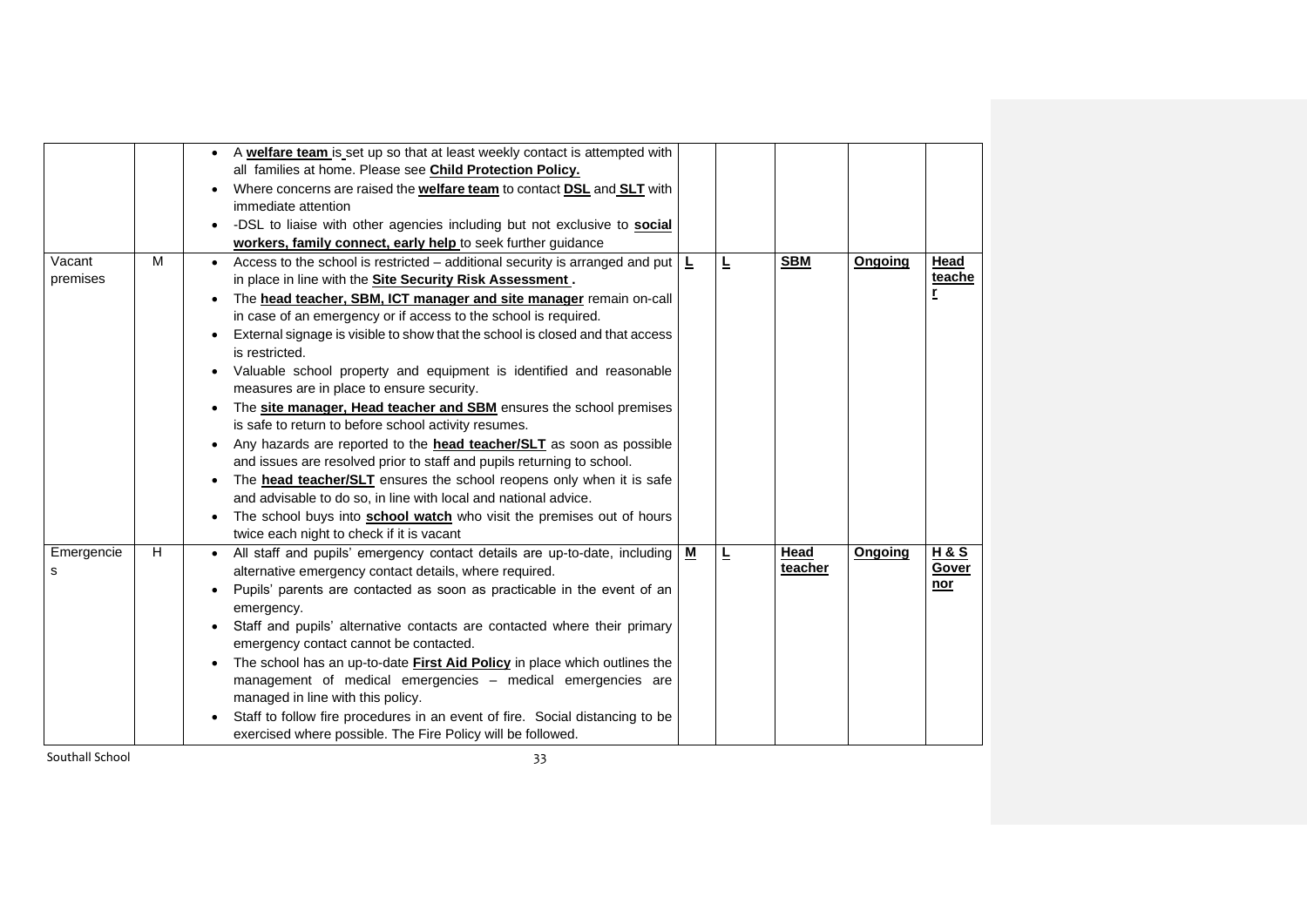|                                                            |   | Staff to follow Lockdown procedure in the event of a Lockdown. Social<br>distancing to be exercised where possible. The Lockdown Policy will also<br>be followed                                                                                                                                                                                                                                                                                                                                                                                                                                                                                                                                                                                                    |  |                                            |         |                                       |
|------------------------------------------------------------|---|---------------------------------------------------------------------------------------------------------------------------------------------------------------------------------------------------------------------------------------------------------------------------------------------------------------------------------------------------------------------------------------------------------------------------------------------------------------------------------------------------------------------------------------------------------------------------------------------------------------------------------------------------------------------------------------------------------------------------------------------------------------------|--|--------------------------------------------|---------|---------------------------------------|
| Disruption to<br>the running<br>of the school<br>and exams | м | The school has an up-to-date <b>Exam Contingency Plan</b> in place – the plan $\vert$ <b>L</b><br>is reviewed as necessary.<br>Current government guidance is exams for year 11s are cancelled this year<br>and it will be teacher assessment. This will be reviewed as and when new<br>information is made available to us.<br>The school has an up-to-date <b>Business Continuity Plan</b> in place $-$ the<br>plan is reviewed as necessary.<br>The school adheres to and keeps up-to-date with the latest local and<br>national advice about school closures - advice is sought from the local HPT<br>or DfE helpline where required.<br>Parents and pupils in year 11 (and 10 where appropriate) to be kept<br>informed once national guidance has been issued |  | <b>Head</b><br>teacher<br><b>&amp; SBM</b> | Ongoing | <u>H&amp;S</u><br>Gover<br><u>nor</u> |

Useful links:

- Safeguarding: [https://www.gov.uk/government/publications/covid-19-safeguarding-in-schools-colleges-and-other-providers/coronavirus-covid-19](https://www.gov.uk/government/publications/covid-19-safeguarding-in-schools-colleges-and-other-providers/coronavirus-covid-19-safeguarding-in-schools-colleges-and-other-providers) [safeguarding-in-schools-colleges-and-other-providers](https://www.gov.uk/government/publications/covid-19-safeguarding-in-schools-colleges-and-other-providers/coronavirus-covid-19-safeguarding-in-schools-colleges-and-other-providers)
- Remote learning: <https://www.gov.uk/guidance/safeguarding-and-remote-education-during-coronavirus-covid-19>
- Attendance: <https://www.gov.uk/government/publications/coronavirus-covid-19-attendance-recording-for-educational-settings>
- Premises: [https://www.gov.uk/government/publications/managing-school-premises-during-the-coronavirus-outbreak/managing-school-premises](https://www.gov.uk/government/publications/managing-school-premises-during-the-coronavirus-outbreak/managing-school-premises-which-are-partially-open-during-the-coronavirus-outbreak)[which-are-partially-open-during-the-coronavirus-outbreak](https://www.gov.uk/government/publications/managing-school-premises-during-the-coronavirus-outbreak/managing-school-premises-which-are-partially-open-during-the-coronavirus-outbreak)
- Prevention and control- [https://www.gov.uk/government/publications/guidance-to-educational-settings-about-covid-19/guidance-to-educational](https://www.gov.uk/government/publications/guidance-to-educational-settings-about-covid-19/guidance-to-educational-settings-about-covid-19)[settings-about-covid-19](https://www.gov.uk/government/publications/guidance-to-educational-settings-about-covid-19/guidance-to-educational-settings-about-covid-19)
- Advice: <https://www.gov.uk/government/collections/coronavirus-covid-19-list-of-guidance>
- Vulnerable: [https://www.gov.uk/government/publications/coronavirus-covid-19-guidance-on-vulnerable-children-and-young-people/coronavirus-covid-](https://www.gov.uk/government/publications/coronavirus-covid-19-guidance-on-vulnerable-children-and-young-people/coronavirus-covid-19-guidance-on-vulnerable-children-and-young-people)[19-guidance-on-vulnerable-children-and-young-people](https://www.gov.uk/government/publications/coronavirus-covid-19-guidance-on-vulnerable-children-and-young-people/coronavirus-covid-19-guidance-on-vulnerable-children-and-young-people)
- Extremely vulnerable:<https://www.gov.uk/government/publications/guidance-on-shielding-and-protecting-extremely-vulnerable-persons-from-covid-19>
- SEND [https://www.gov.uk/government/publications/coronavirus-covid-19-send-risk-assessment-guidance/coronavirus-covid-19-send-risk-](https://www.gov.uk/government/publications/coronavirus-covid-19-send-risk-assessment-guidance/coronavirus-covid-19-send-risk-assessment-guidance)

Southall School 34

[assessment-guidance](https://www.gov.uk/government/publications/coronavirus-covid-19-send-risk-assessment-guidance/coronavirus-covid-19-send-risk-assessment-guidance)